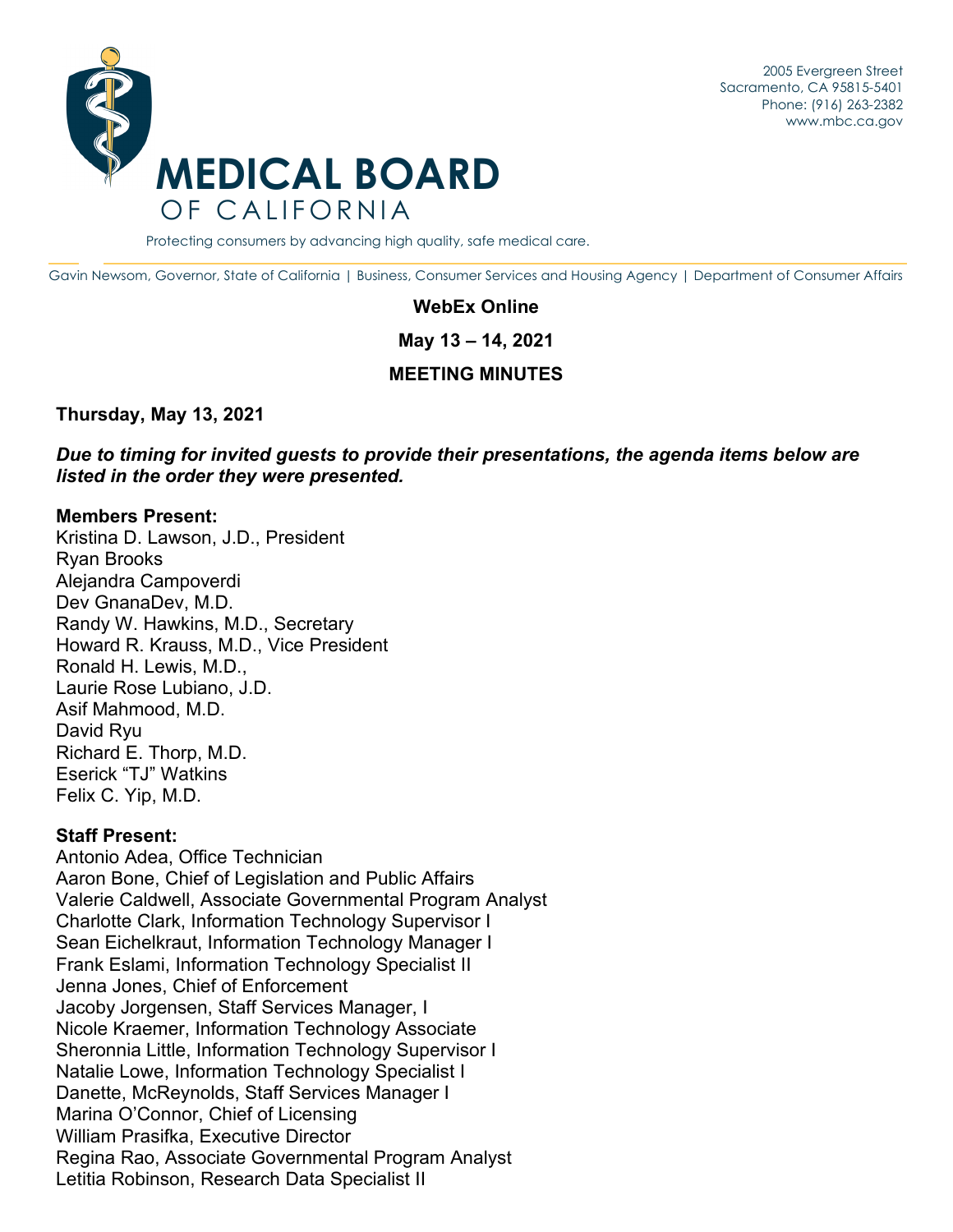Elizabeth Rojas, Staff Services Analyst Emmalee Ross, Information Officer I Alexandria Schembra, Associate Governmental Program Analyst Reji Varghese, Deputy Director Carlos Villatoro, Public Information Officer II Kerrie Webb, Staff Counsel

#### **Members of the Audience:**

Judith Alvarado, Attorney General's Office Eric Andrist, The Patient Safety League Rosie Arthursdotter Carmen Balbwe, Consumer Watchdog Robert Bell, Attorney General's Office W Brannan Marcey Brightwell, Brightwell Strategies Gloria Castro, Attorney General's Office Yvonne Choong, California Medical Association Dennis Cuevas-Romero, Physicians for a Healthy California Matthew Davis, Attorney General's Office Phil Deters, Attorney General's Office Ann Dohn, Stanford University John Dolan Tracy Dominguez John Ennis, Consumer Watchdog Virginia Farr Julianne Fellmeth, University of San Diego Robert Garcia Roxanne Gould, Gould Government Relations Bridget Gramme, University of San Diego Lindsay Gullahorn, Capitol Advocacy Nicole Hendrickson, LaFollette Johnson DeHaas Fesler & Ames Christina Hildebrand, A Voice for Choice Monique Himes Marian Hollingsworth, The Patient Safety League Emily Hughes, California Medical Association Gail Jara, California Public Protection & Physician Health Mary Kate Jones, Department of Consumer Affairs Anne Jurach, Office of Statewide Health Planning and Development Jen Kamel Jessica Kegu, CBS News Wendy Knecht Susan Lauren Brixton Layne, California State Senate Rachelle LeBlanc, Attorney General's Office Tim Madden, Madden Quinonez Advocacy Rebecca Marcus, RMarcus Government Strategies Michele Monserratt-Ramos, Consumer Watchdog Kathleen Nicholls, Health Quality Investigations Unit Erin Norwood, Norwood Associates LLC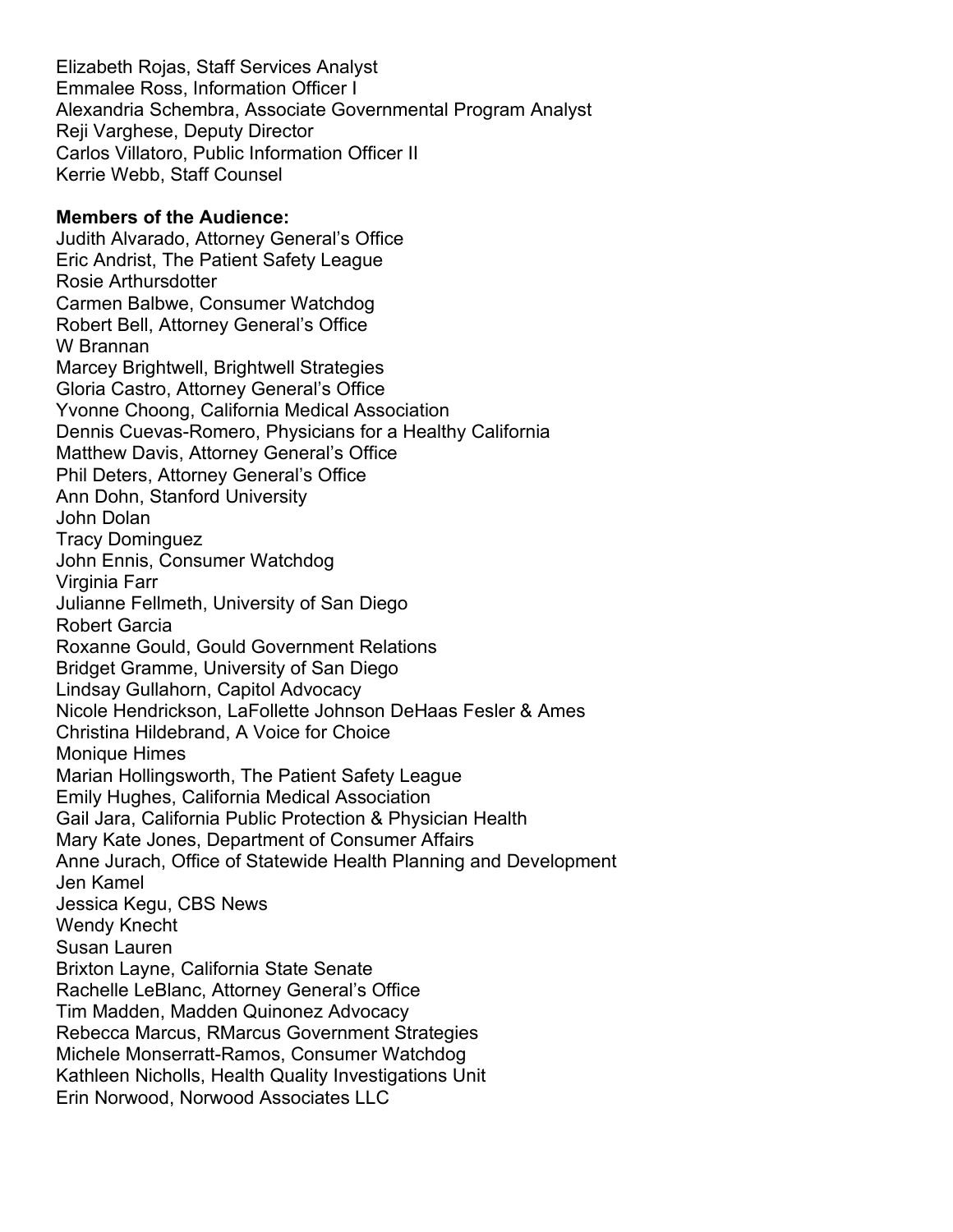Kristen Ogden Autumn Ogden Smith, American Cancer Society Helena Pappas Sandra Perez Ryan Perez, Department of Consumer Affairs Priscilla Quiroz, Shaw Yoder Antwih Schmelzer & Lange Catrina Reyes, California Academy of Family Physicians Hanna Rhee Christine Rhee, Attorney General's Office Gezel Saheli Alecia Sanchez, California Medical Association Dan Savage, California State Assembly Francisco Silva, California Medical Association Tay Solis Kim Stone, Stone Advocacy Meagan Subers, Capitol Connection Ryan Tacher, Department of Consumer Affairs Peggie Tarwater, Attorney General's Office Michel Veverka, Health Quality Investigations Unit Marissa Vismara, California Primary Care Association

# **Agenda Item 1 Call to Order/Roll Call/Establishment of a Quorum**

Ms. Lawson called the meeting of the Medical Board of California (Board) to order on May 13, 2021, at 2:04 P.M. A quorum was present and due notice was provided to all interested parties.

#### **Agenda Item 2 Public Comments on Items not on the Agenda**

Ms. Rhee thanked the Board for the opportunity to speak at the public stakeholder's meeting but noted that it was inappropriate of Ms. Lawson to stop Board members from speaking to finish the meeting on time.

Ms. Arthursdotter commented on the accuracy of information on the Board's website, saying laws and statutes have been changed or deleted when they should not have been.

Ms. Brannon commented that she is hopeful to see new Board members and hopes they go through Brown Act training. Ms. Brannon also commented that she encourages all votes to be done by roll call, saying there was a panel meeting adjourned without a roll call vote. Ms. Brannon commented on the backlog of enforcement cases and the high turnover of staff handling these cases.

Ms. Perez spoke of her daughter's death and her negative experience with the Board's complaint process and the handling of her complaint. Ms. Perez commented on the lack of oversight and enforcement of supervision for postgraduate training license (PTL) holders.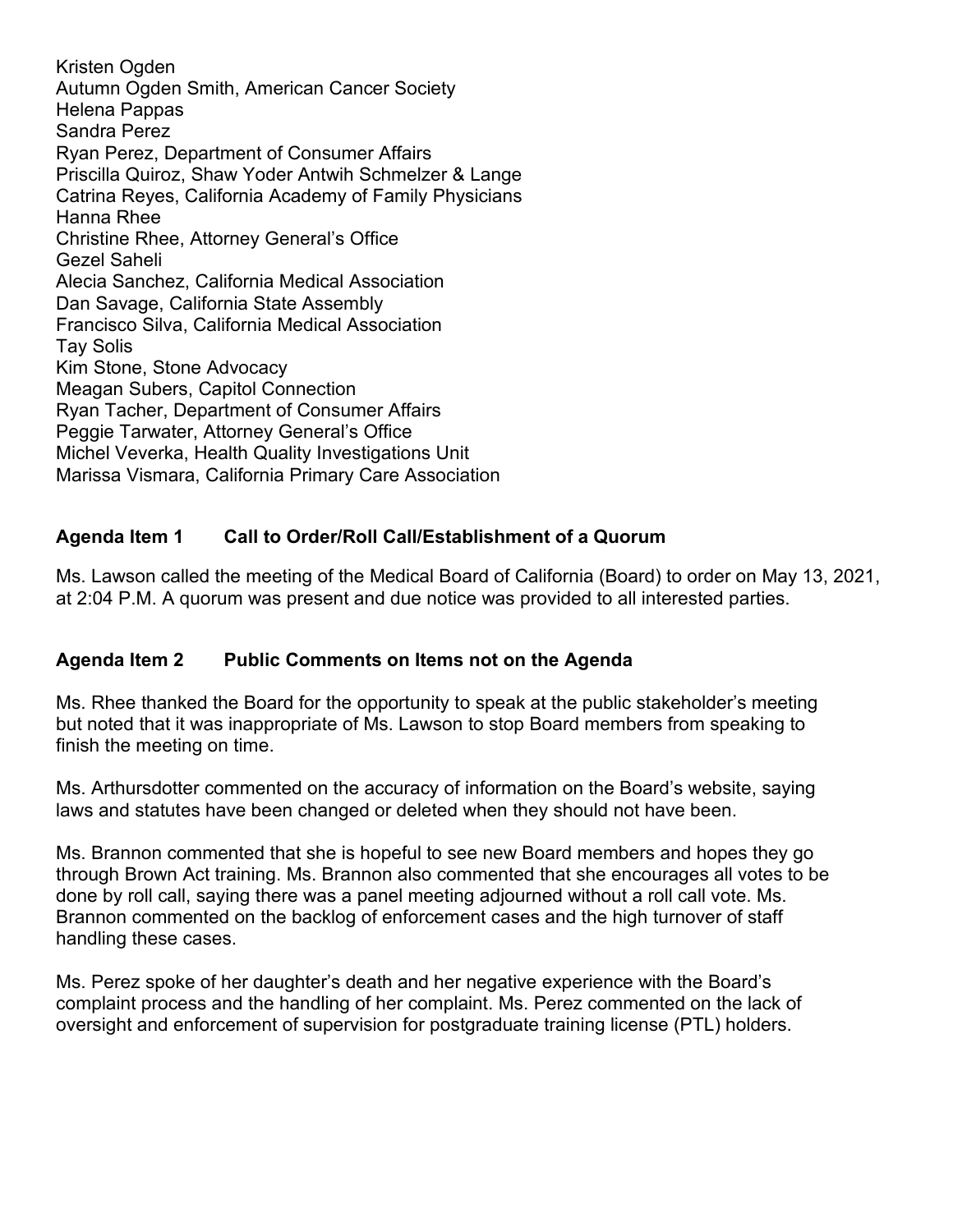Ms. Lauren cited a scene from the 2015 documentary *The Hunting Ground.* Ms. Lauren spoke about her negative experience with Dr. Saul Berger and her case with the Board. Ms. Lauren asked the Board to work with her to overhaul bad policies and procedures.

Ms. Ogden commented on behalf of families for intractable pain relief, saying they are committed to working with the Board to find solutions that patients need that would allow medical practitioners to treat pain patients without fear of reprisal. Ms. Ogden asked the Board to explore pilot programs to provide a means for physicians and patients to try new or unproven methods to treat intractable pain.

Ms. Hollingsworth asked the Board to address at a future meeting the new effective and efficient approach to enforcement that Mr. Prasifka spoke of at the sunset hearing. Ms. Hollingsworth also requested a future agenda item to review the early termination of probation that was discussed during the Wednesday panel hearing. Ms. Hollingsworth also criticized Board members who commended a physician at the panel hearing for being brave enough to come before the panel with an admitted alcohol addiction.

Mr. Andrist gave a brief history of his complaints with the Board to the new Board members and thanked Ms. Lawson for her role at the interested parties meeting. Mr. Andrist commented on the last Board meeting and Ms. Webb informing him that his public comment was regarding an ongoing case, saying that the Board hides this kind of information from the public. Mr. Andrist suggested listing complaints on the Board's website.

# **Agenda Item 3 Approval of Minutes from the February 4 – 5, 2021, Quarterly Board Meeting**

Ms. Lawson asked if there were any additions or corrections to be made for the Board minutes.

Dr. Krauss requested corrections for comments made under agenda item twenty-six, saying both he and Ms. Lubiano requested the referenced future agenda item.

Dr. Hawkins requested a correction to a statement Mr. Prasifka made under agenda item six, changing the word "bespoke" to "better". Dr. Hawkins also requested a correction under agenda item twenty-two, changing the word "will" to "may".

Ms. Campoverdi requested to add the word "recruited" to her requested future agenda item.

Ms. Lawson asked for a motion to approve the minutes from the February  $4-5$ , 2021, Board meeting.

# *Dr. Lewis moved to approve the meeting minutes/S: Dr. Mahmood*

Ms. Lawson asked for comments from the public.

Ms. Rhee commented that she believes public comments are not being entered into the record and they should be.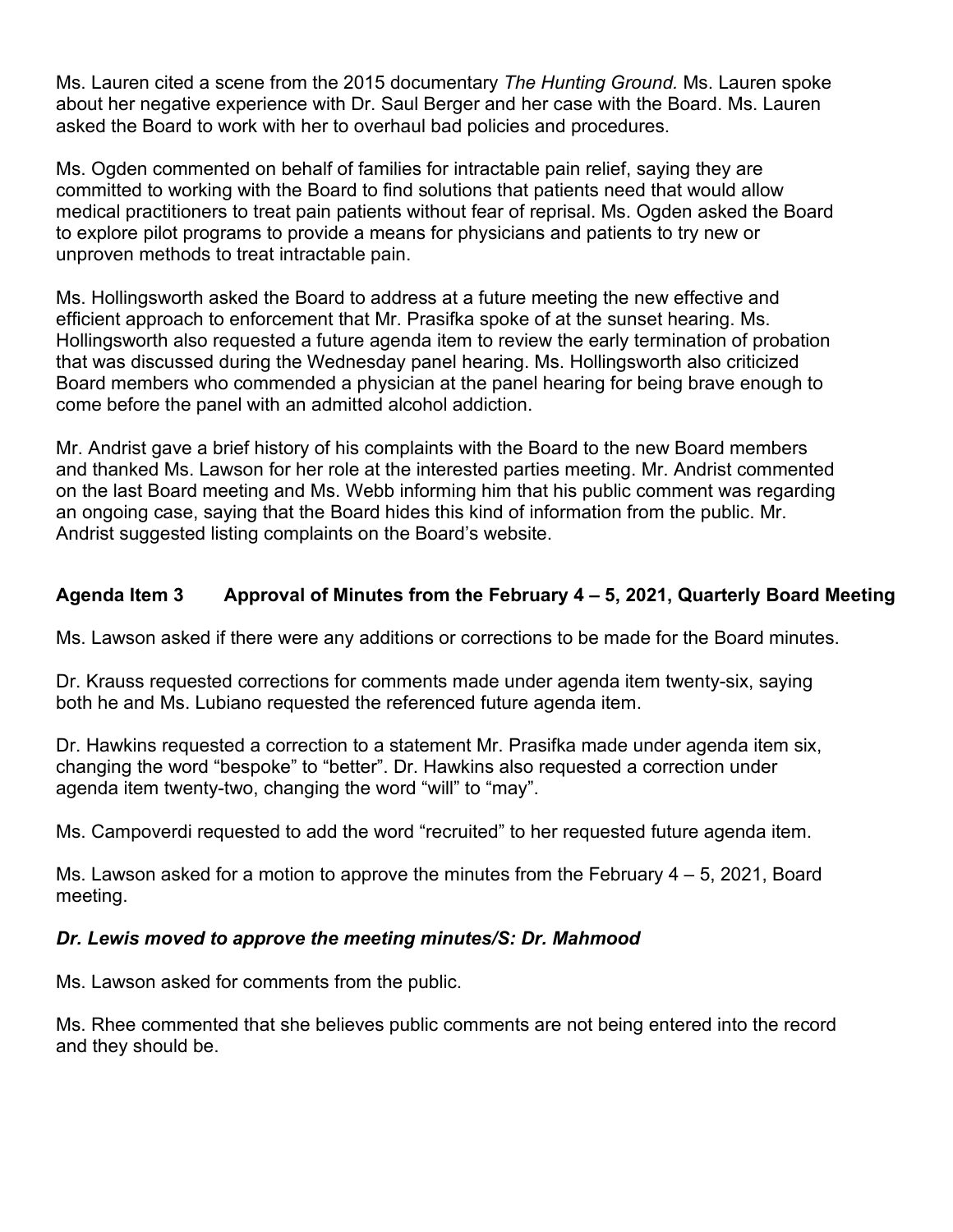Ms. Arthursdotter commented that the minutes are lacking and that the Board should use the closed-caption text as a basis for the minutes. Ms. Arthursdotter also requested a presentation on intractable pain, saying that it was supposed to be presented during the November Board meeting. Lastly, Ms. Arthursdotter commented that the Patient's Right to Know link on the Board's website is not functioning.

Ms. Lawson asked Ms. Caldwell to take the roll.

# *Motion carried 12-0-1 (Mr. Brooks abstained)*

# **Agenda Item 4 President's Report, including notable accomplishments and priorities**

Ms. Lawson introduced the newest members of the Board, Mr. Brooks and Mr. Ryu. Ms. Lawson gave a brief background of the members and performed the swearing-in ceremony.

Ms. Lawson commented on the recent public stakeholder meeting, the Sunset Review hearings, and the Federation of State Medical Boards (FSMB) meeting, saying that these topics will be discussed later in the meeting.

Ms. Lawson asked for questions or comments from the Board members. Hearing none, Ms. Lawson asked for comments from the public.

Mr. Andrist commented on past allegations against Mr. Ryu and questioned if the public can trust whether he can make the right decisions when disciplining doctors.

Ms. Rhee replied to Mr. Andrist's comments, saying he is culturally insensitive. Ms. Rhee commented that being accused is part of the job and that she is not embarrassed of her past.

#### **Agenda Item 5 Board Member Communications with Interested Parties**

Dr. Krauss stated that he received an email on April  $27<sup>th</sup>$  from a representative of California Academy of Family Physicians regarding their concern for the PTL and commented that they subsequently had a call to discuss the concerns of moonlighting and leave within the 36-month licensure period.

Dr. GnanaDev commented that he is politically involved with anything related to health care, but he does not talk about the Board.

Ms. Lawson stated that she met with Senator Caballero and other parties that have a particular interest in the Mexico Pilot Program. Ms. Lawson commented that she received correspondence and communicated with patient advocates regarding the public stakeholder meeting. Ms. Lawson also stated that she met with representatives of California Academy of Family Physicians, the California Medical Association (CMA), the California Primary Care Association, Service Employees International Union (SEIU) California, and the American College of Emergency Physicians California chapter about the PTL.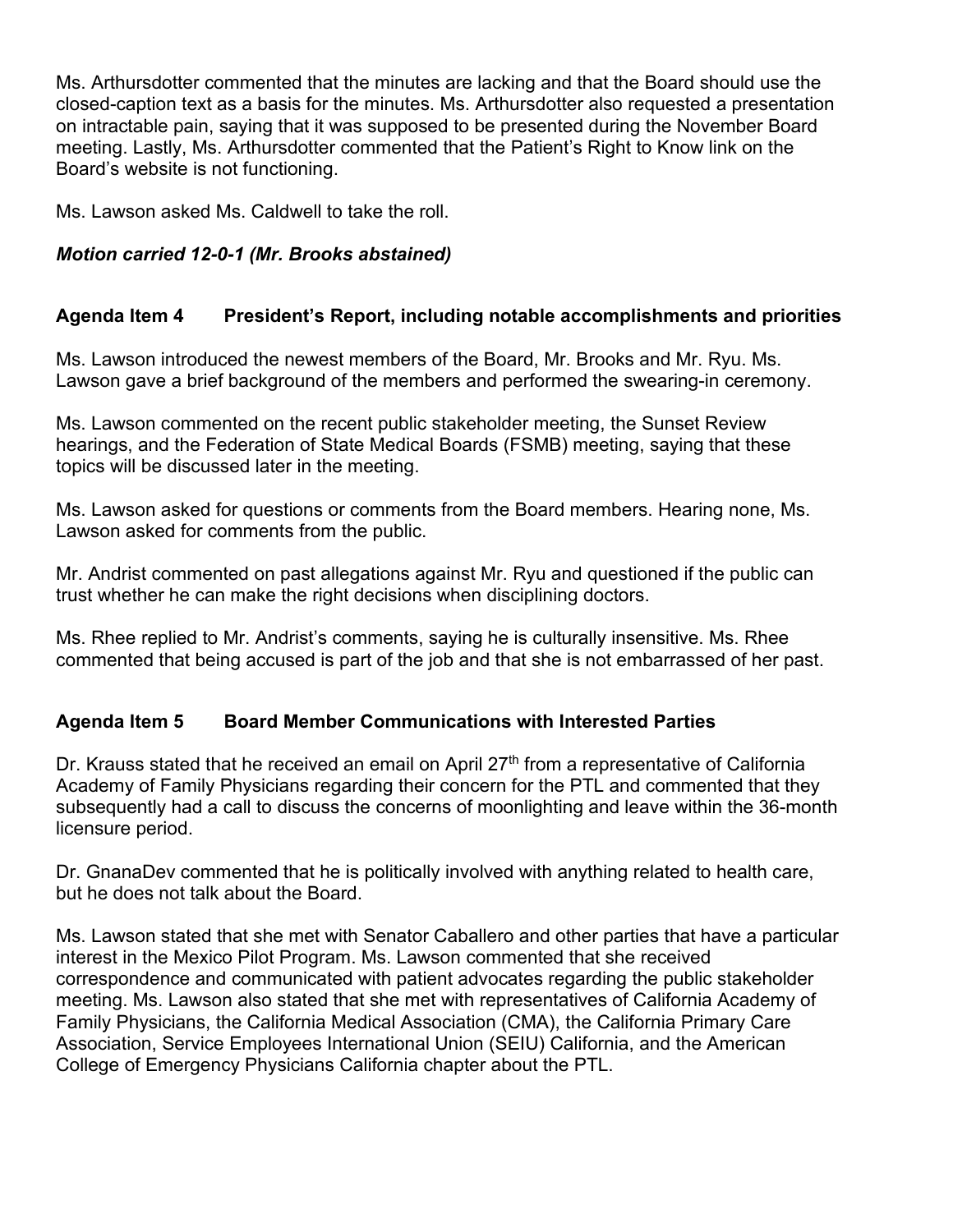Dr. Hawkins stated that he spoke with Bridget Gramme from the Center for Public Interest Law about the Board's Public Outreach, Education, and Wellness Committee and how the Board can work with stakeholders to improve communication responsiveness.

Ms. Lawson asked for comments from the public.

Ms. Arthursdotter commented that communication with interested parties does not happen, saying that communications to the Board do not go to whom it is directed or that the answer is not responsive. Ms. Arthursdotter requested to speak to Ms. Lawson.

# **Agenda Item 6 Executive Management Reports**

Mr. Prasifka began by sharing that Board staff had a busy several months with the Sunset Review process, senate confirmation of four Board members, discussion on the PTL and Mexico Pilot Program, along with business as usual. Mr. Prasifka thanked Board staff for all their efforts.

Mr. Prasifka gave a staffing update, noting that the Board has eight new employees in Administrative Services, Licensing, and Enforcement. In the budget update, Mr. Prasifka commented that the Board has shown marginal improvement, saying that the improvement is due to operational efficiencies and increased projections in revenue. Mr. Prasifka noted that this improvement does not obviate the need for a fee increase.

Mr. Prasifka reported that there are fraudulent scams targeting the Board's licensees, saying the scam artists are purporting to be Board staff. Mr. Prasifka stated that the Board has notified its licensees and is working with relevant authorities and the Department of Consumer Affairs (DCA).

Mr. Prasifka commented on remote working, saying the Board has complied with all state rules and has encouraged remote working where possible, but the Board is looking forward to having staff back in the office when the governor gives direction to do so.

Mr. Prasifka gave an Information Systems Branch (ISB) update, commenting on the Board's redesign of the physician survey to make if more user friendly, working to allow licensees to print their own pocket license card, continued updates to the Direct Online Certification Submission (DOCS) portal, launch of the Interagency Development Effort for the Authentication of Licensees (IDEAL) portal, website refresh for Americans with Disabilities Act (ADA) compliance, redesign of the online complaint form, and WebEx training for Board experts.

Mr. Prasifka gave an enforcement update, saying that the Board has been searching for additional expert reviewers. Mr. Prasifka explained what is meant by making progress in complaint processing by being efficient and effective, saying each complaint is handled appropriately, with more serious complaints having more resources and attention.

Mr. Prasifka reported that the average number of days to initiate complaints is down to six. Mr. Prasifka also reported that Board staff are making a concerted effort to monitor and audit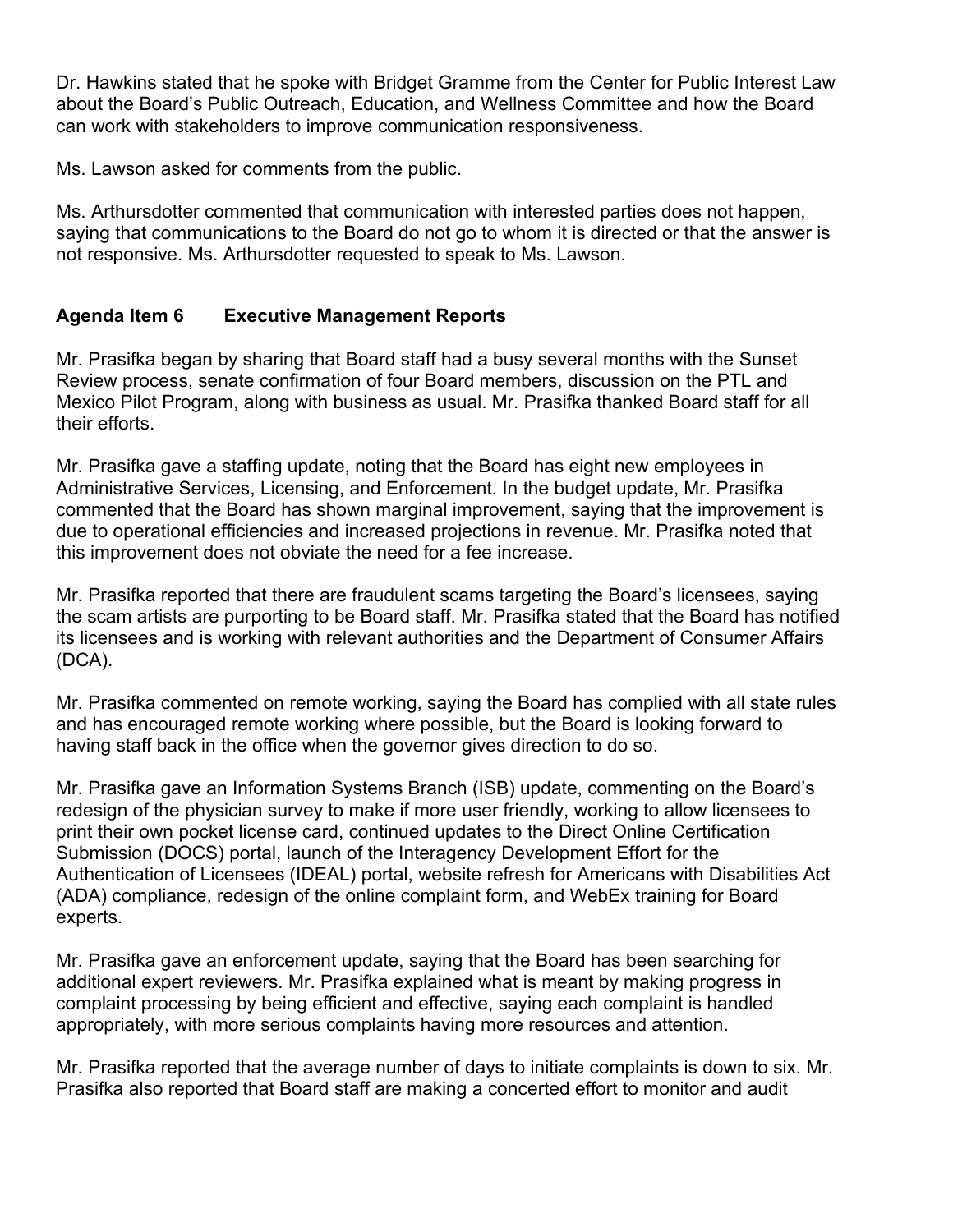communication with complainants, saying the Board must do better in meeting and exceeding targets that many Board members have raised concerns about. Mr. Prasifka also commented that Board staff are working to develop a complaint tracking system.

Mr. Prasifka referred to the enforcement charts, saying the Board is on track to receive close to 11,000 complaints by the end of next quarter. Mr. Prasifka commented that the past year has been disruptive to the medical community, causing different types of complaints, and that the Board should see a return to pre-COVID complaints in the next year. Referring to the Pending Enforcement Caseload Summary, Mr. Prasifka noted a reduction in total complaints, attributing the reduction to managing complaints effectively and efficiently. Mr. Prasifka explained that Board staff have been working on getting the aging profile down and hopes that will translate into reduced activity levels from both the Attorney General's Office (AGO) and Health Quality Investigations Unit (HQIU).

Mr. Prasifka gave an update on the Licensing Unit, saying the backlog of applications that developed due to the introduction of the PTL last year has been dealt with and the initial review process is back to where it was before the surge. Mr. Prasifka reported that the Board is maintaining pace in applications received and licenses issued. Mr. Prasifka commented that, knowing there will be another increase in applications, Board staff will continue to monitor the situation.

Mr. Prasifka noted that the FSMB and the National Board of Medical Examiners (NBME) announced the discontinuation of work to relaunch a modified Step 2 Clinical Skills examination.

Lastly, Mr. Prasifka reported that there are several waivers that have extended the deadline for the PTL.

Referencing pages BRD 6A-17 and BRD 6A-18, Dr. GnanaDev asked if the amounts listed are what the Board can recoup from probation monitoring if approved through legislation.

Mr. Varghese replied that what is listed are cost recovery amounts already collected, which is not the same as what Dr. GnanaDev was referring to.

Dr. GnanaDev asked if the Board knows the amount that can be collected if cost recovery is implemented.

Mr. Varghese replied that the amounts are in the process of being estimated.

Dr. GnanaDev asked for the amounts to be presented at the next Board meeting.

Mr. Prasifka replied that staff can have the amounts available and commented that the numbers are projections, and that the best predictor of the future is what has happened in the past. Mr. Prasifka continued, saying Board staff are looking at what was collected in the past. Mr. Prasifka stated that the real benefit in cost recovery is future litigation activities, which amounts to savings in litigation costs.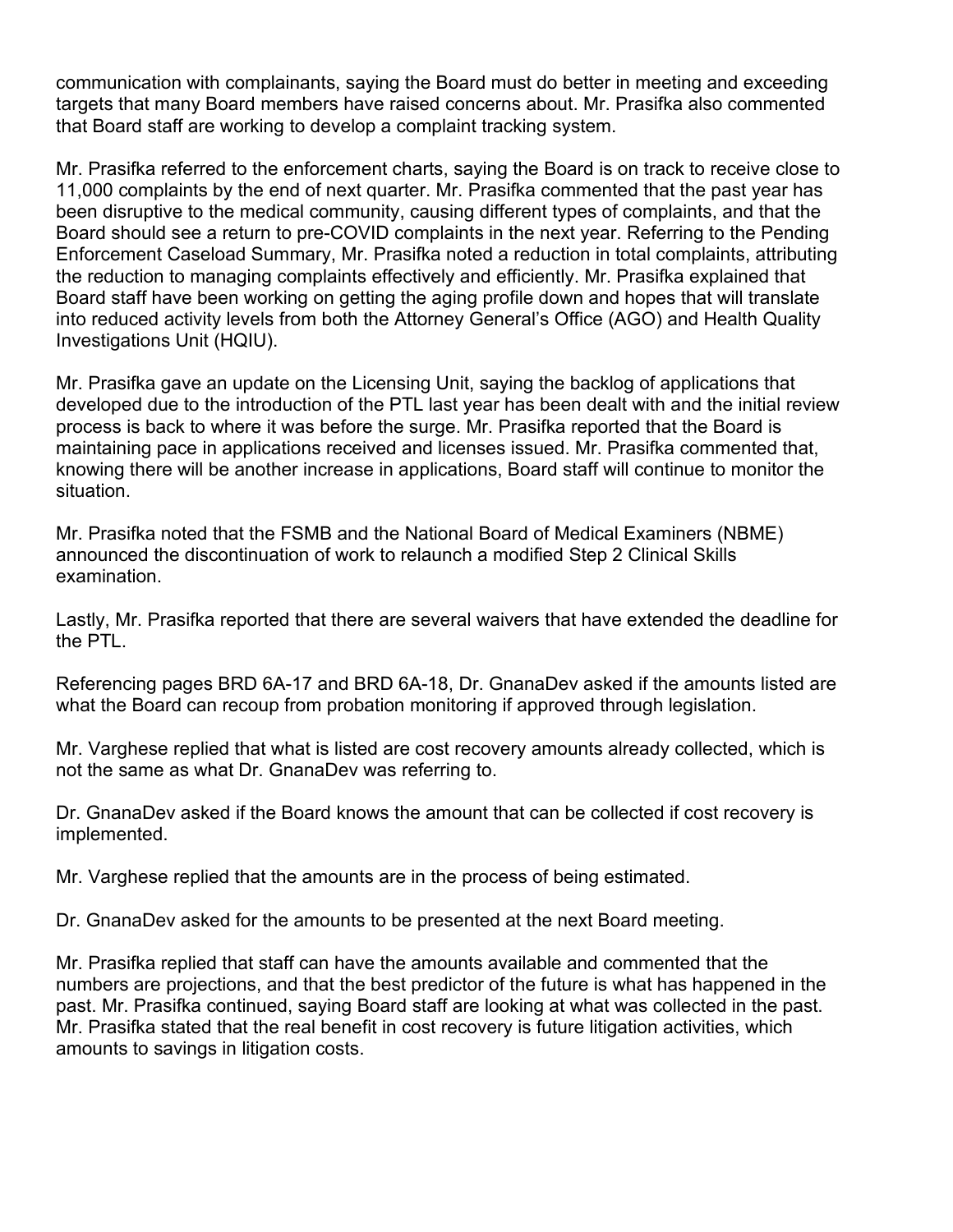Dr. GnanaDev commented that the Board needs to look at areas to save on expenses, especially since the Board is asking the legislature to approve one of the highest licensing fees in the country.

Dr. Hawkins commended Board staff for their preparation for the sunset hearings and noted that he had meetings with the governor's staff, DCA staff, and AGO staff to help him have a better understanding of how they can help the Board do better.

Commenting on enforcement, Mr. Watkins asked how many public letters of reprimand have been issued since the beginning of the year through the end of April and what the average has been.

Mr. Prasifka commented that Board staff can provide that information.

Mr. Watkins replied that this is an enforcement statistic that he has, which is 64 public reprimands and the average for this period in the last ten years is 31. Mr. Watkins shared his concern that public letters of reprimand will become a catch-all tool. Mr. Watkins commented that the outcomes of cases are the only thing that the public cares about.

Mr. Prasifka replied that he is happy to present the information in whichever form Mr. Watkins would like, including adding the number of reprimands to the enforcement reports. Mr. Prasifka commented that issuing public letters of reprimand does not mean they are being used in circumstances where stronger disciplinary actions should be taken. Mr. Prasifka continued, saying every disciplinary tool has its appropriate place.

Mr. Brooks commented that how the data is used is what makes sense and asked if there appears to be any trends. Mr. Brooks commented that if there are trends, then the Board could address those issues before it happens to prevent the high number of letters of reprimand or stipulations.

Mr. Watkins commented that the number of reprimands increased in the last period and asked if the spike is due to policies in place.

Mr. Brooks commented that numbers are just numbers unless you dig to find out what they mean, which would be the first step to take in preventing incidents from happening, and in turn help save money.

Mr. Watkins commented that his concern is that the Board may be under financial pressure and staff may be under pressure with a high caseload, and he does not want to come across a situation where letters of public reprimand are being used as a catch-all.

Mr. Prasifka commented that Mr. Brooks raised an important point in that the disciplinary rates tell an incomplete story, saying that licensing mechanisms, entry into medical schools, and looking at changes to continuing medical education (CME) may need to be looked at to prevent problems from developing, as it is an upstream regulation system. Mr. Prasifka continued, saying that successful regularity systems would expect to have fewer disciplinary actions because standards were maintained and developed. Mr. Prasifka added that the best medical boards and worst medical boards could have similar disciplinary rates since the worst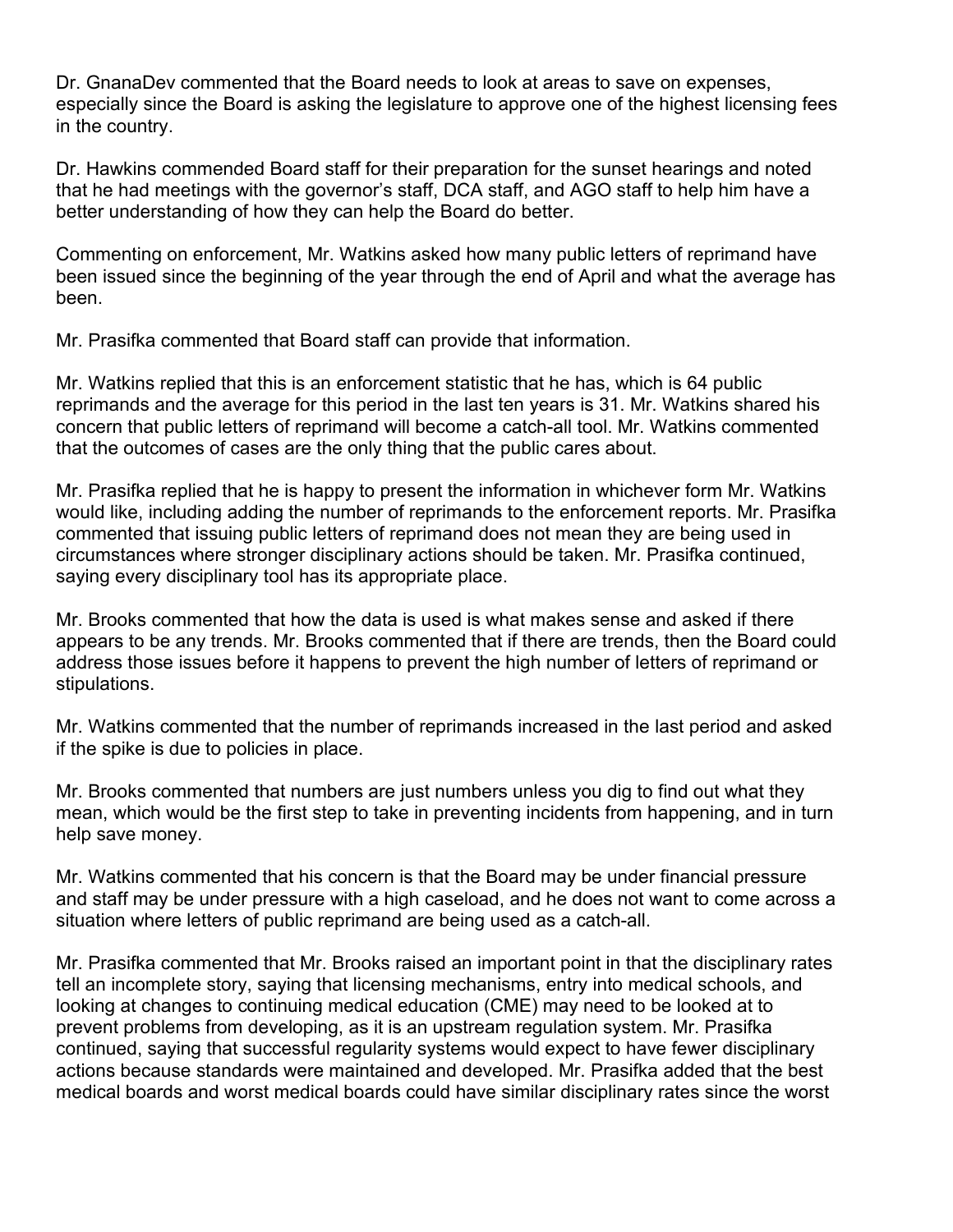boards are not effective at imposing discipline and the best boards have developed a culture of open disclosure and continuous improvement.

Dr. GnanaDev asked how the Board is closing complaints, how the complainants are being kept informed, and asked for an update at the next Board meeting.

Mr. Prasifka replied that there are several changes that Board staff are looking to implement, including an online tracking system and auditing communications with complainants.

Mr. Ryu referred to page BRD 6B-10 and asked about the increasing trend for unlicensed activity.

Mr. Prasifka replied that the time frame for investigations has increased in many areas. Mr. Prasifka commented that one thing the Board just completed and put into place is a memorandum of understand between the Board and HQIU which provides for constructive and active engagement, especially with the aging cases since there is a three-year statute of limitations.

Ms. Lawson commented that this is an area of great interest to the Board and there is data in the averages that is skewing the number. Ms. Lawson gave an example where the AGO will not pursue an enforcement case while a criminal investigation is underway, which will lengthen the averages, but that information is not in the data. Ms. Lawson commented that Board staff is working on a table that includes that kind of information.

Mr. Watkins commented that outliers can be pulled out of the data set and explained in a note to maintain the integrity of the data.

Dr. Thorp commented that this topic has been repeatedly brought up by the legislature, members of the public, and patient advocates and that the number of days to complete investigations in the complaint investigation office (CIO) has progressively increased in 2021. Dr. Thorp added that it is a continued concern to Board members in making sure that public letters of reprimand are being used appropriately.

Mr. Prasifka commented that he has asked staff to look into this and was told there are a number of factors that account for the increase in time, including an employee who was reassigned to contact tracing, subpoena enforcement actions, and the CIO taking on more difficult cases than in the past. Mr. Prasifka commented that the goal is to get the timeline down while still maintaining the integrity of the public enforcement function.

Dr. Yip commented that it is a good idea to report the number of public letters of reprimand along with the background of those cases to help understand why the number has increased.

Ms. Campoverdi commented on having regular reporting on the criteria used to close cases, including staff interactions and how and why those cases are closed.

Ms. Lubiano commented that the status of complaints is at the top of mind for complainants, Board members, and the legislature and asked what the timeline is for the online complaint tracking system to be in place.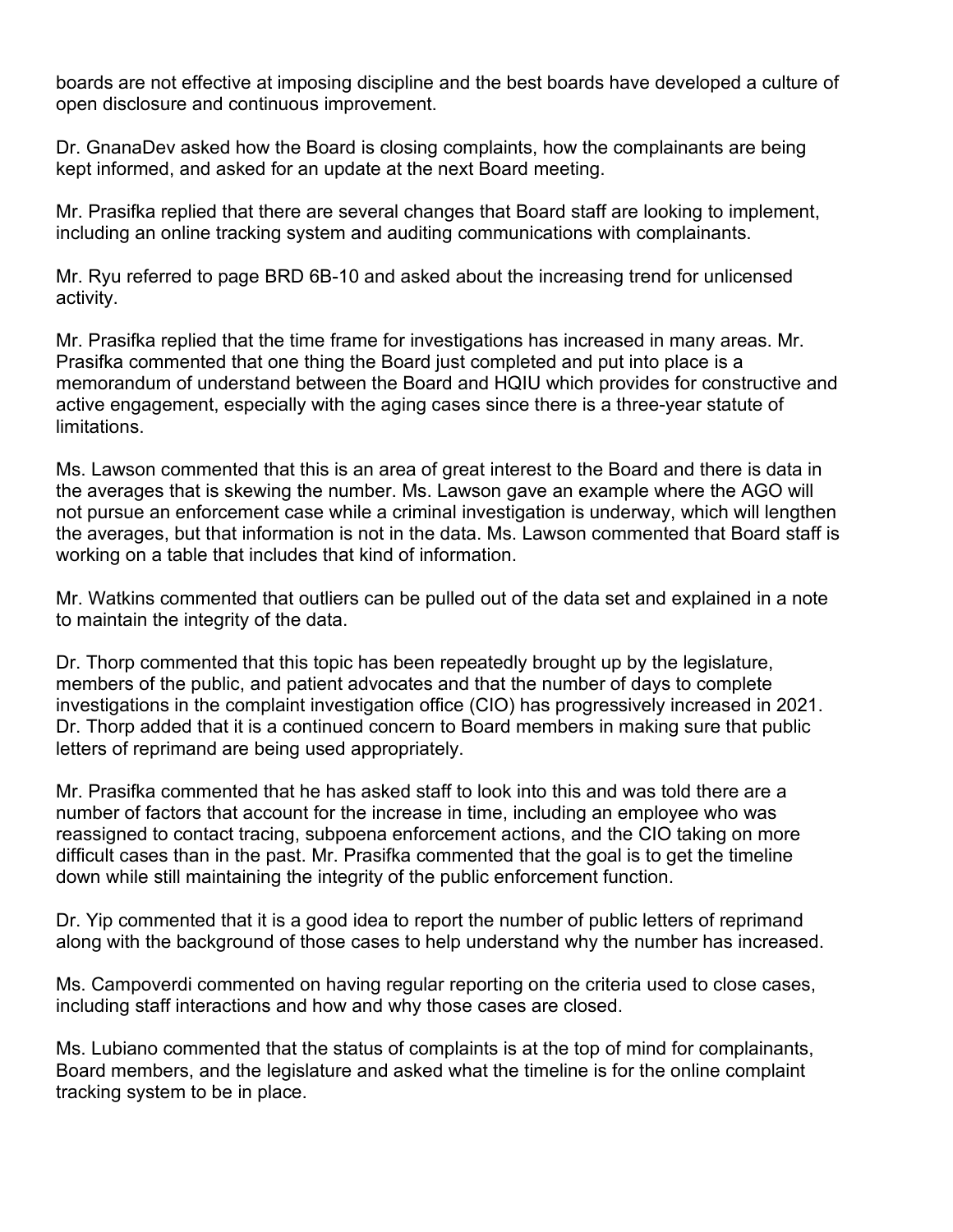Mr. Prasifka replied that this matter is of high priority. Mr. Prasifka continued, saying the Board is attempting to roll out something as quickly as possible to identify milestones that can be built into the existing system. Mr. Prasifka commented that a legal review will need to take place to ensure that the information disseminated is consistent with the confidentiality provisions of the Medical Practice Act.

Dr. Mahmood stated that it is a common occurrence for the Board to say it will try to improve and do better and asked if there is a way to set standards to meet certain goals by a specified timeframe. Dr. Mahmood also commented on complicated cases that take up more time and suggested those cases be separated from the standard cases and add an explanation as to why they are taking longer.

Mr. Prasifka agreed with the need to give adequate reporting data and referred to BRD 6B-13, saying that the metrics show the total number of cases as well as the aging cases.

Mr. Watkins suggested auditing the current system instead of redesigning the system to establish where the break down is. Mr. Watkins commented that saying "effective and efficient" does not give much information.

Mr. Prasifka replied that Board staff are not lost in the numbers and that staff can do a better job at explaining the ways that the cases are being worked on to achieve stronger disciplinary outcomes.

Ms. Lawson asked for any other questions and comments from the Board members. Hearing none, Ms. Lawson asked for comments from the public.

Ms. Perez disagreed with Ms. Lawson's statement about cases not being able to move forward during a criminal investigation. Ms Perez shared that she submitted a complaint with potential felony ramifications and the Board dismissed it in less than 30 days. Ms. Perez also commented that information put online must be meaningful information to the public. Lastly, Ms. Perez commented that the Board needs to have measurable steps instead of repeatedly saying action will be taken when no action is taken.

Ms. Ogden commented on the expert reviewer program and her concerns to restore access to special care for intractable pain patients. Ms. Ogden continued, saying there are fewer doctors practicing who understand how to treat these patients, and there are just as few expert reviewers that understand this topic. Ms. Ogden suggested finding a way to be more selective in choosing expert reviewers for intractable pain.

Ms. Hollingsworth asked about the average and median length of time for processing a complaint, saying this is an ongoing issue. Ms. Hollingsworth commented that other states have limits for the number of days the board can investigate a case. Ms. Hollingsworth also commented that there has been an increased use in the public letters of reprimand for egregious cases. Citing specific cases, Ms. Hollingsworth commented that by giving a reprimand, there is no summary on the doctor's profile to warn patients of a potentially dangerous doctor.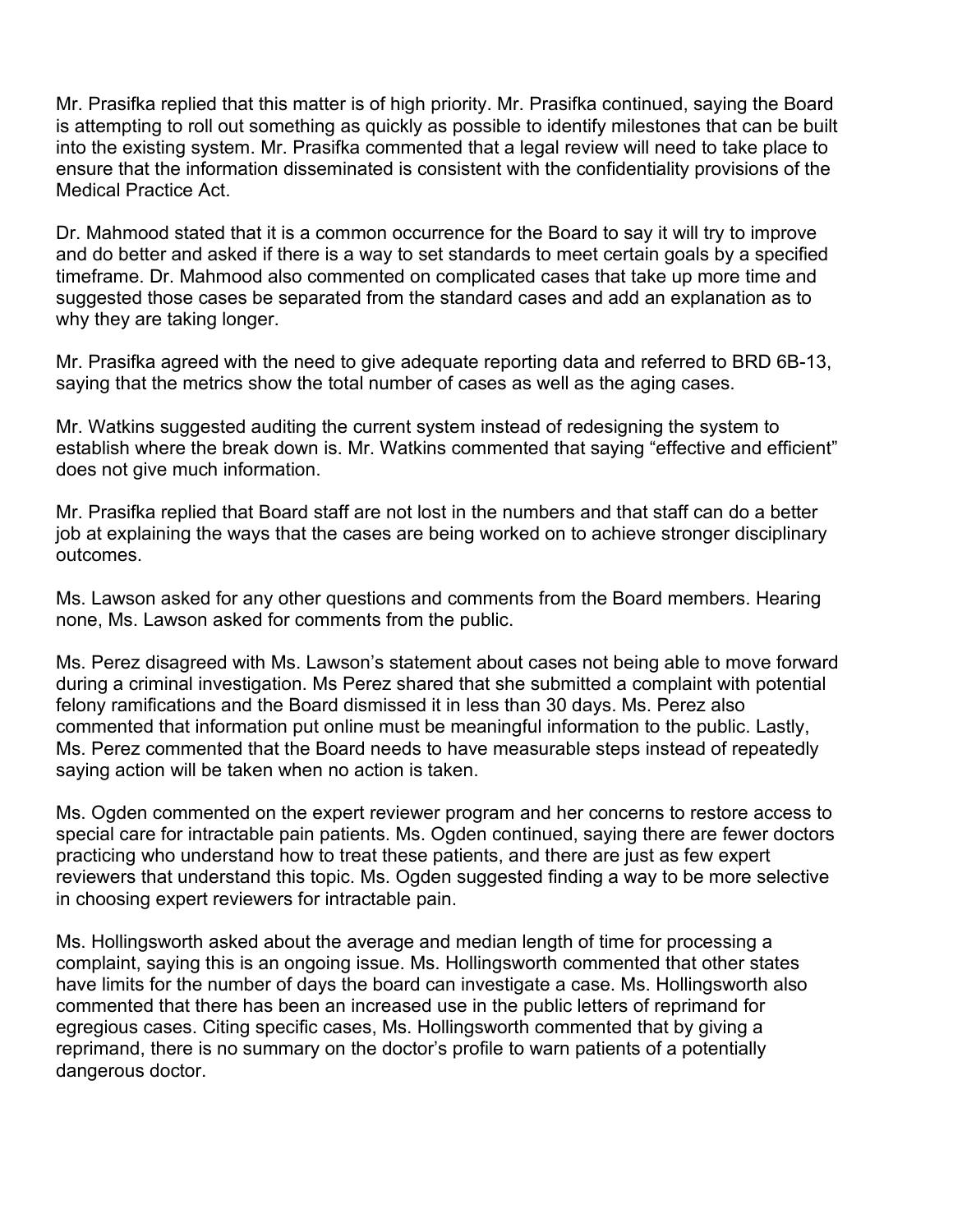Ms. Monserratt-Ramos commented that reaching out to families is critical and letters need to be sent to families with updates on their complaint. Ms. Monserratt-Ramos continued, saying there are families that hear about accusations on their complaint from members of the public rather than from the Board.

Mr. Andrist commented that both Mr. Prasifka and Ms. Jones misled the sunset committee during the sunset review hearings. Mr. Andrist also commented that the requested reports should already be provided. Mr. Andrist stated that he has been chronicling cases over the years and that the Board should pull his two complaints that were closed without investigation to use as a case study to find out why complaints are closed, saying the trend begins with the people handling the complaints.

Ms. Vismara commented that the PTL and its affiliated requirements has created detrimental impacts to training and residency programs, citing the inability to enroll and bill MediCal for moonlighting. Ms. Vismara encouraged additional data to be produced for stakeholders to better understand the origin of the PTL.

Ms. Farr commented on the online complaint tracking system and asked what would be included. Ms. Farr also commented that it would be helpful to have a patient safety expert in the Board to help prevent errors.

Ms. Arthursdotter commented on the Patient's Right to Know Act and a cease practice order that is not showing up on the Board's website. Ms. Arthursdotter also commented that the online material for the expert reviewer program does not reference laws regarding intractable pain.

# **Agenda Item 7 Update from the Attorney General's Office**

Ms. Castro began by updating the Board that the former Attorney General Javier Becerra has joined the Biden administration and Attorney General Rob Banta was sworn in on April 23, 2021. Ms. Castro also notified the Board that Supervising Deputy Attorney General E. A. Terry Jones III is retiring.

Ms. Lawson asked for questions and comments from the Board members. Hearing none, Ms. Lawson asked for comments from the public.

Ms. Arthursdotter spoke about Business and Professions Code (BPC) 2220.05 and how it relates to prescribing to intractable pain patients. Ms. Arthursdotter commented on the severe disciplinary actions taken in certain prescribing cases and asked that staff in the AGO look at these complaints.

Ms. Lawson asked for additional questions or comments from the Board members.

Dr. Thorp commented on the Board's budgetary allocation for the AGO and stated the Board will be over budget by approximately four million dollars if it continues on the current course. Dr. Thorp commented that the Board is seeing no decrease in timeframes for adjudication of cases.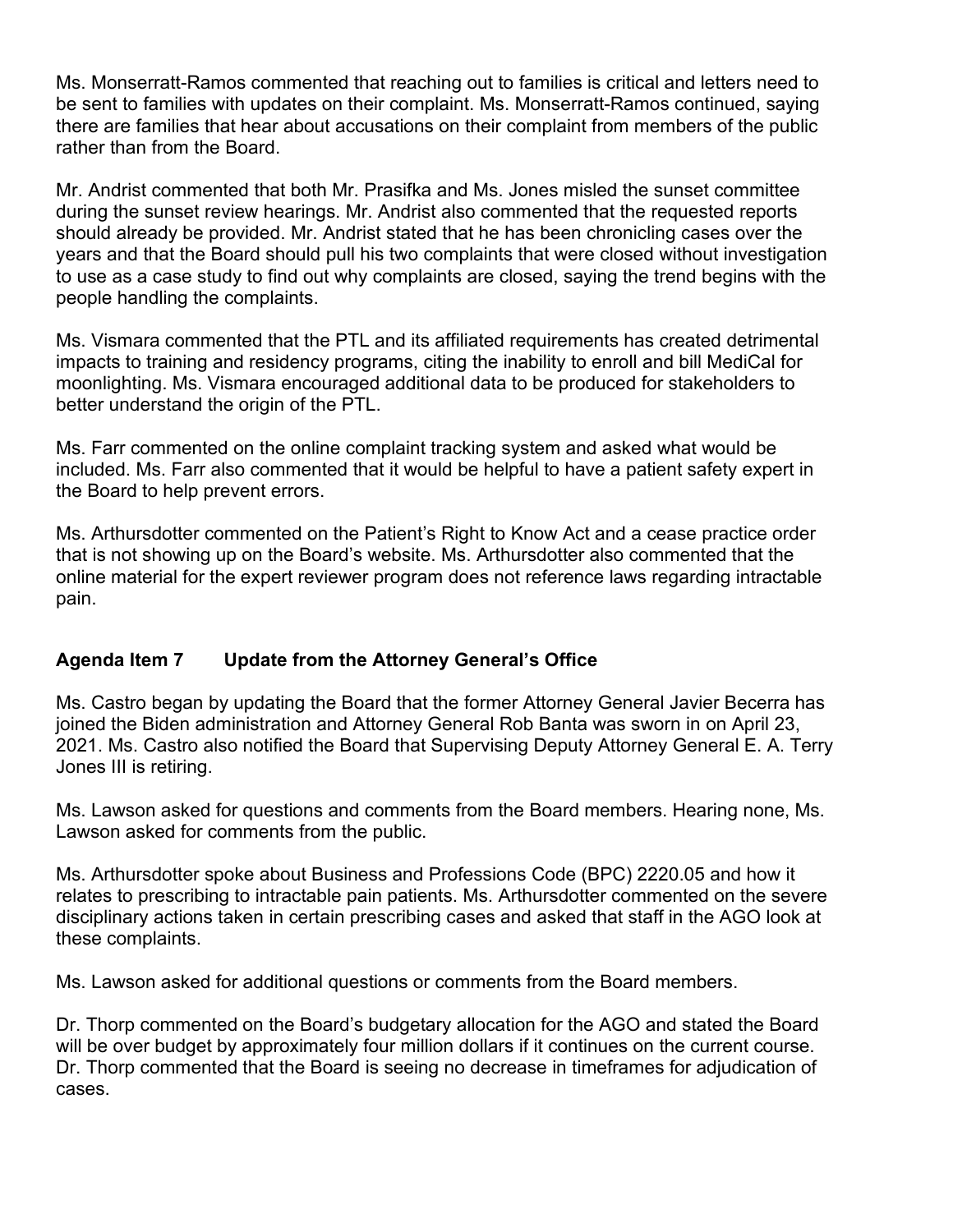Ms. Lawson agreed with Dr. Thorp but stated many of the items in the budget are outside the control of the AGO. Ms. Lawson commented that some of these issues will be discussed in the next agenda item.

Ms. Castro agreed with Ms. Lawson and commented that Chris Ryan, the budget director at the AGO, is available to address the Board on specific budget questions. Ms. Castro stated that the number of hours devoted to the Board has remained constant even though the volume of work has increased.

# **Agenda Item 8 Update on the Sunset Review Hearing**

Mr. Prasifka began by stating that the Board's first sunset hearing was held on March 19, 2021, and the focus was on enforcement. Mr. Prasifka added that the Board submitted responses and answers to several enforcement questions that the senate and assembly joint committee raised.

Mr. Prasifka noted that there was a second sunset hearing on May 5, 2021, and the focus was on licensing and administrative matters, including the Board's fund condition. Mr. Prasifka commented that one issue of particular significance that was raised was the PTL and the related issues that stakeholders are experiencing, including leave time, moonlighting, and X waivers.

Mr. Prasifka commented that there is no indication of any further sunset hearings, and that Senate Bill 806 is the Board's sunset bill.

Ms. Lawson asked to hear from Dr. Krauss, as he participated in the sunset hearings.

Dr. Krauss shared that, in his view, Board staff and the executives did an incredible amount of work in a short period of time, and he is proud of the work produced. Dr. Krauss asked if it would be helpful for the Board to make a motion and establish a position on the PTL that would state that the Board is not looking to restrict moonlighting nor extend the three-year residency training by three months.

Mr. Prasifka replied that the Board is at a consultative stage of the process. Mr. Prasifka noted that the reason for these technical problems with the PTL is because of interpretations that have been made by third parties, whom the Board has no control over. Mr. Prasifka added that the Board should press ahead with as much engagement as possible to try to resolve these issues at the lowest level of intervention. Mr. Prasifka commented that the Board shares the same view and is looking to resolve the problems.

Mr. Watkins commented that the Board cannot be at a consultative stage since the law went into effect in 2020 and that he feels the Board is late to the game. Mr. Watkins asked if there is another solution to resolve these unintended consequences.

Ms. Lawson commented that the PTL scheme was part of the last sunset review process, it went into effect in 2020, and the unintended consequences came as a result of the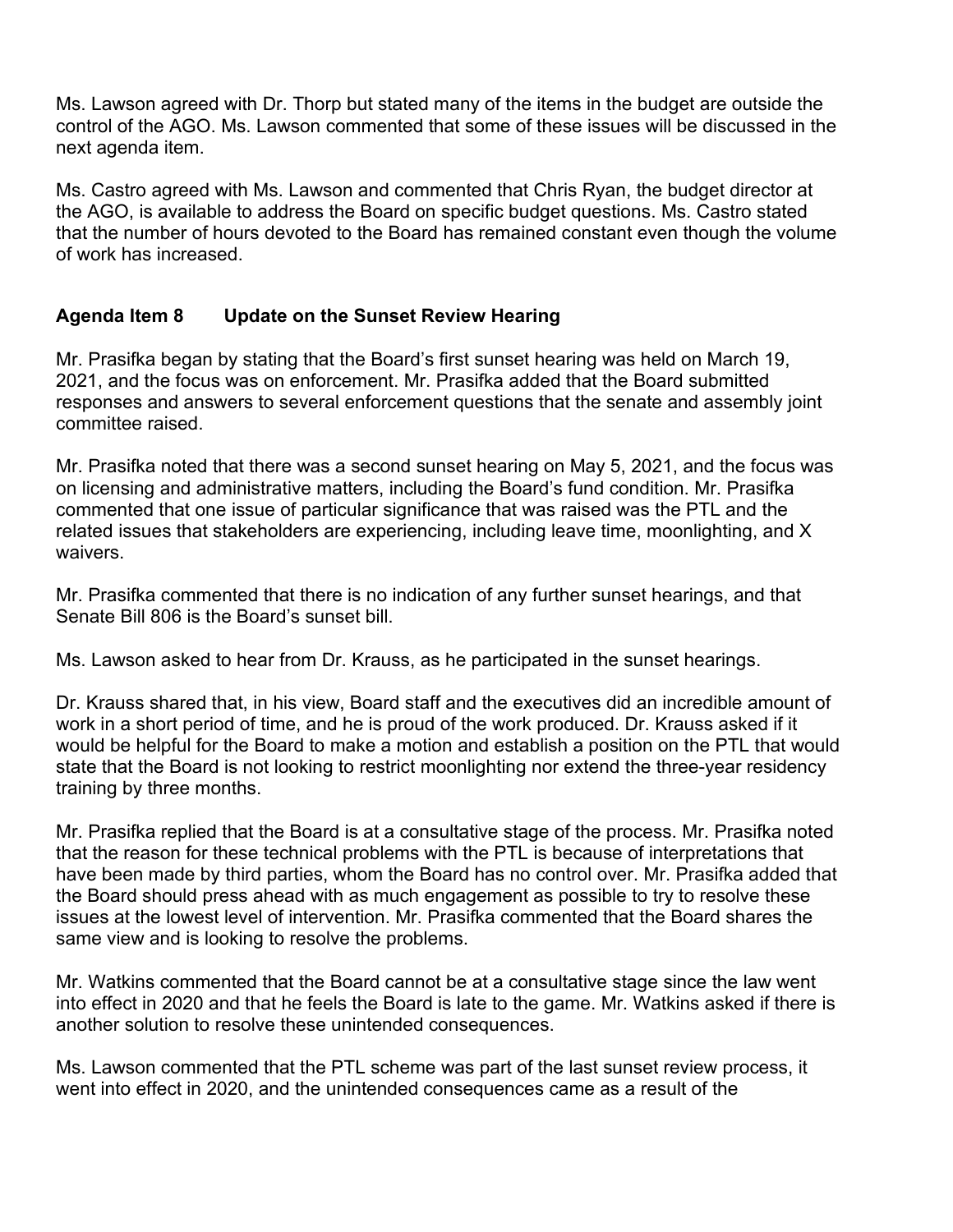interpretations by other third-party agencies. Ms. Lawson commented that stakeholders are asking the same questions that Mr. Watkins is asking. Ms. Lawson asked Ms. Webb to speak to the issue.

Ms. Webb explained that the Board felt that one year of postgraduate training for U.S. and Canadian graduates, and two years for international graduates, was not sufficient for consumer protection. The Board voted to increase the postgraduate training requirements to 36 months. The Board determined that by increasing the postgraduate training requirements for licensure, it could change its process for reviewing and approving medical schools. Ms. Webb continued, saying the Board went to a process where it approved medical schools listed on the World Directory of Medical Schools, among other pathways, instead of doing a detailed review of international medical schools. The Board also stopped reviewing clinical rotations.

Ms. Webb commented that the Board is currently working through the interpretations about moonlighting and that an interim meeting to address this topic may be necessary.

Dr. Krauss commented that California is not the only state that has moved for more than one year of postgraduate training, and there are some states that require two years, however the issue of moonlighting and the duration of residency training does not inhibit their practice. Dr. Krauss explained that this is the reason the Board hopes that these issues may be fixed without legislation.

Mr. Watkins commented that the data the Board presented is not forthcoming, saying that there were different sets of numbers presented for stipulated settlements public reprimands. Mr. Watkins spoke of transparency, saying the Board should present the data as-is and let other people make the interpretations. Mr. Watkins commented that his opinions that were given at the first sunset hearing were misinterpreted. Mr. Watkins also commented that he created a graph showing the number of stipulated settlements along with the criteria from the disciplinary guidelines. Mr. Watkins stated that his data is not the same as what the Board presented to the legislature. Mr. Watkins explained the data that he included in his document and stated that he will distribute it to the Board members.

Ms. Webb gave caution about Board members sending documents to each other, which may violate the Open Meeting Ace, and asked Mr. Watkins to send the information to Board staff for distribution.

Mr. Watkins commented that the data he compiled is from the Board's website, and it shows that statistically, it shows a system that is protecting doctors.

Dr. Mahmood stated that, as a practicing physician, he does not have any sympathy for other doctors, and that his goal is purely protection of the public. Dr. Mahmood commented that there are times when Board members impose discipline that is more than what is recommended, and likewise, there are times when the discipline imposed is less that what is recommended. Dr. Mahmood spoke of early termination of probation, saying the number of physicians who commit the same offense or come back to the Board for additional discipline should be looked at. Dr. Mahmood commented that the Board also has a goal of physician rehabilitation and asked to see data on habitual offenders at the next Board meeting.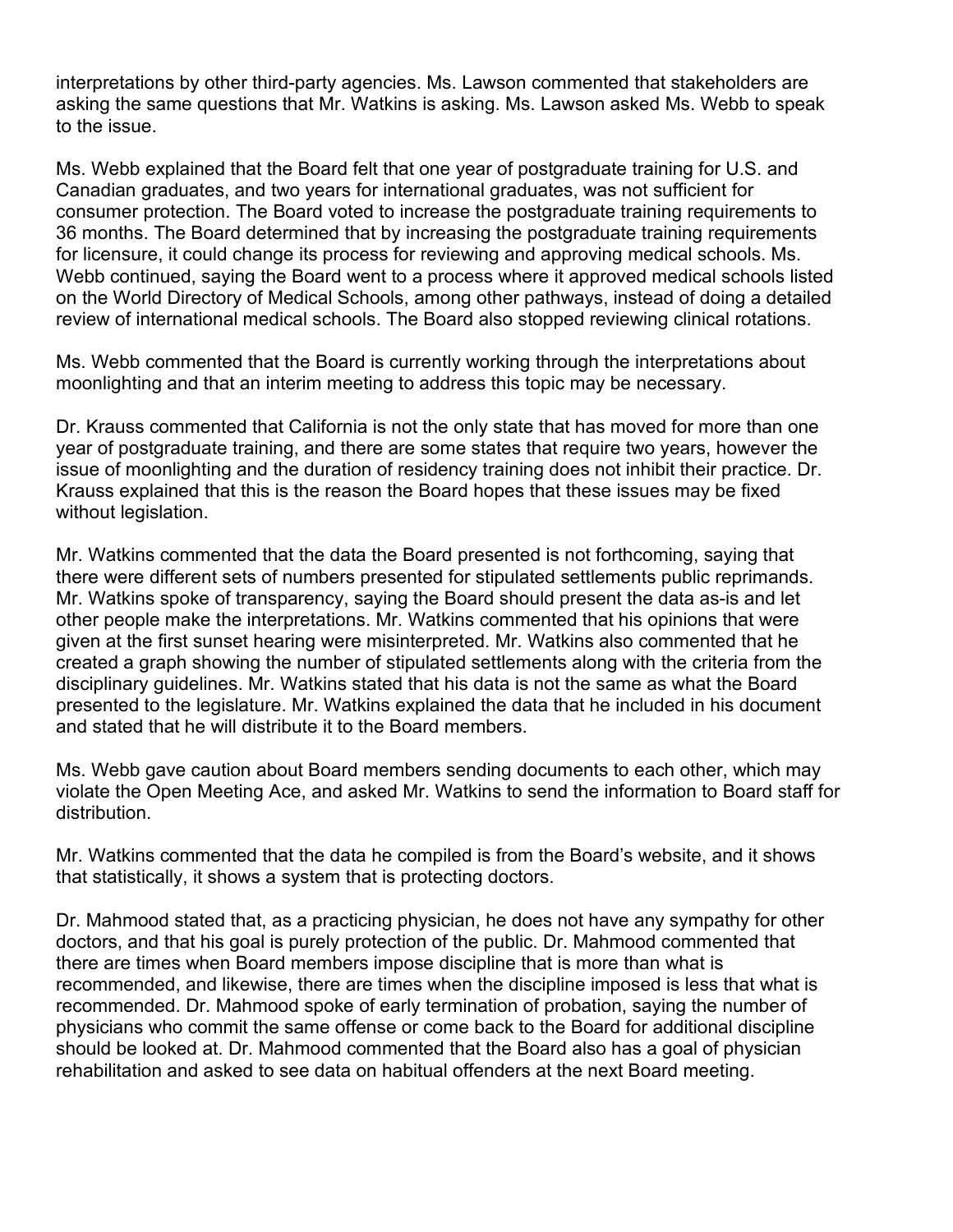Mr. Watkins commented that the deputy attorney general memos produce the numbers the Board has for stipulated settlements and that, although panel members may discuss different options, the vote is usually reflective of the memo.

Ms. Lawson asked for additional questions and comments from the Board members. Hearing none, Ms. Lawson asked for comments from the public.

Ms. Perez commented on the PTL and BPC 2052 and said she has letters signed by Board staff stating that the issuance of a PTL will allow residents to train without violating the law. Ms. Perez commented that this means the Board and state legislature knew that residents were violating the law and thus instituted the PTL.

Ms. Lawson asked for clarification on unrestricted licenses prior to January 1, 2020.

Ms. Webb replied that prior to January 1, 2020, individuals in approved postgraduate training programs were authorized by law to practice while they were in those programs. Ms. Webb stated that those individuals did not require a license or a postgraduate training authorization letter if they were graduates of U.S. or Canadian schools. Ms. Webb continued, saying because they were going to be practicing for a longer period of time without a license, along with wanting them to moonlight and sign birth and death certificates, the PTL was instituted to require them to get licensed with 180 days after enrollment in a postgraduate training program

Dr. GnanaDev stated that one of the issues the Board faced was that some of these people were not given a second-year training; they did an internship, and they could get their full license. Dr. GnanaDev commented that that was concerning, so the same thing was done for international graduates if they completed two years of training. Dr. GnanaDev commented that the PTL was instituted because the Board thought it was not safe to issue a full license with one year of training after medical school.

Mr. Andrist commented that it is not a goal of the Board to rehabilitate doctors, and that the Board can strive to rehabilitate doctors only if it is in the best interest of patient safety. Mr. Andrist commented that Mr. Watkins is substantiating advocates' cries that have been thwarted by the Board. Mr. Andrist also commented that Ms. Jones lied to Senator Roth when he asked her if the Board interviewed complainants. Mr. Andrist read from an email stating that the Board does not conduct interviews during a specific stage of the review process.

Mr. Cuevas-Romero commented that the PTL limits the amount of patient access provided to needy communities. Mr. Cuevas-Romero spoke of additional outstanding issues from the PTL, including the inability of residents to sign disability and employment forms. Mr. Cuevas-Romero asked the Board to urge the legislature to resolve these issues through the sunset review process.

Ms. Reyes commented on the PTL issue of the licensing timeframe, saying it disproportionately impacts residents who take medical or family leave, particularly female residents who choose to start a family. Ms. Reyes commented that some residents choose a different career path or choose to be licensed in a different state due to California's strict time requirement for licensure. Ms. Reyes asked the Board to work with the legislature to resolve this issue.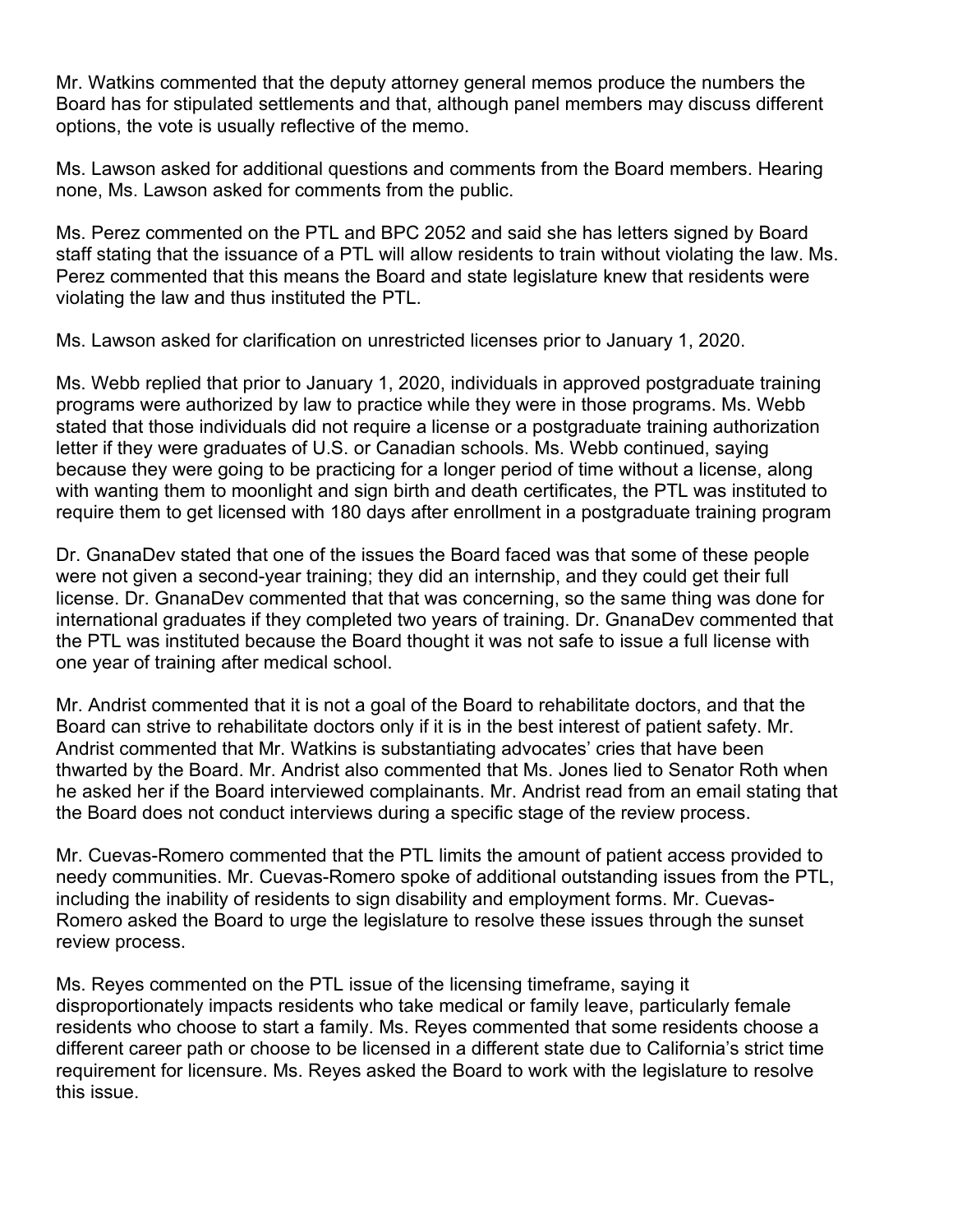Ms. Hollingsworth thanked Mr. Watkins for asking questions based on statistics, saying this is what advocates have been trying to do for years. Ms. Hollingsworth gave examples of physicians whose discipline was minimal compared to the harm they did. Ms. Hollingsworth commented that she was lied to by an investigator regarding her own complaint. Ms. Hollingsworth commented that the Board has more concerns for doctors than the public.

Mr. Madden commented on the PTL issue of X waivers and spoke of the need for emergency physicians to administer Buprenorphine to addiction patients as directed by the Substance Abuse and Mental Health Services Administration.

Ms. Monserratt-Ramos commented on changing the Board composition to add two public members and seeking cost recovery. Ms. Monserratt-Ramos also commented on complainants not receiving letters.

Ms. Rhee agreed with Dr. Mahmood's comment about rehabilitating doctors and thanked the Board for its efforts.

Ms. Pappas commented that she does not think Board members understand the enforcement process and expressed appreciation for the probing questions that Mr. Watkins has asked. Ms. Pappas commented that individual cases need to be audited to find out where the process is breaking down. Speaking of her own complaint, Ms. Pappas stated that her case was reopened and that she has not received any communications from the Board.

Ms Lawson asked if the Board members had additional questions or comments.

Dr. Lewis commented that the administrative law judges (ALJ) during panel A meetings refer to the fact that protection of the public is paramount and that the Board should try to rehabilitate physicians when possible.

#### **Agenda Item 9 Update on Public Stakeholder Meeting**

Mr. Prasifka stated that the public stakeholder meeting was held on April 21, 2021, and the Board plans on holding these meetings on a quarterly basis. Mr. Prasifka noted that Ms. Gramme from the Center for Public Interest Law gave a presentation. Mr. Prasifka commented that an important result from these meetings is that an action is created. Mr. Prasifka also commented that the Board is working to develop a video to explain the complaint process, looking to enhance direct communications with complainants, and is working to develop an online complaint tracking system. Mr. Prasifka spoke of other state medical boards that have victim coordinators or liaisons between the board and complainant and commented that the board is looking into that type of model. Mr. Prasifka stated that the Board is re-establishing the Public Outreach, Education, and Wellness Committee with the goal of engaging further with stakeholders. Lastly, Mr. Prasifka noted that transparency and communications were the major themes raised by four of the Board members at their recent confirmation hearings and Board staff looks forward to working to make those areas more effective.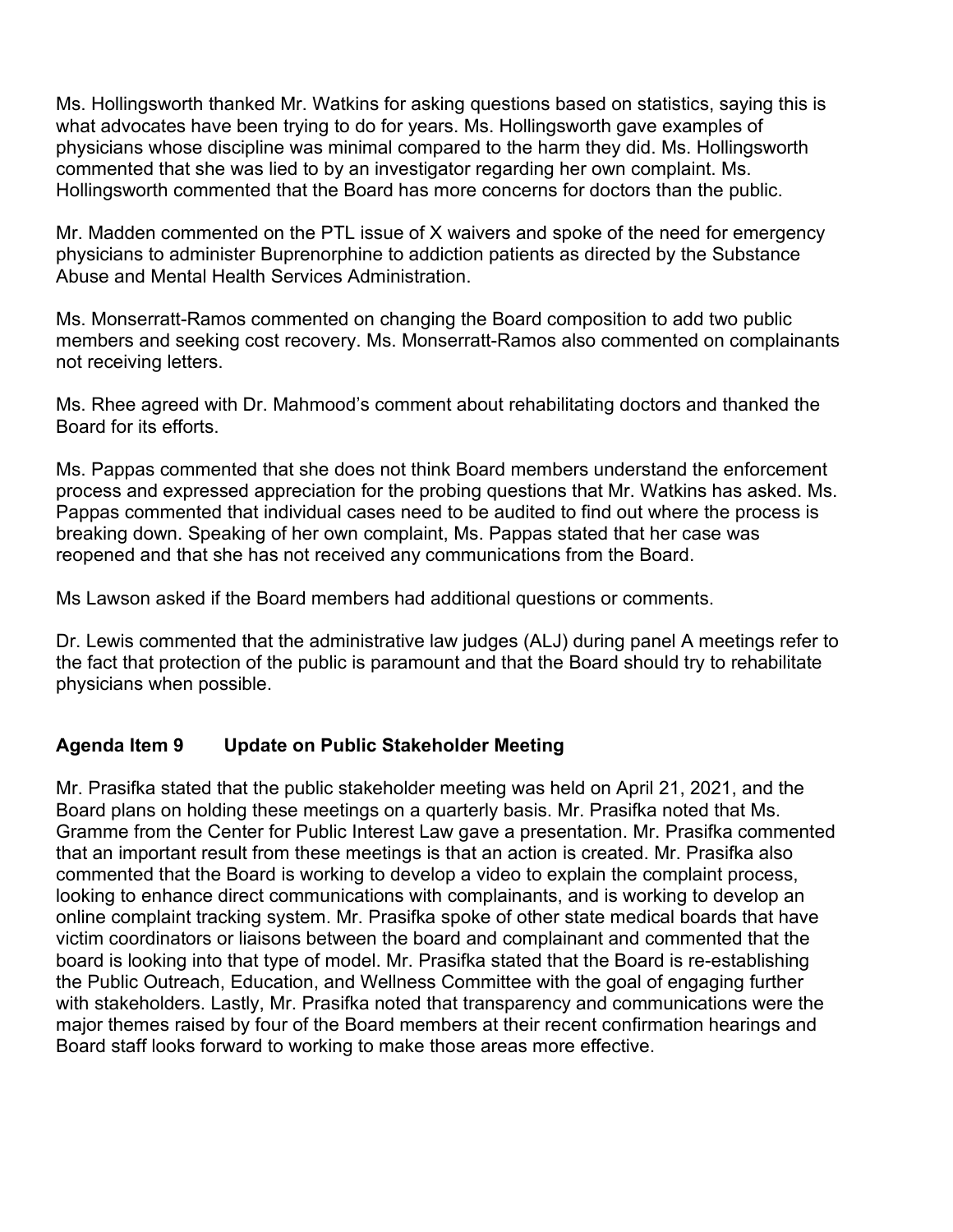Ms. Lawson stated that she appreciated the opportunity to have a conversation with patient advocates and other stakeholders at the meeting and she looks forward to future public stakeholder meetings.

Dr. Yip requested for public stakeholder meetings to be held after business hours.

Ms. Lawson commented that executive leadership discussed rotating the times that the meetings are held so that more people could attend.

Dr. Hawkins commented that there is a lot of work to do with the Public Outreach, Education, and Wellness Committee, and the sooner the committee could meet, the better.

Ms. Lubiano commented that she is excited about the progress the committee has made in planning to convene and is looking forward to prioritizing the work and ideas that have come forward.

Ms. Campoverdi commented that the committee has a lot of tools at its disposal and there is much to do to improve communications. Ms. Campoverdi commented that the committee members are excited to do this in a way that is culturally competent and inclusive.

Mr. Watkins suggested prioritizing the items that are most difficult, items that are in the medium-term, and then all other items that have immediate feedback. Mr. Watkins commented that he is encouraged by the enthusiasm of the committee members.

Ms. Campoverdi commented that there are two different kinds of communication and outreach: responsive and strategic. Ms. Campoverdi continued, saying the Board has to work on both areas in tandem.

Ms. Lawson asked for comments from the public.

Mr. Andrist stated he would like his comment to be considered an official complaint and continued to state that Dr. Lewis is incompetent to be serving on the Board. Mr. Andrist commented on the lack of Board members that attended the public stakeholder meeting and thanked Ms. Lawson for her role at the meeting. Lastly, Mr. Andrist complained about the amount of time the public was given to speak at the meeting.

Ms. Ogden expressed her appreciation for the public stakeholder meeting. Ms. Ogden suggested that the Board retain the option of attending meetings virtually to accommodate those who suffer from intractable pain. Ms. Ogden commented that she appreciated Dr. Krauss' and Dr. Thorp's comments.

Ms. Monserratt-Ramos commented that she is please the Board is willing to implement the recommendations she has been asking to consider for years and spoke about creating a video to file a complaint and the online complaint tracking system.

Ms. Pappas commented that the video showing consumers how to file a complaint is a great idea. Ms. Pappas also commented that she does not understand how the public letters of reprimand are serving the public since no information can be given to the public.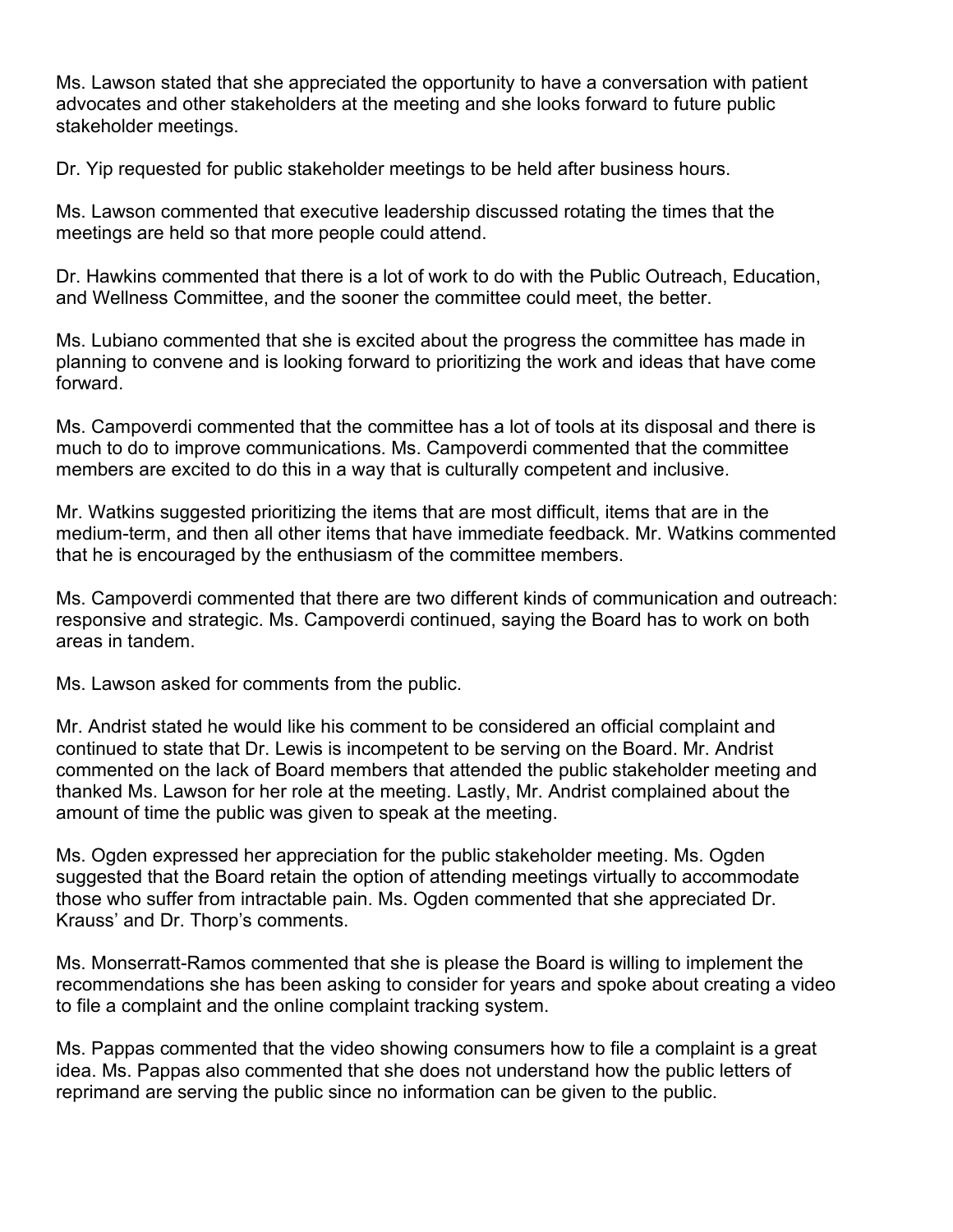Ms. Rhee commented that she thinks the Board is making progress and that the relationship between physicians and patients need to be rebuilt.

# **Agenda Item 10 Discussion and Possible Action on Legislation/Regulations**

Mr. Bone introduced AB 356, Chen, which would authorize, but not require, the California Department of Public Health (CDPH) to issue a physician or doctor of podiatric medicine a one-time temporary permit authorizing them to operate or supervise the operation of fluoroscopic x-ray equipment if they meet certain requirements. Mr. Bone commented that the author and sponsor expect delays with the CDPH permit process and have requested the option to pursue a temporary permit while awaiting approval of the regular permit.

Dr. Krauss moved to take no position.

Ms. Lawson commented that in 2019 the Board had a neutral position on a similar bill.

Mr. Bone replied that the topic was similar, but the direction of the bill was different, and noted that the California Radiological Society was opposed to that bill. Mr. Bone also commented that there may be an advocate on behalf of the sponsors who could provide some understanding of this bill during public comment.

Dr. Lewis seconded the motion of no position.

Ms. Lawson asked for public comment unless there are Board members who would like to comment.

Dr. GnanaDev asked what the difference is between this bill and the current law for a fluoroscopic license.

Mr. Bone replied that a physician must obtain a permit from the CDPH to perform this type of procedure, and because there are delays, of which the details are not clear, the sponsors are seeking a one-time temporary permit, which is not renewable, and the physicians would have to meet other requirements, including holding a valid license to practice medicine in California, submitting an application to the CDPH for their fluoroscopy certificate, and they must disclose the facilities where they plan to practice fluoroscopy. Mr. Bone commented that this topic goes beyond what the Board does and that the Board does not license this particular type of activity.

Dr. Yip asked about the required exam.

Mr. Bone replied that they would have to apply and have an application on file with the CDPH, but he is not clear on all the eligibility requirements that go along with the application.

Dr. GnanaDev commented that no other state has this requirement and that it already takes so long to do in California. Dr. GnanaDev wondered why the author of the bill is only including doctors of podiatry rather than all physicians.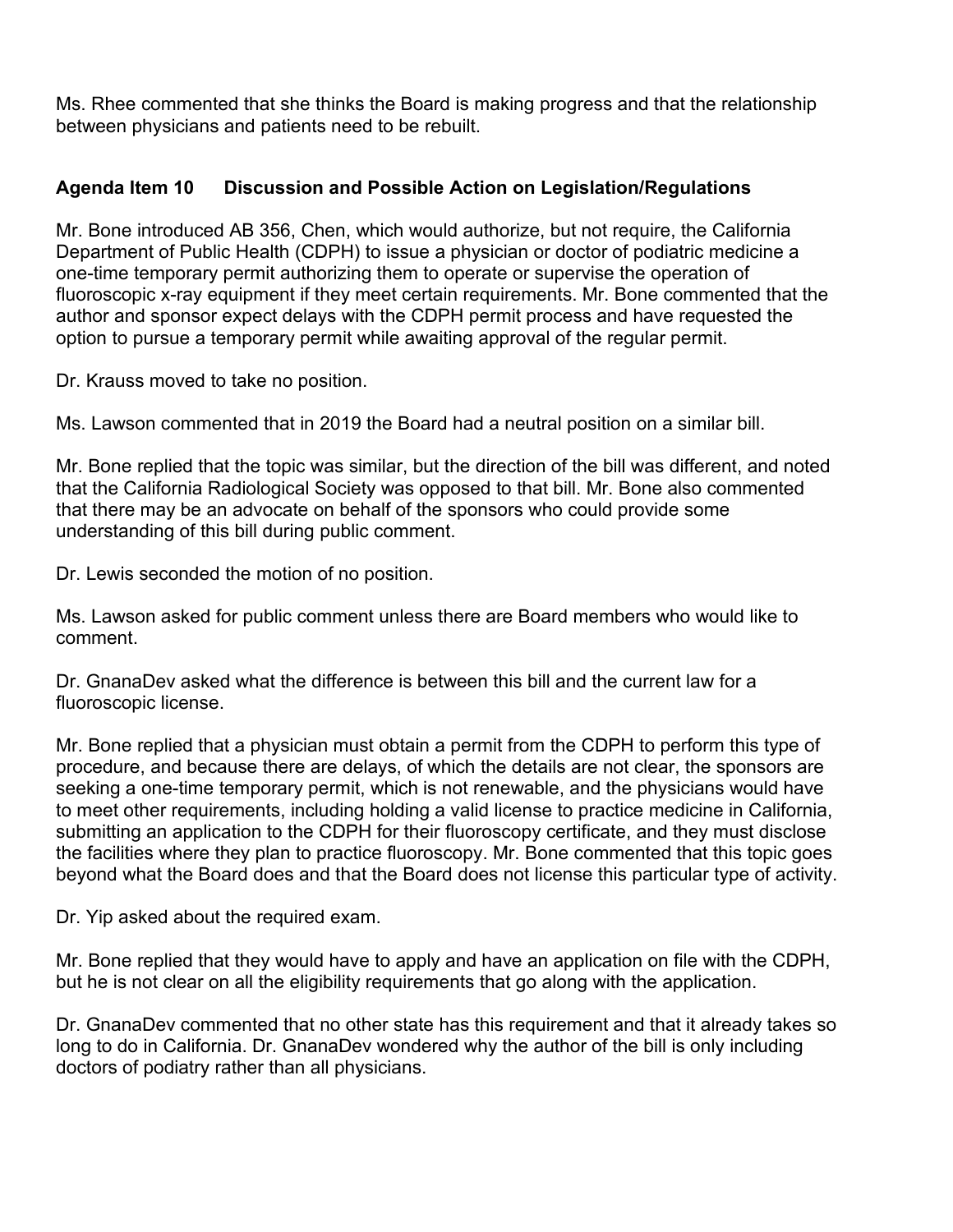Mr. Bone replied that this bill applies to not only doctors of podiatry but also physicians and surgeons.

Ms. Lawson asked to hear comments from the public.

Ms. Stone commented that this bill applies to all physicians who have used fluoroscopy in another state and that California is one of only two states that require physicians to have additional certification to use fluoroscopy. Ms. Stone explained that when doctors come to practice in California who have practiced in other states, there can be a delay in receiving the required certification, and this bill would allow a one-time temporary permit to use fluoroscopy. Ms. Stone commented that she is happy to answer any questions.

Dr. Yip asked if there is any movement to do away with the exam.

Ms. Stone replied there is not language in this bill for that, only language to provide the onetime temporary permit while going through the process of taking the exam and obtaining CME's.

Dr. Hawkins asked how long the temporary permit lasts.

Ms. Stone replied that it lasts as long as the physician is going through the process of taking the exam for certification, up to 12 months.

Ms. Lawson asked for additional questions and comments from the public. Hearing none, Ms. Lawson asked for additional comments or questions from Board members.

Dr. Krauss commented that although he thinks this is a good thing, he does not think the Board should take a position on it.

Dr. GnanaDev commented that there is nothing in this bill that has any issues with patient protection and that he supports this bill. Dr. GnanaDev commented that this bill streamlines the process for physicians who already practice fluoroscopy in other states.

Dr. Krauss commented that the Board serves the public interest by improving their access to these services and stated that he is happy to either withdraw or modify his original motion to support this bill. For clarity, Dr. Krauss withdrew his motion.

Dr. Lewis agreed and seconded Dr. Krauss' withdraw.

# *Mr. Watkins made a motion to support AB 356, Chen/S: Dr. Lewis*

Dr. Thorp commented that he thinks Dr. Krauss' initial instinct was appropriate. Dr. Thorp stated that he supports this bill, but it does not make sense for the Board to support this legislation. Dr. Thorp recommended the Board take no position.

Dr. GnanaDev explained that it takes anywhere from three to six months for a physician to obtain certification to use fluoroscopy, during which time they cannot perform procedures where fluoroscopy is needed.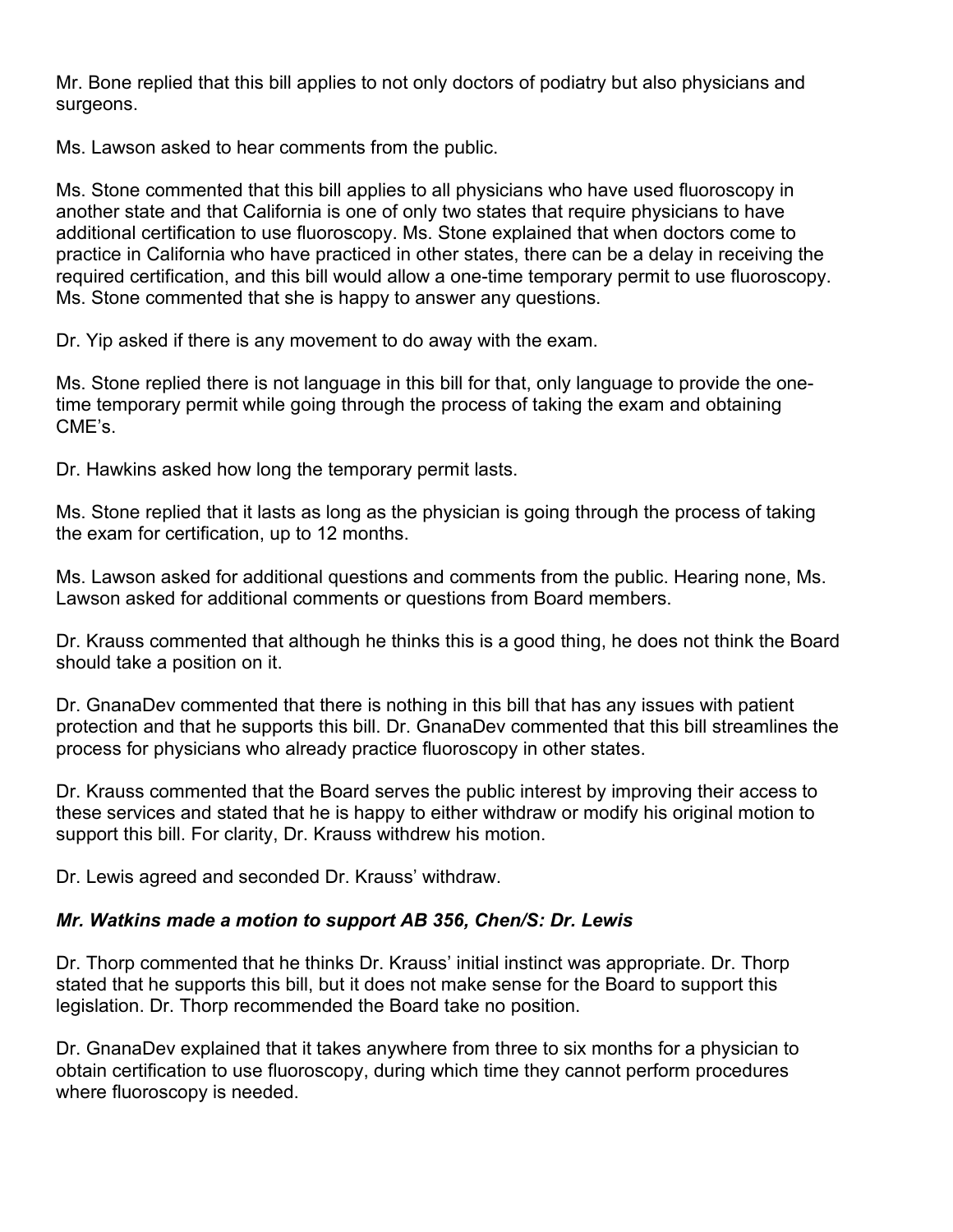Dr. Thorp commented that he agrees with Dr. GnanaDev and thinks it is a great bill that should be passed, but the Board should consider the reasons for supporting or opposing legislation. Dr. Thorp continued, saying the Board supports bills because they advance the mission statement or vision of the Board, but he does not think it is necessary for the Board to support this bill.

Dr. Mahmood commented that he thinks the Board should support this bill because there are certain places that have only a few providers who can do procedures that require fluoroscopy. Dr. Mahmood explained that if this bill were approved, it would be a good service to consumers in California because they would not have to wait for a provider to be available.

Mr. Watkins added that this increases access to care, which is part of what the Board's mission is in terms of public protection.

Ms. Lubiano agreed that it does promote access to care.

Dr. Krauss asked if the Board weakens itself by supporting something that does not need the Board's support.

Mr. Bone replied that he does not think it weakens the weight of the Board and that a bill like this one is related to the Board's mission.

Dr. Thorp commented that the last time something like this came through, the California Radiological Society opposed it. Dr. Thorp added that he does not think there is a reason for the Board to weigh in on this. Dr. Thorp noted that the bill will get support and should pass, but again, he is not sure the Board needs to support it.

Ms. Lawson asked Ms. Caldwell to take the roll.

# *Motion carried 12-0-1 (Support; Dr. Thorp abstained)*

Mr. Bone introduced AB 359, Cooper, which authorizes applicants who took more than four tries to pass step three of the United States Medical Licensing Examination (USMLE) to qualify for licensure in California if they hold an unrestricted license in another state. Mr. Bone noted that the bill adds specified subjects to the list of courses that a licensee may take to meet their CME requirements.

Mr. Bone commented that there are multiple pathways to obtain a license in California, and for many first-time licensees, they are generally required to pass the USMLE step three after no more than four tries. Mr. Bone continued, saying that for those who require more than four tries, they would be able to apply their test results if they meet certain requirements, including holding an unrestricted physician and surgeon license in another state, the Board determines no disciplinary action has been taken against the applicant by any medical licensing authority, and the applicant has not been the subject of adverse judgments or settlements resulting from the practice of medicine.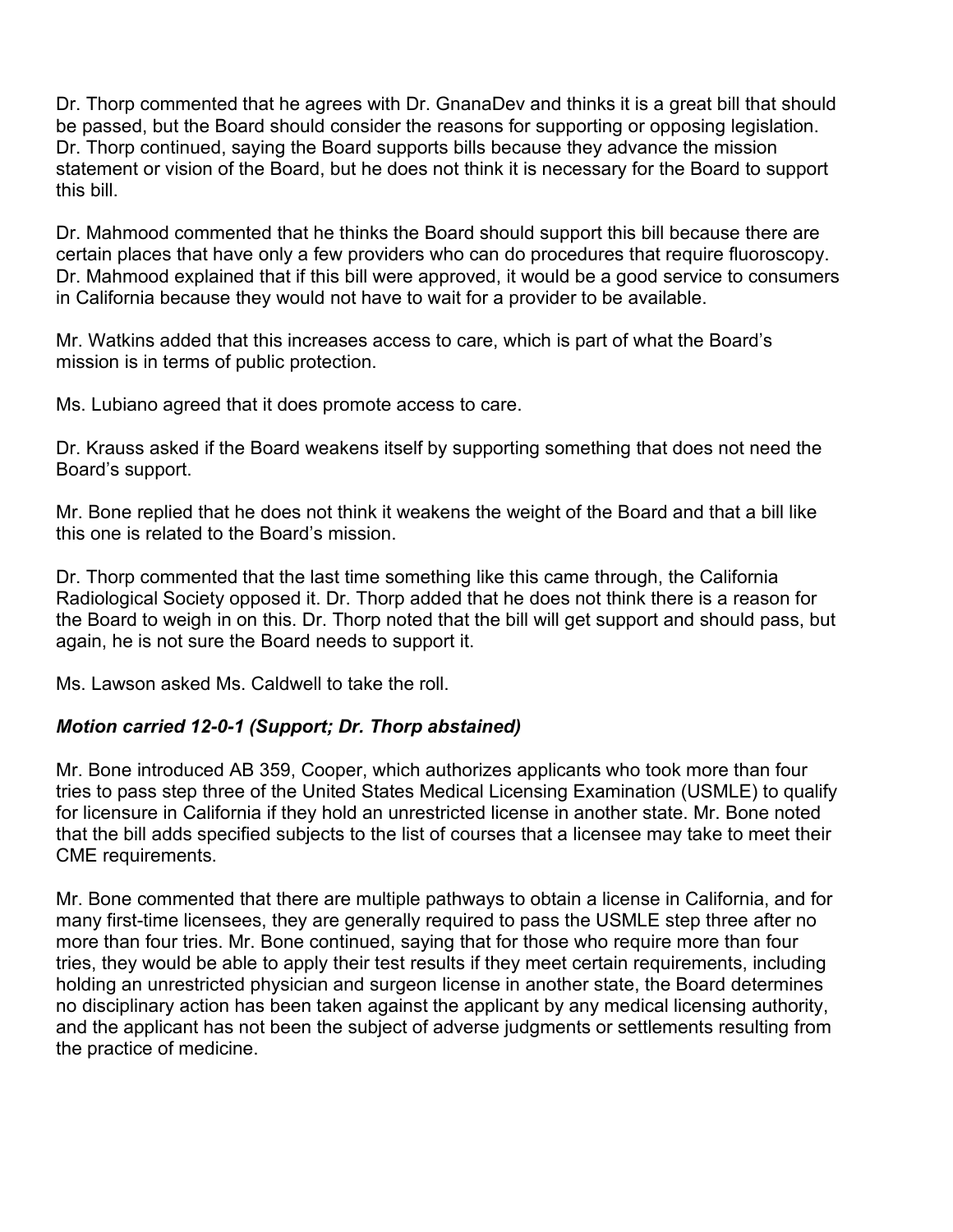Mr. Bone explained the second part of the bill, which expands the type of courses that a physician may take to meet their CME requirements. Mr. Bone commented that current law limits allowable CME to courses related to direct patient care or improving the quality of care provided to patients. Mr. Bone continued, saying the expanded CME courses would include practice management content to improve services to patients, management content related to billing, and educational methodologies used when teaching in a medical school.

Dr. Krauss commented that because this bill deals with licensure, he thinks the Board should have a position. Dr. Krauss also commented that he sees some good in the bill but also has some questions about it. Dr. Krauss continued, saying it is nice to improve access by allowing a pathway for more physicians to practice here, but there is also something questionable about the qualifications of someone who cannot pass the USMLE after four tries. Dr. Krauss commented that he is uncomfortable about the ability for someone to meet CME requirements without having to do any CME that involves patient care.

Mr. Bone commented that the USMLE is implementing a new attempt limit policy that begins July 1, 2021, and will limit the attempts to no more than four.

Dr. Thorp agreed with Dr. Krauss and suggested supporting the bill with the amendment that a certain amount of CME be related to direct patient care.

Dr. GnanaDev stated that he will not participate in the discussion or in the vote for this bill because he has had outside discussions about it.

Mr. Watkins commented that he would oppose this bill for reasons that Dr. Krauss mentioned, saying the integrity of the licensing process would be reduced by allowing it.

Dr. Krauss asked Mr. Bone why this bill came into being.

Mr. Bone replied that it is unclear, and he does not have the answer. Mr. Bone questioned how many people might qualify to be newly eligible for licensure under this bill and speculated that it is a small number. Mr. Bone noted that there is a high passage rate for step three of the USMLE. Regarding the CME portion of the bill, Mr. Bone commented that the COVID-19 pandemic exacerbated certain needs. Mr. Bone commented that the Board may want to consider if the broader CME requirements may indirectly benefit patients through improvement of the physician's practice.

Dr. Lewis asked if Mr. Bone had any conversations with author's office about this bill.

Mr. Bone replied that he had interactions with the sponsors of the bill.

Ms. Webb commented that there is already a pathway that would allow someone who did not pass the USMLE within four attempts to be licensed in California, and what this bill does is allow someone who did not pass and who has not met the other requirements of the alternative pathway to get licensed in California.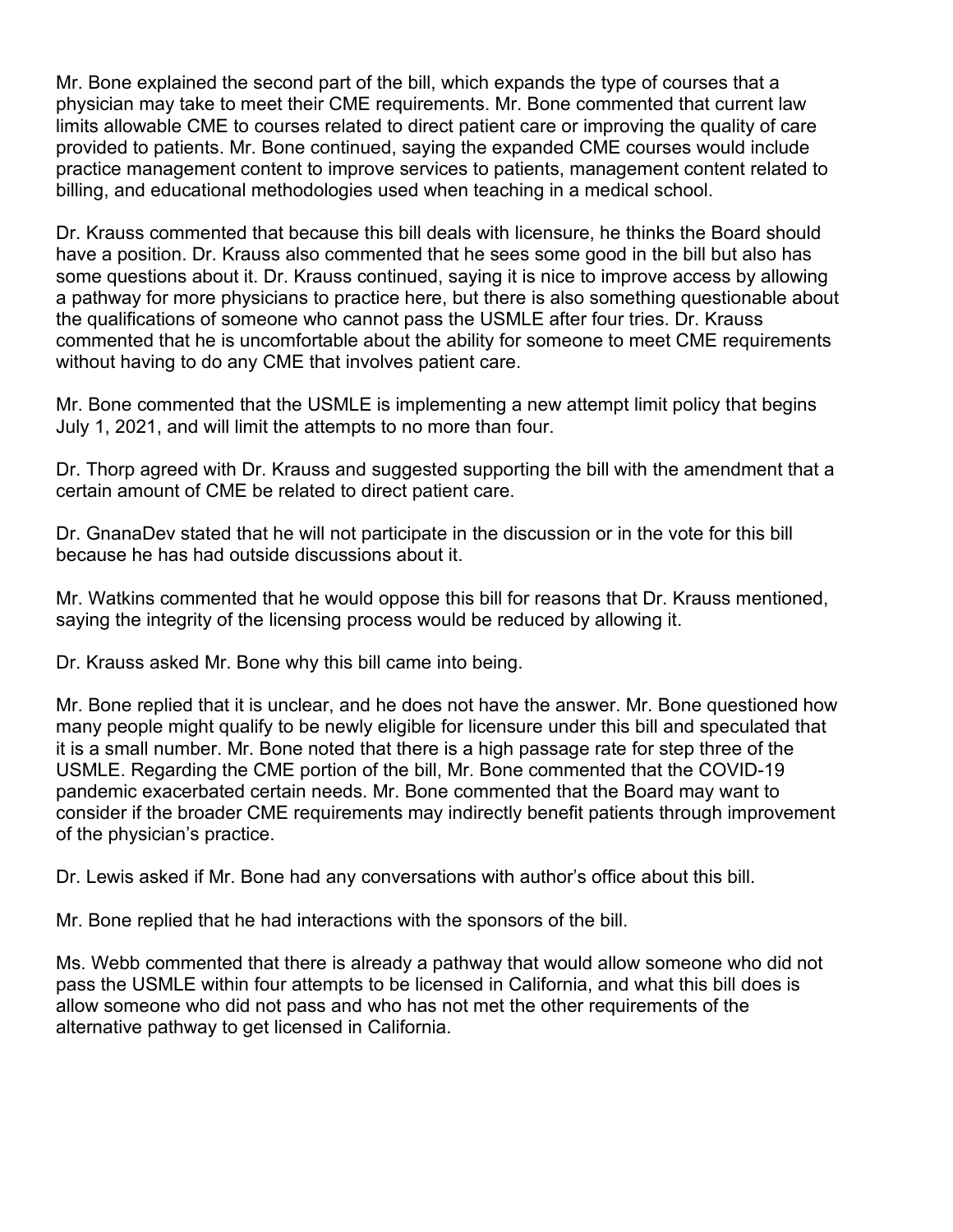Mr. Bone commented on the CME portion of the bill, saying there are other states that allow the broader CME activities and stated the policy question is the more expansive view of CME as it relates to patient care.

Dr. Mahmood commented on the two different portions of the bill, saying it is strange to combine these into one bill. Dr. Mahmood commented on the importance of CME being directly related to patient care. Dr. Mahmood spoke of opposing the bill unless amendments were made.

### *Dr. Mahmood made a motion to oppose AB 359, Wiener/S: Mr. Watkins*

Mr. Bone explained the CME portion of the bill and commented that, with the changes discussed by Board members, an opposed position may be more appropriate.

Dr. Thorp asked if the Board could hear public comment, as there may be an advocate that could answer some of the questions that were raised.

Ms. Lawson wanted to clarify what was written in the analysis, saying physicians can maintain their license to practice exclusively through coursework unrelated to direct patient care. Ms. Lawson commented that Dr. Mahmood and Dr. Hawkins want a CME requirement that includes direct patient care.

Mr. Bone agreed with Ms. Lawson's interpretation and commented that a previously mentioned idea of a limitation on the CME's may be a way the Board can go.

Dr. Krauss commented that another concern he had was that the immediate licensure in California upon licensure in another state could be used to get around the three years of postgraduate education requirement.

Ms. Webb commented that the bill does not waive that requirement.

Ms. Lawson asked for comments from the public. There were none.

Dr. Krauss commented that this bill has an urgency clause, and he is not sure of the necessity of the bill nor its urgency. Dr. Krauss also commented that he is not sure of the unmet need that this bill would satisfy.

Mr. Bone commented that the author of the bill speaks to the pandemic and the shortage of licensed physicians as the reasons for qualifying additional physicians for licensure.

Ms. Lawson commented that this bill seems to modify CME requirements with COVID-19 being the reason, with the connectivity between the two not making much sense.

Mr. Watkins and Dr. Mahmood both commented that this bill does not make sense and should be opposed.

Dr. Krauss asked Mr. Bone if an opposed position removes the Board from opportunities to discuss how the bill moves forward.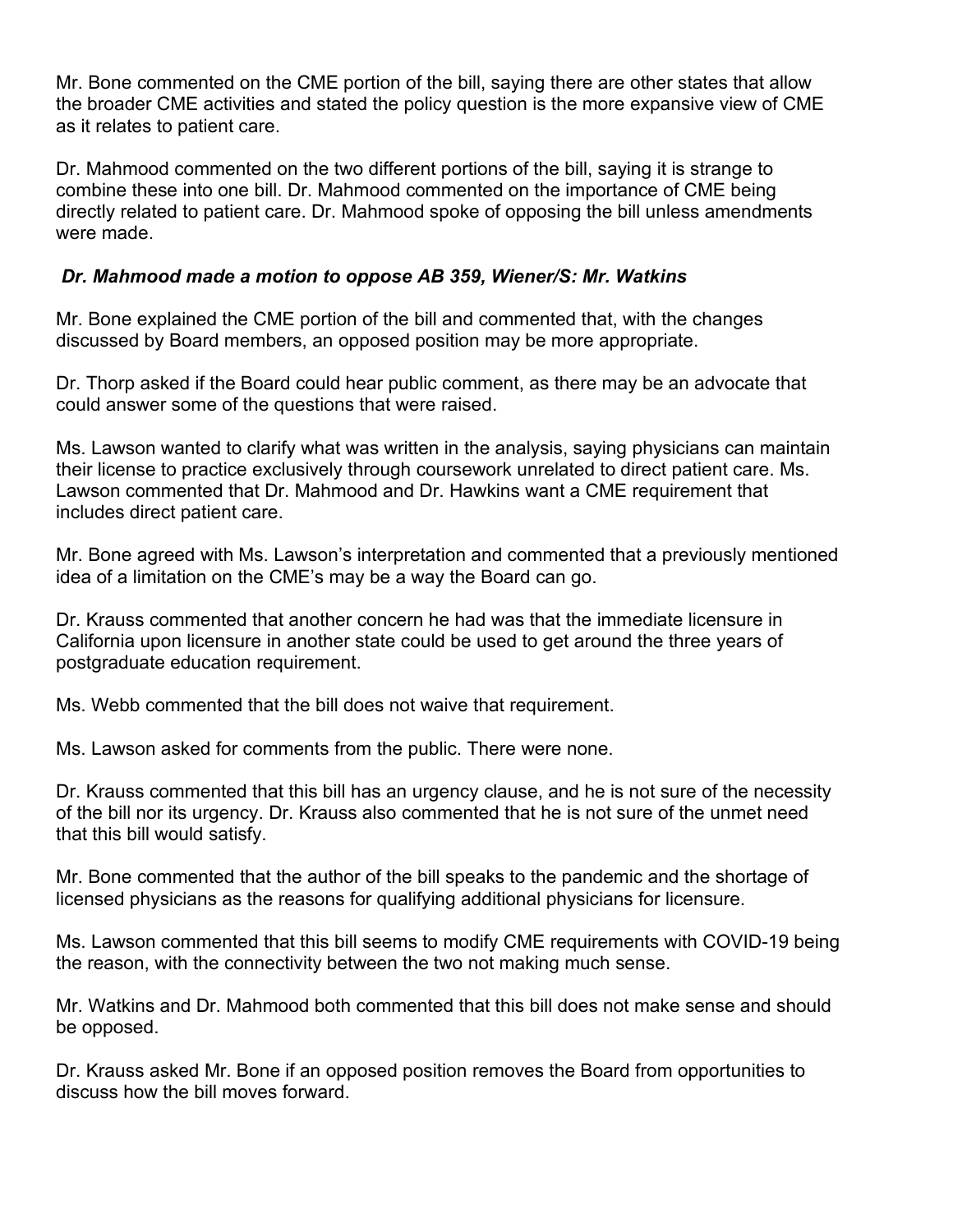Mr. Bone replied that it depends, and the Board seems unclear on what problem the bill is trying to solve, but an opposed position would make sense if the Board does not have a different position that would include a pathway forward.

Dr. Krauss asked Mr. Bone if the author could still approach the Board to discuss the bill.

Mr. Bone replied in the affirmative, saying they would be free to bring the bill back to the Board at the next meeting with possible revisions.

Mr. Brooks asked about the upcoming deadline to move bills through the committee and how it relates to the Board's position if revisions were made.

Mr. Bone replied that our next Board meeting would be just before the summer recess ends, leaving a few weeks left in the session. Mr. Bone agreed with Mr. Brooks, saying there is not much time left in the session.

Dr. Thorp agreed with Mr. Brooks, saying the best position would be opposed unless amended in order to allow the Board flexibility to make changes.

Mr. Brooks commented that negotiations are possible, even with an opposed position. Mr. Brooks continued, saying the biggest challenge with this bill is that he is not sure what problem is trying to be solved.

Ms. Campoverdi asked how the Board would amend the bill if the position taken was opposed unless amended since the Board is not sure of the purpose of the bill. Ms. Campoverdi also commented that it is telling that there was no public member to speak on behalf of the bill.

Ms. Lawson asked Ms. Caldwell to take the roll.

# *Motion carried 11-0-1 (Oppose; Dr. GnanaDev abstained, Mr. Ryu absent)*

Mr. Bone introduced AB 562, Low, which requires DCA to establish a mental health resiliency program for licensees of certain healing arts boards that provide care to patients with COVID-19. Mr. Bone explained that the Board, Osteopathic Medical Board, Board of Registered Nursing, Physician Assistant Board, and Respiratory Care Board would be included in the program.

Mr. Bone commented that he has had productive dialogue with the author's office who indicated they are pursuing funding through the state budget or other possible sources to cover the costs of the program. Mr. Bone noted the suggestion that the bill be amended so that the applications are taken directly by the contracted vendors, which could boost participation and ease any concerns a licensee may feel with requesting mental health services through their regulatory board.

Mr. Bone stated that the staff recommendation is a support if amended position to request that applications be received by program vendors and funds be secured from outside the Board to pay for program costs.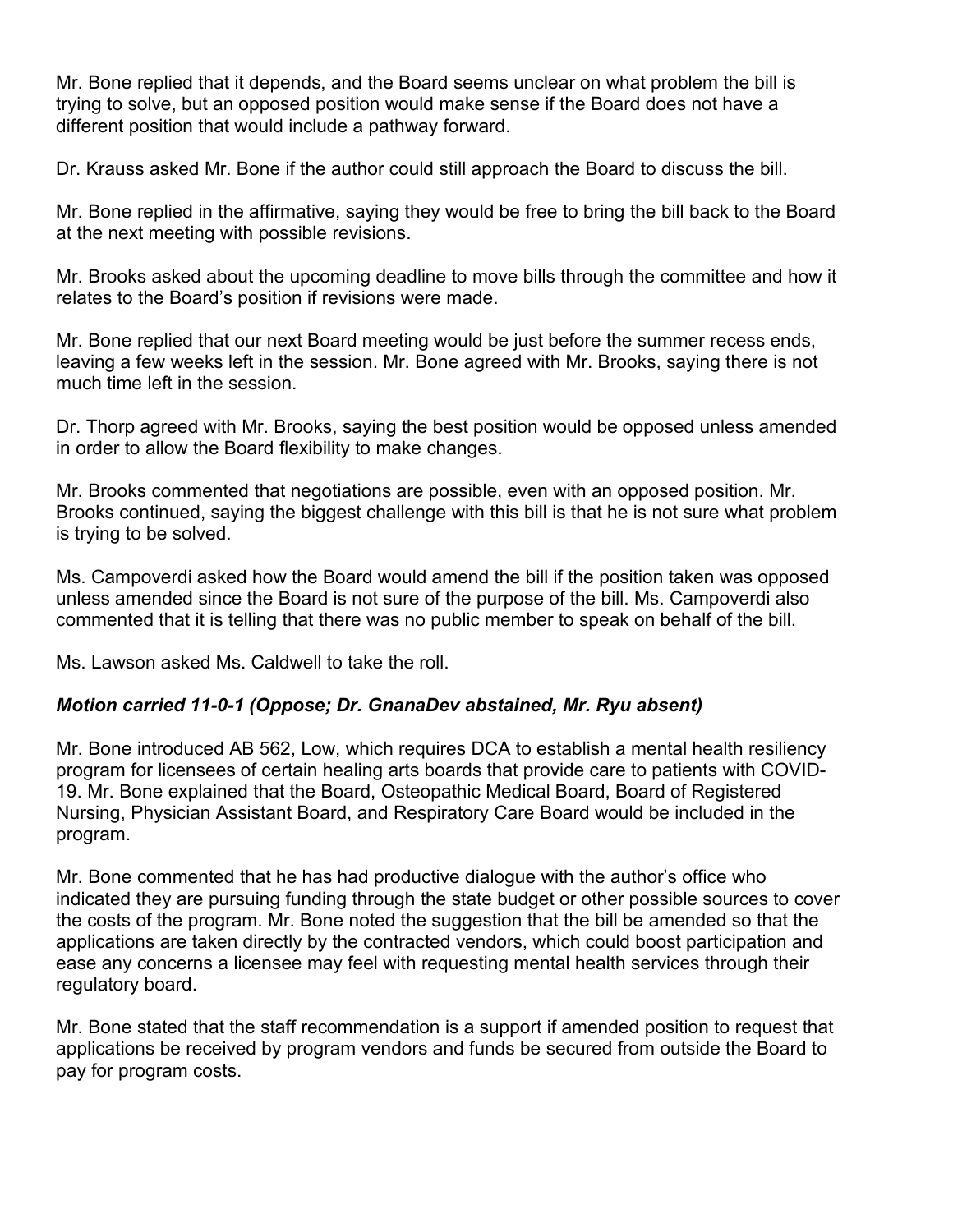### *Dr. Krauss made a motion to support, if amended AB 562, Low/S: Dr. Lewis*

Dr. GnanaDev asked Mr. Bone to further explain the bill, saying he thought these programs were already available.

Mr. Bone replied that this bill is intended to be a response to the toll and difficulty that the pandemic has had on health care professionals. Mr. Bone commented that it would either be funded through the Board's fees or a budget appropriation, and that the author of the bill is aware of the Board's financial position.

Dr. GnanaDev asked if the funding would come from the tobacco tax proposition that funds new residency programs.

Mr. Bone replied the bill is silent on the funding mechanism but that the program would be through DCA, which the boards fund it through pro rata payments.

Dr. GnanaDev spoke of the programs that the tobacco tax proposition has funded and that he is concerned about the Board's financial position in funding this program.

Mr. Bone commented that the author of the bill is looking into other sources of funding and explained that the support if amended position includes finding other sources of funding.

Ms. Lawson asked for comments from the public. There were none.

Ms. Lawson asked Ms. Caldwell to take the roll.

#### *Motion carried 12-0 (Support, if amended; Mr. Ryu absent)*

Mr. Bone introduced AB 1102, Low, which would clarify that a telephone medical advice company must comply with directions and requests for information from DCA as well as any licensing board that has jurisdiction over the type of advice being provided.

Mr. Bone explained that when the Telephone Medical Advice Services Bureau was abolished, enforcement responsibility was transferred to the various boards that regulate the licensees involved with the entity providing telephone medical advice services, but the requirement to comply with DCA was never updated to include complying with the boards. Mr. Bone commented that staff recommend a support position

Mr. Brooks asked how this would be enforced across state lines.

Mr. Bone replied that if the Board receives a complaint about an out-of-state licensee, the complaints are referred to the appropriate licensing board from that state.

Mr. Brooks commented that this approach is reactive rather than proactive, but if the Board feels comfortable enough to regulate it, then it is a great idea.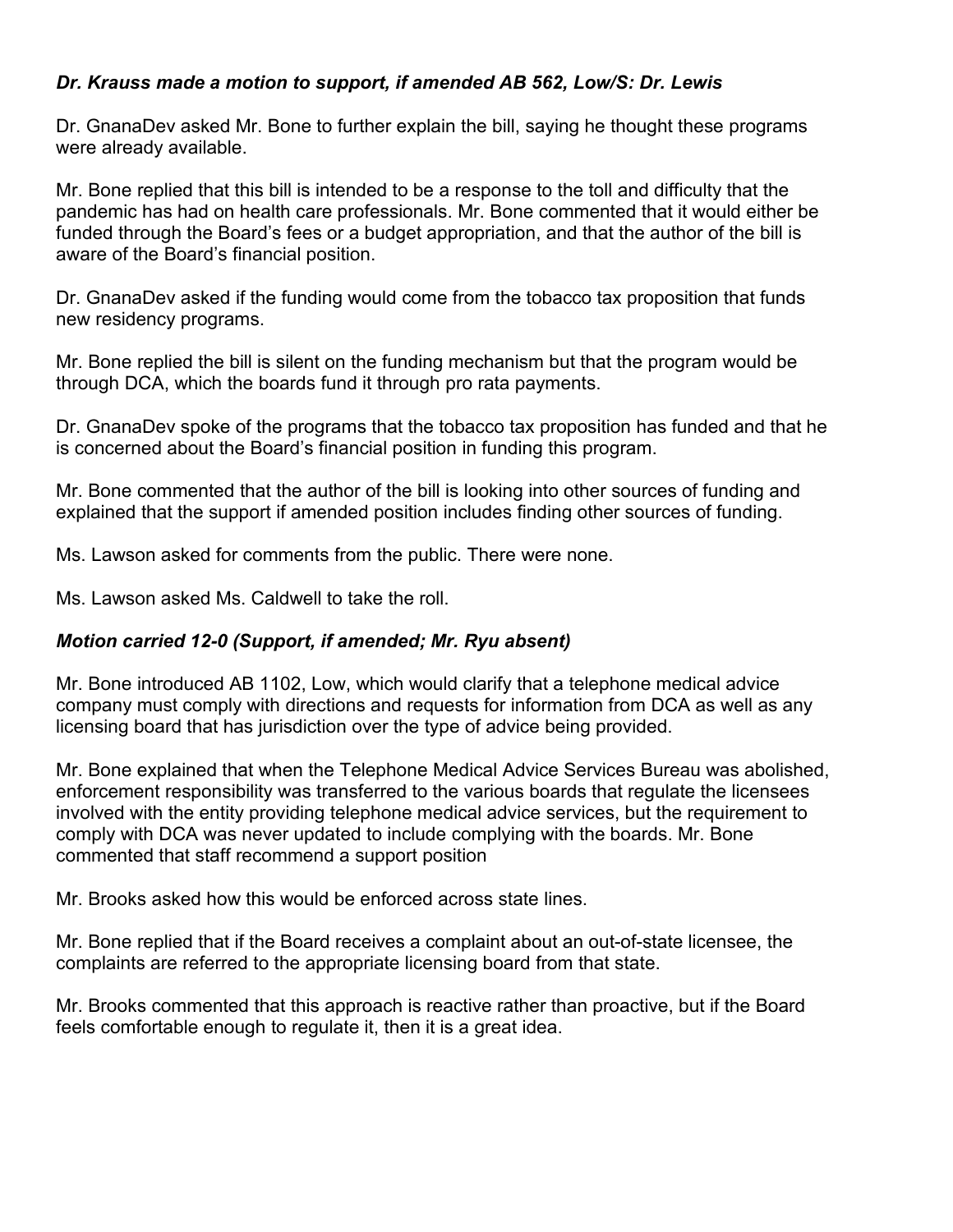Mr. Bone explained that the bureau that regulated telephone medical service providers no longer exists, and regulation was turned over to the individual boards. Mr. Bone continued, saying there is no coordinated regulation over the business entities, just the licensees.

# *Dr. Krauss made a motion to support AB 1102, Low/S: Dr. Lewis*

Dr. Krauss commented that this bill is not really changing the law, just requiring that if a patient is in California, the service provider must be licensed in California. Dr. Krauss also commented that telehealth has become a large for-profit corporate entity, and if the Board does not assert its right to oversee the practice of medicine, it will be viewed as a weakness by the telehealth corporate structure.

Ms. Lawson commented that this bill is closing a loophole that the telehealth service providers do not need to comply with the Board's requests.

Ms. Lawson asked for comments from the public.

Ms. Rhee commented on the progress the Board has been making and spoke of her recent experience with the Hawaii Medical Board.

Ms. Lawson asked Ms. Caldwell to take the roll.

# *Motion carried 11-0 (Support; Dr. Mahmood and Mr. Ryu absent)*

Mr. Bone introduced AB 1278, Nazarian, which requires physicians who receive payments or transfers of value from a drug or device company on or after January 1, 2014, to disclose that amount in writing to their patients or the patient's representative prior to the use or prescription of that drug or device.

Mr. Bone continued, saying the bill also requires physicians and surgeons to post a notice in an area likely to be seen by all patients who come to their office that informs them of the federal Centers for Medicare and Medicaid Services Open Payments database. Mr. Bone commented that staff recommend a support position.

Dr. Krauss shared his concerns with this bill and commented on receptions he has attended that were sponsored by drug manufacturers. Dr. Krauss commented that he should not have to have his patients sign a release for such things and that he is in favor of introducing a required dollar amount for reporting.

Dr. GnanaDev agreed with Dr. Krauss on requiring a dollar amount and shared similar instances of attending receptions. Dr. GnanaDev suggested letting the author of the bill choose an amount for reporting.

Dr. Lewis commented that he would support this bill if it were amended to include a dollar amount required for reporting.

Mr. Bone commented that it would be helpful if there were a specific dollar amount that the Board agreed upon.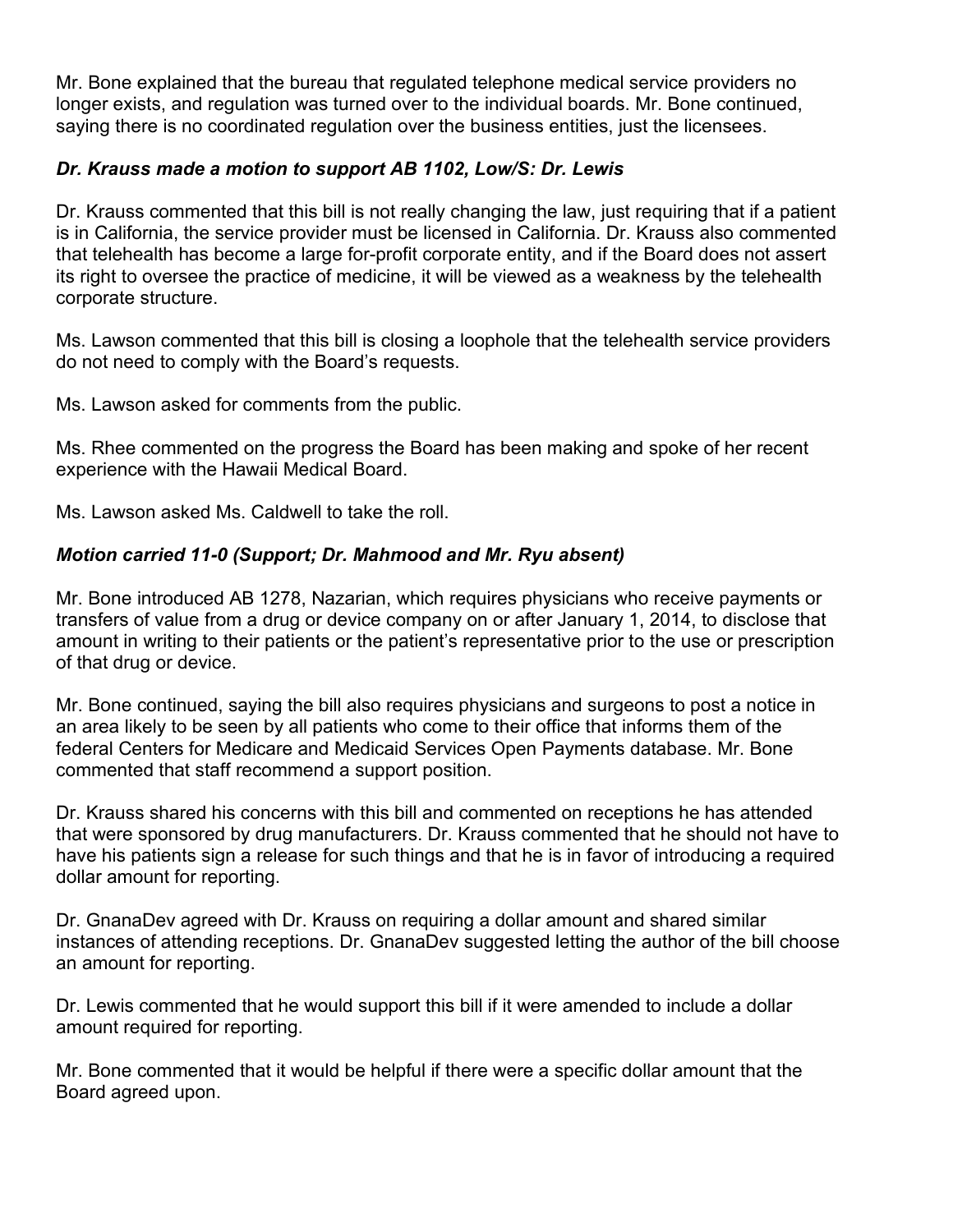Dr. Lewis asked if the dollar amount would be for each payment or the total for the year.

Dr. Krauss replied that it is for the pharmaceutical company in question. Dr. Krauss suggested a \$500 amount.

Dr. Mahmood suggested making the required reportable amount the annual dollar amount received.

Ms. Campoverdi agreed on having a dollar amount, albeit a low amount. Ms. Campoverdi also commented that this bill is at the very center of patient protection.

Dr. Mahmood commented that this bill is for the small minority of doctors who go to these receptions frequently, and without putting a justified restriction on it, it will be abused.

Dr. Lewis commented that the Form 700 is where the dollar amounts are reported.

Mr. Bone commented that reportable amounts of over \$50 are reported on the Form 700.

Ms. Lawson asked if any Board members object to the \$500 amount previously suggested.

Dr. Krauss recalled a scandal that occurred at University of California, Los Angeles, where several of their surgeons received large sums of money from implant companies to use their implants. Dr. Krauss commented that the intent of this bill is to prevent corruption and perversion of medical practice where a physician is motivated to prescribe based on financial gain. Dr. Krauss continued, saying receiving up to \$500 from a pharmaceutical company is not likely to be a factor in what drug a physician chooses to prescribe.

Ms. Campoverdi asked if Board members are proposing \$500 per company or total.

Ms. Lawson replied that it would be per event.

Mr. Bone commented that the bill speaks to specific pharmaceutical companies related to a device or drug a physician is planning to prescribe to a patient.

Dr. Krauss agreed with Mr. Bone's clarification and commented that he should not have to get an informed consent from every patient for consulting work he did for a drug that he would never prescribe.

Dr. Lewis and Dr. Krauss spoke on the previous suggestion of supporting the bill if amended to be \$500 per company.

Ms. Campoverdi commented that she would like to hear public comments.

Dr. Yip commented that he has no problem with the bill, and he thinks it is fair for the public.

Ms. Campoverdi commented that the bill states the physicians must disclose and that the patient has a right to know if there was a relationship.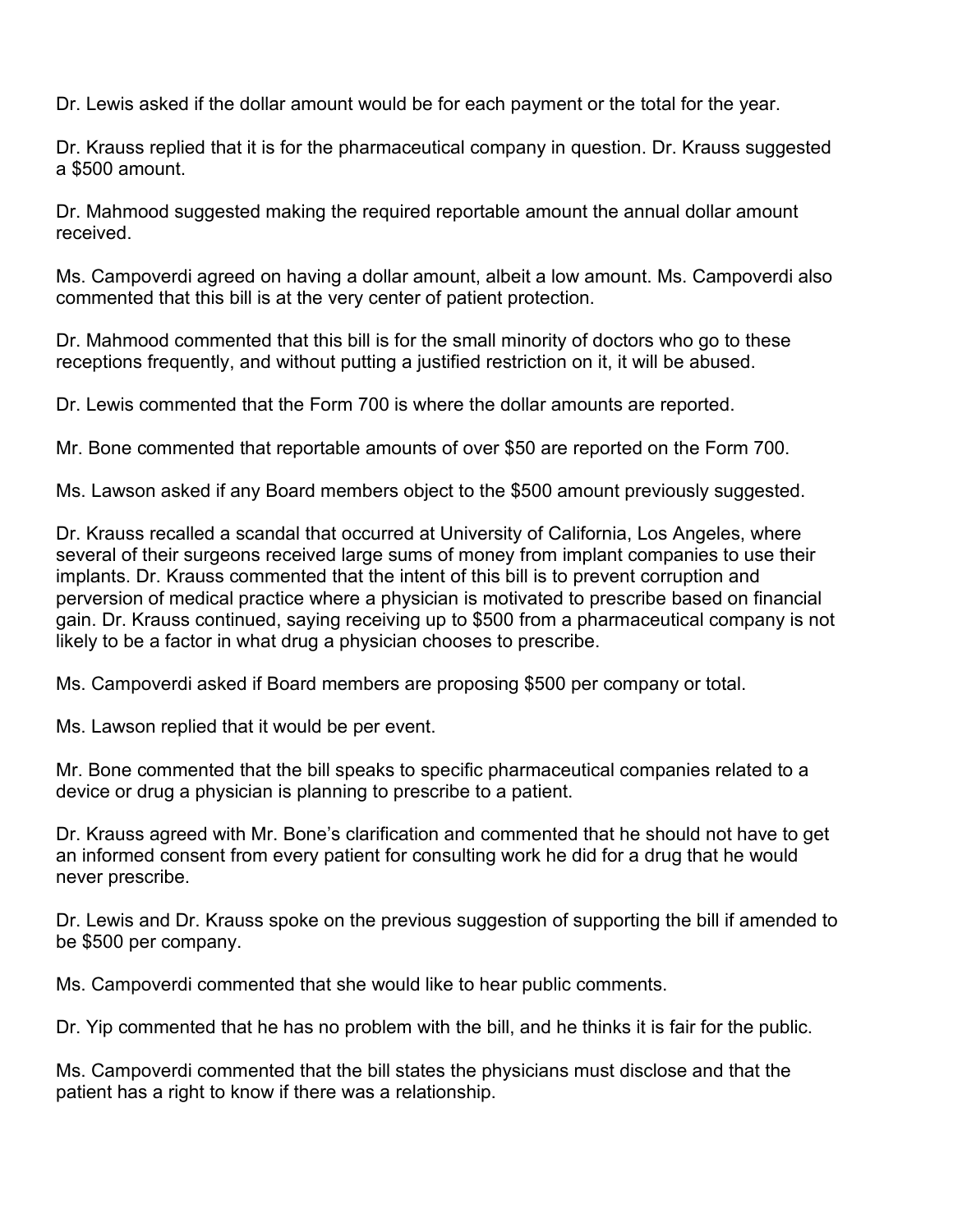Ms. Lubiano commented that, instead of using the word 'company', Board members may want to consider using the word 'source'.

Ms. Lawson asked for comments from the public.

Ms. Gramme commented that the point of the bill is to empower patients with information that is already publicly available. Ms. Gramme commented that people can filter the database by meals and so forth, which is one of the reasons they decided not to put a dollar amount in the bill. Ms. Gramme suggested physicians print out the information from the database for patients to review, so as not to be overly burdensome. Ms. Gramme agreed with Ms. Campoverdi, saying the Board should take a support position on this bill for patient transparency and protection.

Ms. Hollingsworth commented that this process is part of the informed consent process. Ms. Hollingsworth explained that this bill came out of a case where a patient was not told that a device that was going to be used was experimental, not FDA approved, and that the physician had a financial interest in it. Ms. Hollingsworth agreed with Ms. Campoverdi's statements.

Ms. Rhee commented that no one cares about this kind of stuff, and it is a waste of time and resources. Ms. Rhee also commented that the Board has serious cases and issues, and this is not one of them.

Ms. Farr commented that this bill relates to a patient that was injured by a surgeon who received a large amount of money from the company of the device used, which was not FDA approved. Ms. Farr recommended the Board know the background of bills before they are debated.

Ms. Hughes commented that patients should have access to this information, but also commented on the time it would take for a physician to create this document for each patient during their visit.

Ms. Lauren commented that she supports this bill, as it was created for transparency. Ms. Lauren stated that if physicians build relationships with their patients, the patients will understand and trust their physicians.

Mr. Andrist commented that less than one third of California's doctors are members of the CMA. Mr. Andrist spoke of injured patients whose physicians had a financial interest in the drugs or devices used. Mr. Andrist commented that if physicians find it such a burden to create a document to keep patients safe, then they should not take money from pharmaceutical and medical device companies.

Mr. Savage commented that he is the chief of staff for the author of the bill and clarified a section of the bill that explains the written disclosure. Mr. Savage commented that the goal of the bill is to allow patients to know the federal Open Payments database is available to them. Mr. Savage commented that, in speaking with other physicians, they did not want a required minimum threshold since it would create more of a burden.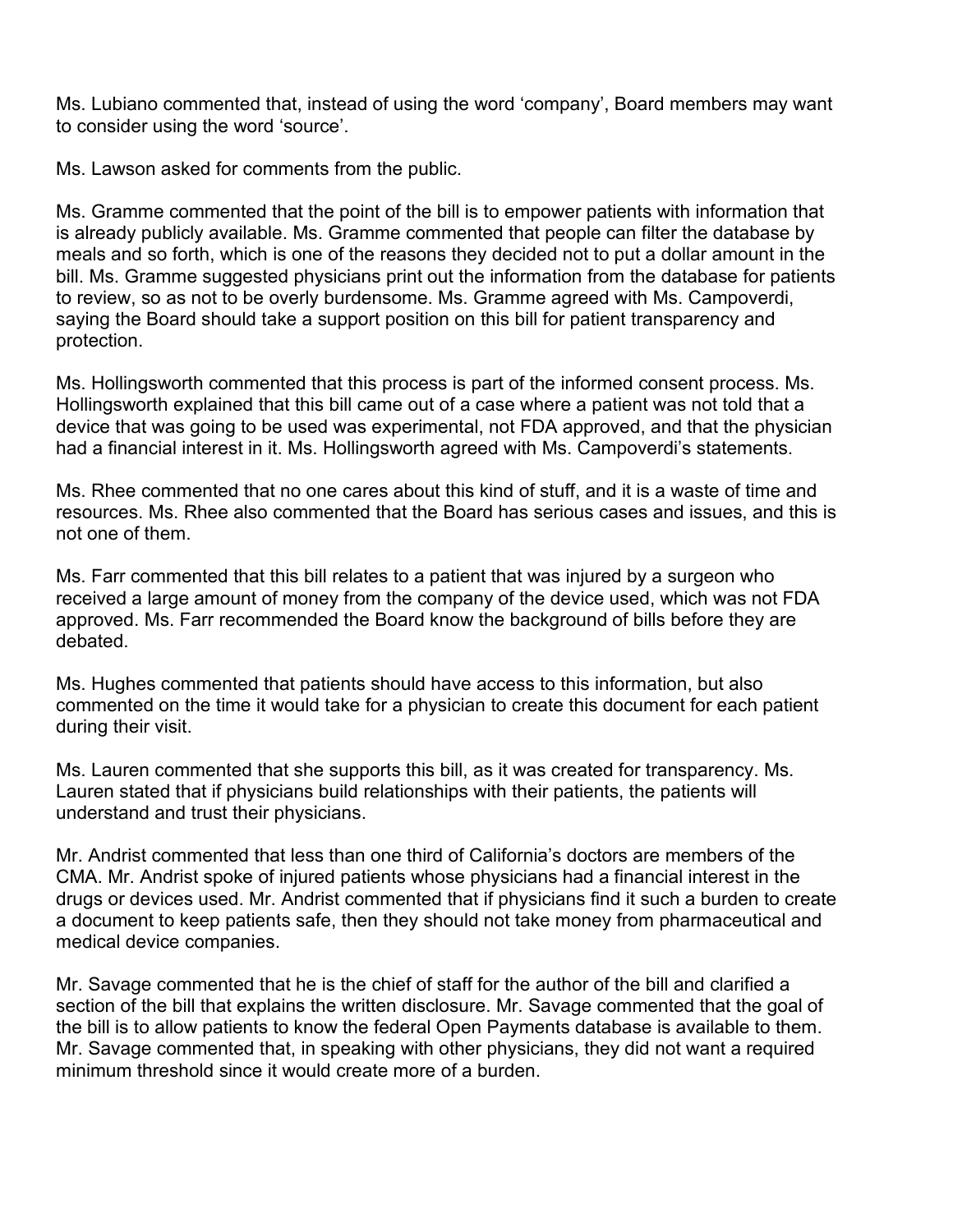Ms. Lawson asked for clarification on if the physician would have to create a form for each patient based on what is being prescribed at that time or if the physician could print all information from the database at one time for each patient's use.

Mr. Bone stated that, in reading the bill language, the physician who receives payment shall disclose the source orally and in writing to each patient prior to the intended use or prescription of a device or drug. Mr. Bone commented that if this were to occur before the patient's appointment, a comprehensive document would be needed, depending on all the different payments that the provider has received.

Dr. Krauss commented that the devil is in the details, saying the last public commenter expressed that it is simply a matter of informing the individual of the data available on the website. Dr. Krauss commented that it would become burdensome if the physician had to look up each medication being prescribed to see if they received money or went to a dinner for that manufacturer.

Ms. Lawson invited Ms. Gramme back for further explanation.

Ms. Gramme explained that the bill suggests something that is not administratively burdensome but still provides information to the patients. Ms. Gramme commented that it is still in the details as far as how the language of the bill will end up.

Dr. Thorp commented that, according to the Center for Public Interest Law, disclosure of financial conflicts of interest by doctors is a moral obligation not enforced by law. Dr. Thorp continued, saying this bill would remedy this problem by mandating physician disclosure. Dr. Thorp commented that that is important, but as a primary care physician, having to recall and outline to each patient which drug companies brought lunch to his office would be onerous.

Ms. Lawson stated that she believes patients should have the choice to decide if something may have influenced their physician, but the idea of a physician having to leave an appointment to search a database and come back with a disclosure form is concerning. Ms. Lawson commented that it makes more sense that a list is provided from the database, or showing the patient how to access the database, at the onset of the appointment makes more sense.

Dr. Hawkins commented that he would query himself in the database and have his own printout to review when prescribing medications.

# *Dr. Hawkins made a motion to support AB 1278, Nazarian/S: Ms. Campoverdi*

Ms. Campoverdi commented that she does not agree with the characterization that the intent was for doctors to figure out how to fill out a form during an appointment. Ms. Campoverdi spoke of her experiences with health care and what she wants to bring to the Board as a public member, saying this bill is about transparency and trust.

Dr. GnanaDev commented that he agrees with what the author's chief of staff explained, but not with how Mr. Bone explained the bill, saying there is a discrepancy between the two. Dr.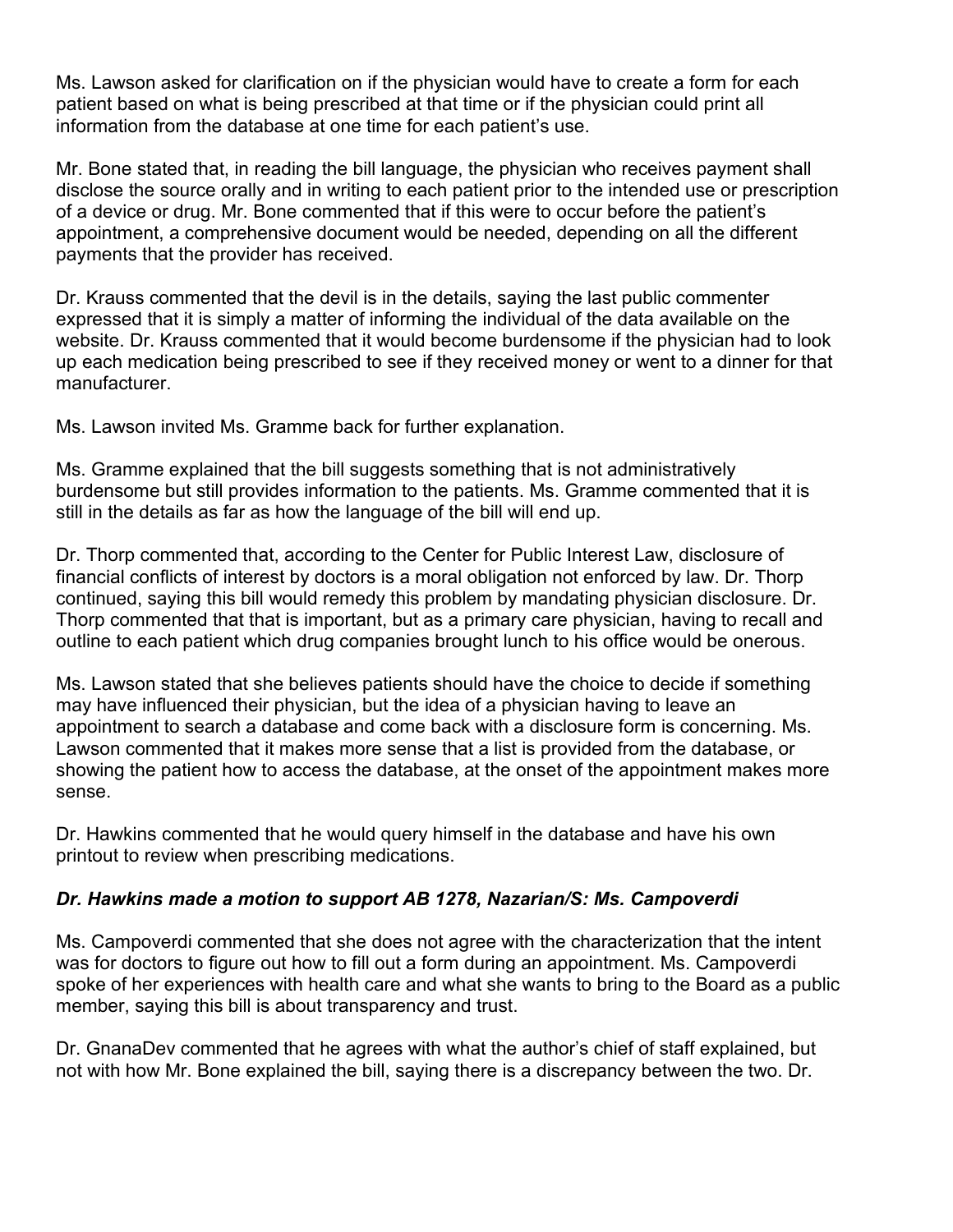GnanaDev commented that he would like to see the bill cleaned up to state that a notice showing the Open Payments website is what is required.

Dr. Krauss commented that he supports the disclosure that was offered by the chief of staff, and he would like to support the bill if amended to allow a front-office disclosure that would not interfere with the patient-physician relationship.

Mr. Brooks commented that he understands the intent of the bill and supports it and asked if the physician would have to disclose every drug a particular pharmaceutical company makes.

Mr. Bone replied that the disclosure requirement is triggered when the physician receives a payment from the pharmaceutical company.

Mr. Brooks asked if payment includes products and meals and if the physicians are required to disclose every drug manufacturer.

Mr. Bone replied that the disclosure requirement occurs if the physician is going to issue a prescription or intends to use a device manufactured or distributed by the company.

Ms. Webb commented that there are two ways to move forward, saying one is specific to each patient based on what the physician is going to prescribe, and the other is that a form is prepared ahead of time disclosing all the compensation received from the pharmaceutical and devise companies.

Mr. Watkins commented that the Board is discussing patient protection via disclosure while also talking about doctor's administrative functions. Mr. Watkins commented that the doctors will figure it out, and that the Board is here for patient protection.

Dr. Hawkins agreed with Mr. Watkins and commented that a vote should be called. Dr. Hawkins reminded Board members that his motion was to support this bill.

Dr. Thorp commented that this bill is very prescriptive.

Ms. Lawson asked Ms. Caldwell to take the roll.

### *Motion carried 9-2-1 (Support; Dr. Krauss and Dr. Thorp nay; Dr. GnanaDev abstained; Mr. Ryu absent)*

Mr. Bone introduced SB 48, Limón, which would require all general internists and family physicians to complete at least four hours of CME during each two-year renewal cycle. Mr. Bone explained that current Board regulations require physicians to complete at least 50 hours of CME every two years, and general internists and family physicians are required to complete 20% of their CME in the fields of geriatric medicine.

Mr. Bone commented that at a prior Board meeting, a position was not taken, and a letter was sent outlining the concerns the Board had. Mr. Bone also commented that the bill has not been amended to address the Board's concerns. Mr. Bone stated that Board staff recommend an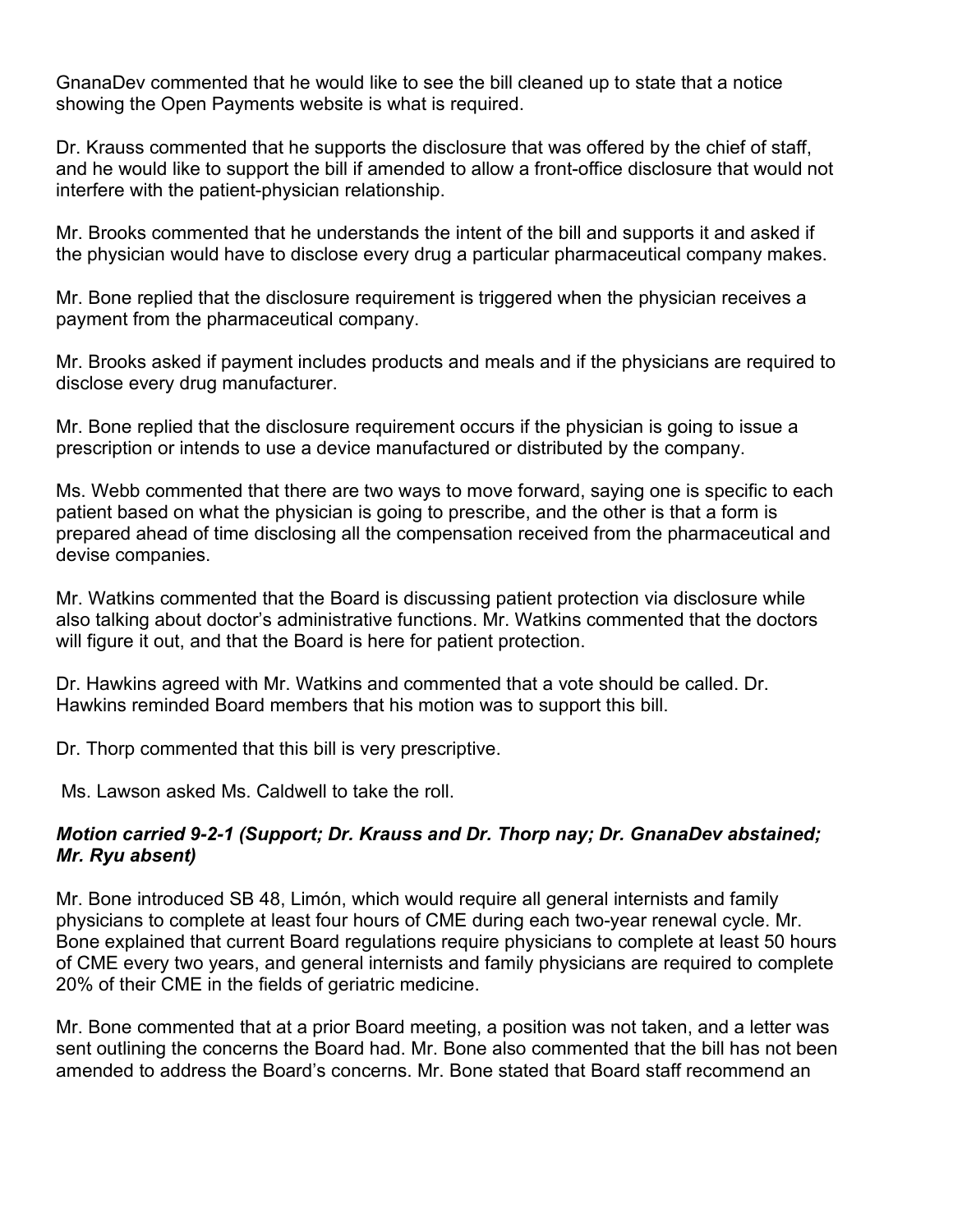oppose unless amended position to request the bill be amended to encourage, but not require, the CME.

Dr. Krauss commented that he would support this bill if it were amended, saying his concern is with the CME in general, citing his experience with mandated CME on pain relief. Dr. Krauss stated that those CME courses were by paid consultants of Purdue Pharma, and that Alzheimer's drugs are a multibillion-dollar business. Dr. Krauss commented that he would like to see an amendment indicating that the CME organizer and presenters should not be in receipt of funding directly from corporations deriving revenue from the sale of products or services to dementia or Alzheimer's patients or their families or caretakers.

Dr. GnanaDev asked why this bill is being brought to the Board again if it was not amended.

Dr. Krauss replied that his position is to support the bill with the original amendments requested, in addition to the current amendments discussed to avoid conflict of interest in the purveyors of the CME.

Mr. Bone stated that the Board did not request amendments at the prior meeting, but instead took no position and directed Board staff to write a letter of concern.

Dr. GnanaDev commented that mandated CME has harmed patients and gave the example of the opioid crisis and the pain management mandated CME.

Dr. Krauss stated he misspoke when he said he supported this bill if amended, saying he opposes unless amended to add the origin of the CME to the requested amendment.

# *Dr. Krauss made a motion to oppose, unless amended SB 48, Limón/S: Dr. Hawkins*

Mr. Bone clarified the amendment, saying it would not make the CME mandatory, rather it would allow the physicians who are already subject to the ten-hour CME requirement to add the option of special care needs of patients with dementia to the other topic options, which are geriatric medicine and the care of older patients.

Dr. GnanaDev commented that the concerning issue is the money flowing from the companies that make these drugs for the companies that present the CME, and for public protection, the CME programs should not be funded by the companies that make the drugs for the treatment of dementia.

Mr. Bone commented that if that prohibition is included, it may put Board staff in a challenging position when they review CME providers and whether the CME is acceptable.

Ms. Webb agreed with Mr. Bone's concern but noted that it is an important point for patient safety.

Dr. Krauss suggested asking for an attestation from the CME provider and presenters that they have no financial interest.

Dr. GnanaDev replied that would only work if the CME provider were from California.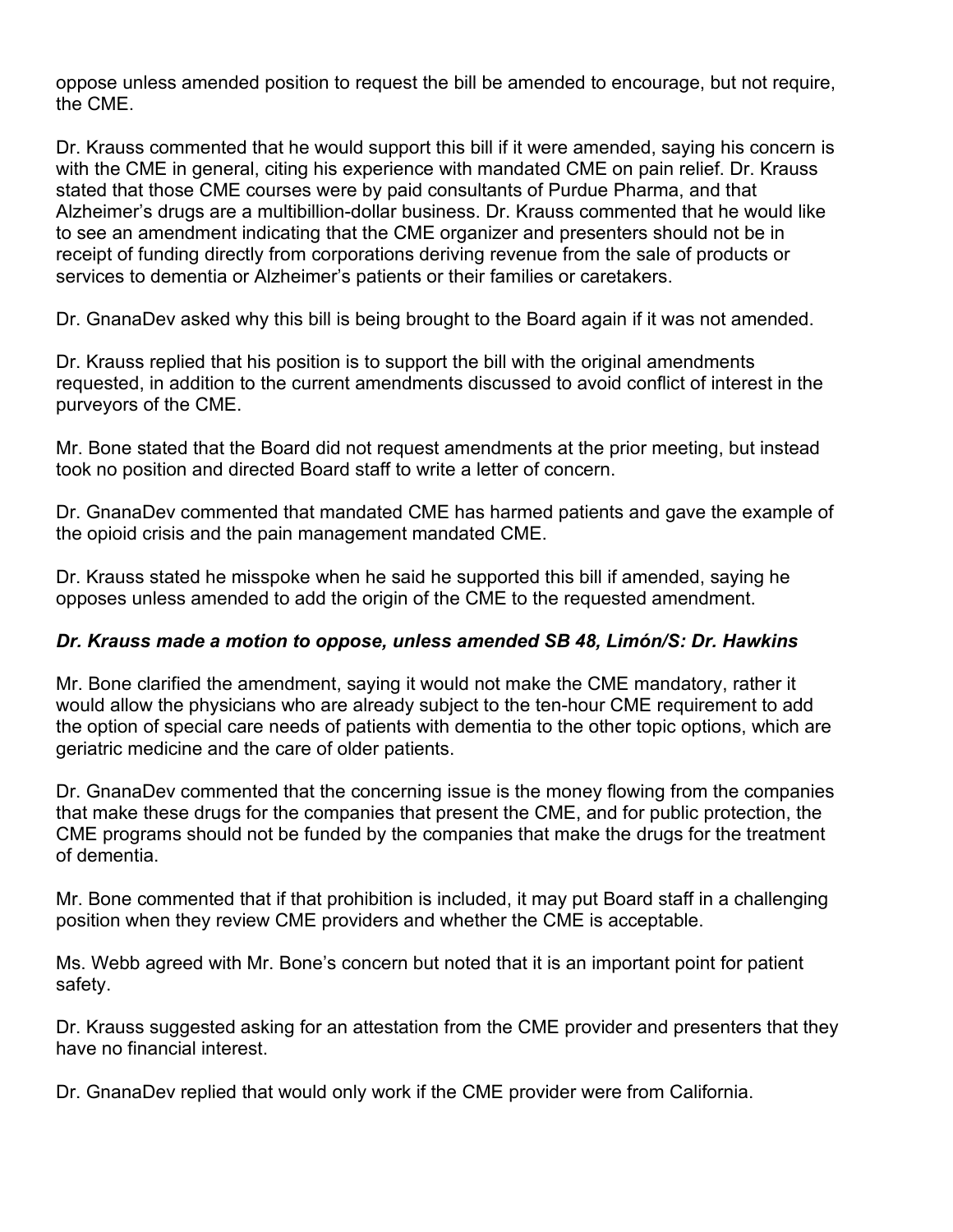Ms. Lawson asked for comments from the public.

Ms. Rhee commented that SB 48 is acceptable.

Ms. Reyes commented that the California Academy of Family Physicians opposes this bill unless amended, saying CME curriculum should be developed by demonstrated clinical need and research.

Ms. Farr commented that CME providers should disclose where their funding comes from.

Ms. Lauren agreed with Dr. Krauss' comments.

Dr. Krauss repeated his motion, which is oppose unless amended to include the items discussed with the CME being an option, and the amendment that the CME purveyor and presenters should not receive funding from corporations deriving revenue from the sale of products or services to dementia or Alzheimer's patients or their families or caretakers.

Ms. Lawson asked Ms. Caldwell to take the roll.

### *Motion carried 11-0-1 (Oppose, unless amended; Mr. Brooks abstained; Mr. Ryu absent)*

Mr. Bone introduced SB 310, Rubio, which would require the Board to administer a program that allows for the donation and redistribution of cancer drugs between patients of a participating physician who is licensed with the Board. Mr. Bone explained that the author and sponsors note the challenges that patients may face to obtain cancer medications.

Mr. Bone commented on the consumer concerns, including medication integrity and liability risks. Mr. Bone also commented that it is unclear why the Board is the appropriate entity to carry out this program and stated that staff recommend an oppose position.

Dr. GnanaDev asked if federal law and the State Board of Pharmacy allow this.

Mr. Bone replied that the State Board of Pharmacy does not allow it, and he is not sure of federal law. Mr. Bone commented that there is an advocate on behalf of the sponsor who will speak during public comments. Mr. Bone noted that there are other states that allow this, however, the programs are not run by the state medical boards.

Dr. Krauss commented that this program is of value, but it should not be through the Board. Dr. Krauss moved to oppose this bill.

Ms. Campoverdi asked to hear from the advocate, saying this program is well needed but is confused why it would be through the Board.

Ms. Lawson asked for comments from the public.

Ms. Smith spoke as a co-sponsor of the bill, saying she understands the cost concerns and stated that 38 states have a drug recycling program. Ms. Smith stated that they thought the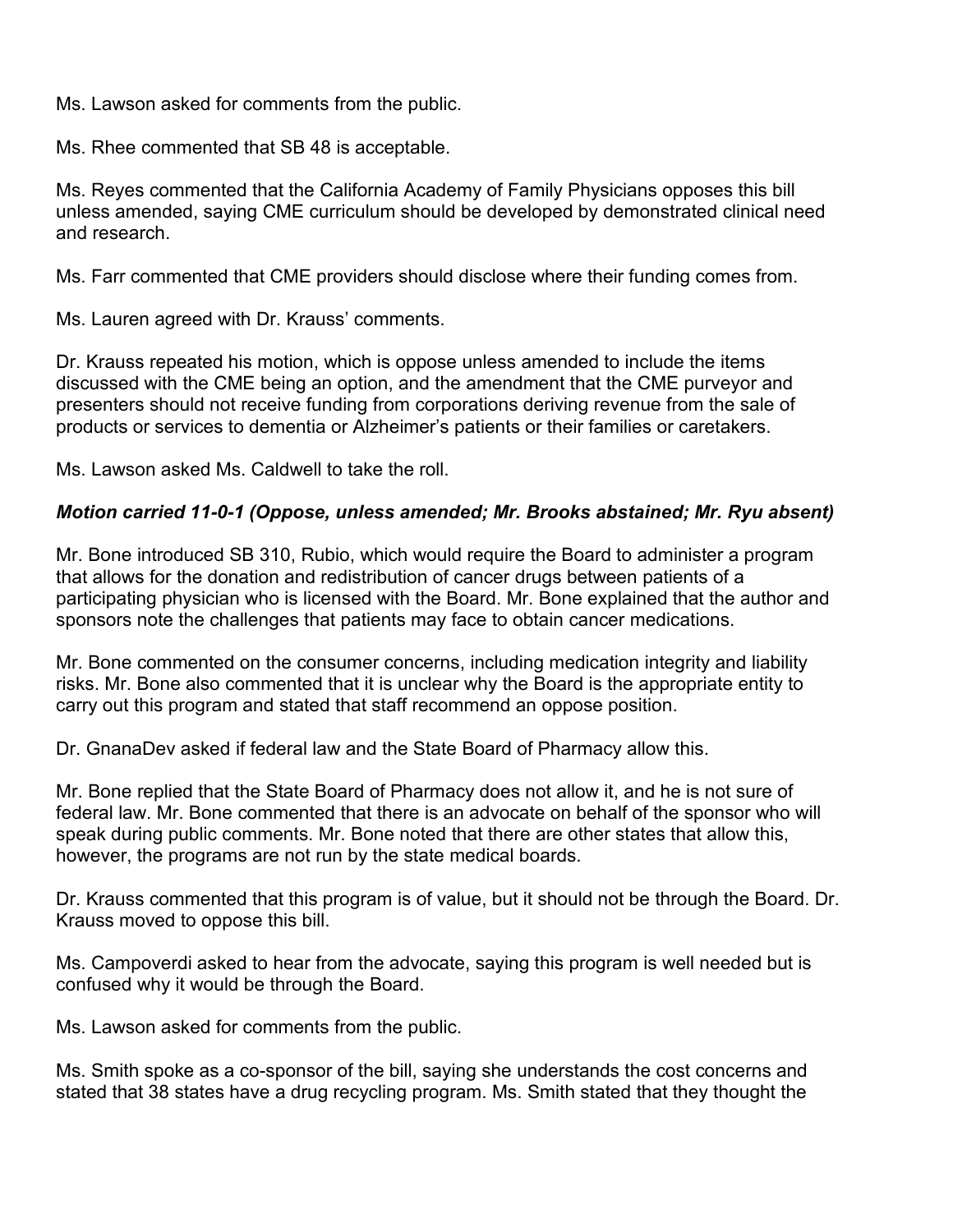Board would be the appropriate entity since it oversees oncologists. Ms. Smith stated she would be happy to answer questions.

Ms. Rhee commented that this sounds like a great idea but wondered if there would be disclosure to the patient that they received recycled medication.

Ms. Campoverdi commented that her understanding of the bill is that all medication would be unopened and unused and understands the cost concerns from the Board. Ms. Campoverdi commented that she would like to hear more about the program from Ms. Smith.

Mr. Brooks commented that he is curious about how the program details would work.

Mr. Bone commented that the answers would have to be resolved though rulemaking to set up all the different structures and answers to questions that have been raised. Mr. Bone explained that a physician would have to inspect the medication to determine that it is unaltered and safe for distribution.

Dr. Krauss stated that this is a worthy endeavor, but it is not a physician's practice, it is a pharmaceutical and Department of Public Health practice. Dr. Krauss commented that, just because the Board of Pharmacy would have nothing to do with this, it is inappropriate for the program to be under the Board since physicians are not the correct professionals to verify the purity and quality of medications.

Dr. Mahmood commented that another important factor is how the patients would be selected for the unused medications. Dr. Mahmood also commented on the possibility of double-billing for the medications.

Mr. Bone commented that the bill has a requirement that the physician must already have a relationship with the patient, but there is no mention of billing.

Dr. Mahmood commented that many of these cancer drugs must be used within a specified period and questioned whether there would be patients who need that specific drug within the timeframe. Dr. Mahmood stated that this bill is more in the scope of the Board of Pharmacy.

Ms. Campoverdi commented that if Board members agree that the Medical Board is not the right entity for this, then the Board could support if amended to not be within the jurisdiction of the Medical Board. Ms. Campoverdi added that this is a positive, and potentially lifesaving, bill that should be supported.

Mr. Brooks commented that he thinks this is an incredible program, and these drugs should not go to waste, but this is a distribution issue, not a Board issue.

Dr. Krauss commented that he will withdraw his position if Ms. Campoverdi wants to take a new position.

Ms. Campoverdi commented that she would like to support this bill if amended so that the Board is not the entity to administer the program and asked Aaron to clarify what language could be used.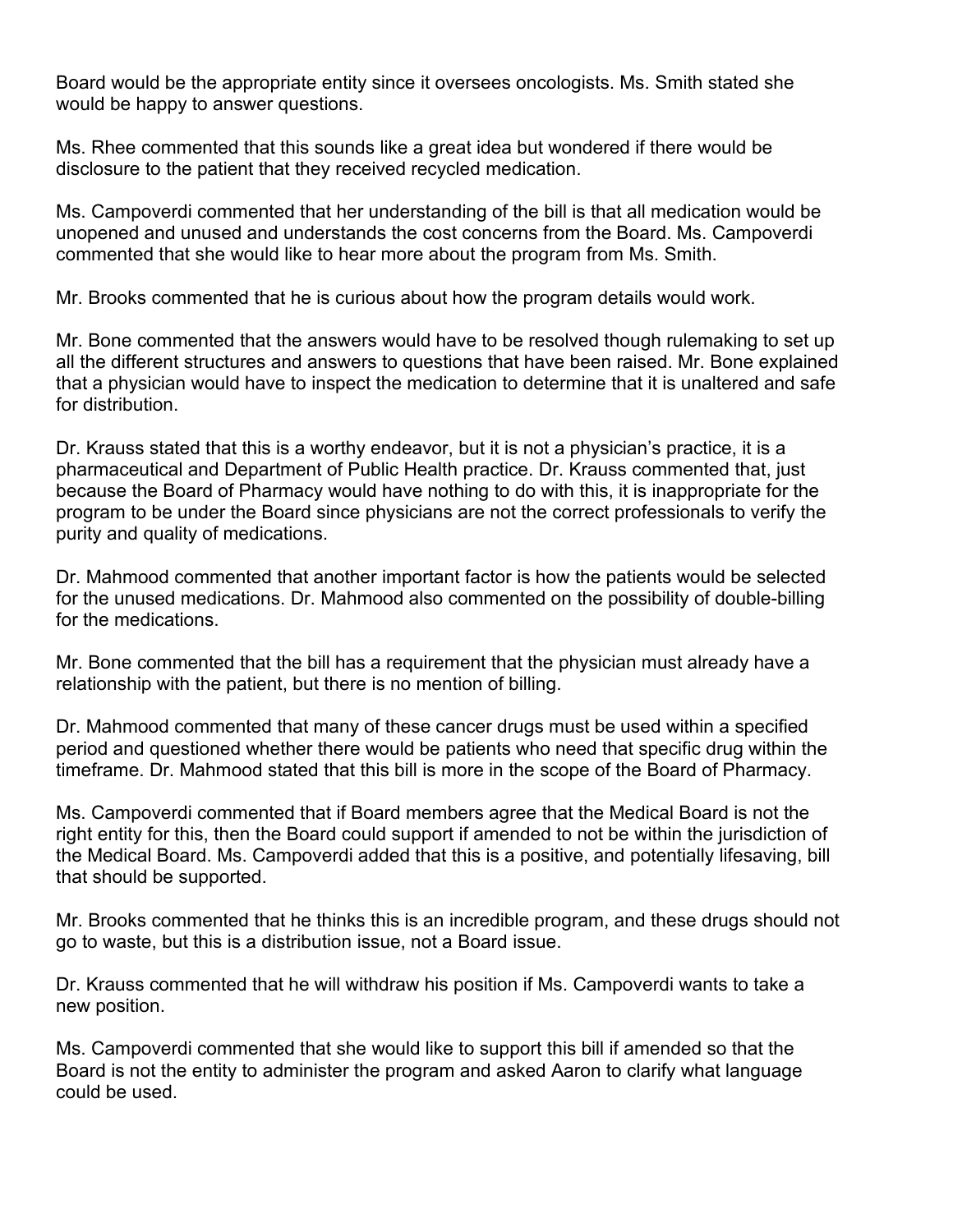Mr. Bone stated that a support unless amended position would mean the Board supports every aspect of the bill except for who administers the program. Mr. Bone explained that if the author and sponsor did not amend the bill, and left it as is, the Board would have no position on the bill moving forward.

Dr. Krauss asked if the Board is better off accomplishing its request if the position taken is oppose unless amended.

Mr. Bone replied that that position would preserve more opportunity for the Board.

Ms. Campoverdi commented that she will not make a motion to oppose unless amended to include a different entity to supervise the program.

# *Dr. Krauss made a motion to oppose, unless amended SB 310, Rubio/S: Dr. Lewis*

Ms. Lawson asked Ms. Caldwell to take the roll.

### *Motion carried 10-1 (Oppose, unless amended; Ms. Campoverdi nay; Dr. GnanaDev and Mr. Ryu absent)*

Mr. Bone introduced SB 528, Jones, which requires the California Department of Social Services (CDSS) to create an electronic health care portal that providers would be able to access for health information of foster children. Mr. Bone continued, saying the portal must also include completed and approved forms developed by the judicial council relating to the administration of psychotropic medication for specified dependent children and wards of the juvenile court.

Mr. Bone commented that this bill may ease the Board's access to medical records necessary to investigate possible violation of the Medical Practice Act regarding children in foster care, and staff recommend a support position.

# *Dr. Lewis made a motion to support SB 528, Jones/S: Ms. Campoverdi*

Ms. Lawson asked for comments from Board members. Hearing none, Ms. Lawson asked for comments from the public.

Mr. Layne, from the author's office, commented that he wanted to make himself available for questions and requested the Board's support of SB 528.

Ms. Rhee commented that this bill sounds like a good idea but would like to hear more about what is included.

Ms. Lawson asked Ms. Caldwell to take the roll.

# *Motion carried 11-0 (Support; Dr. GnanaDev and Mr. Ryu absent)*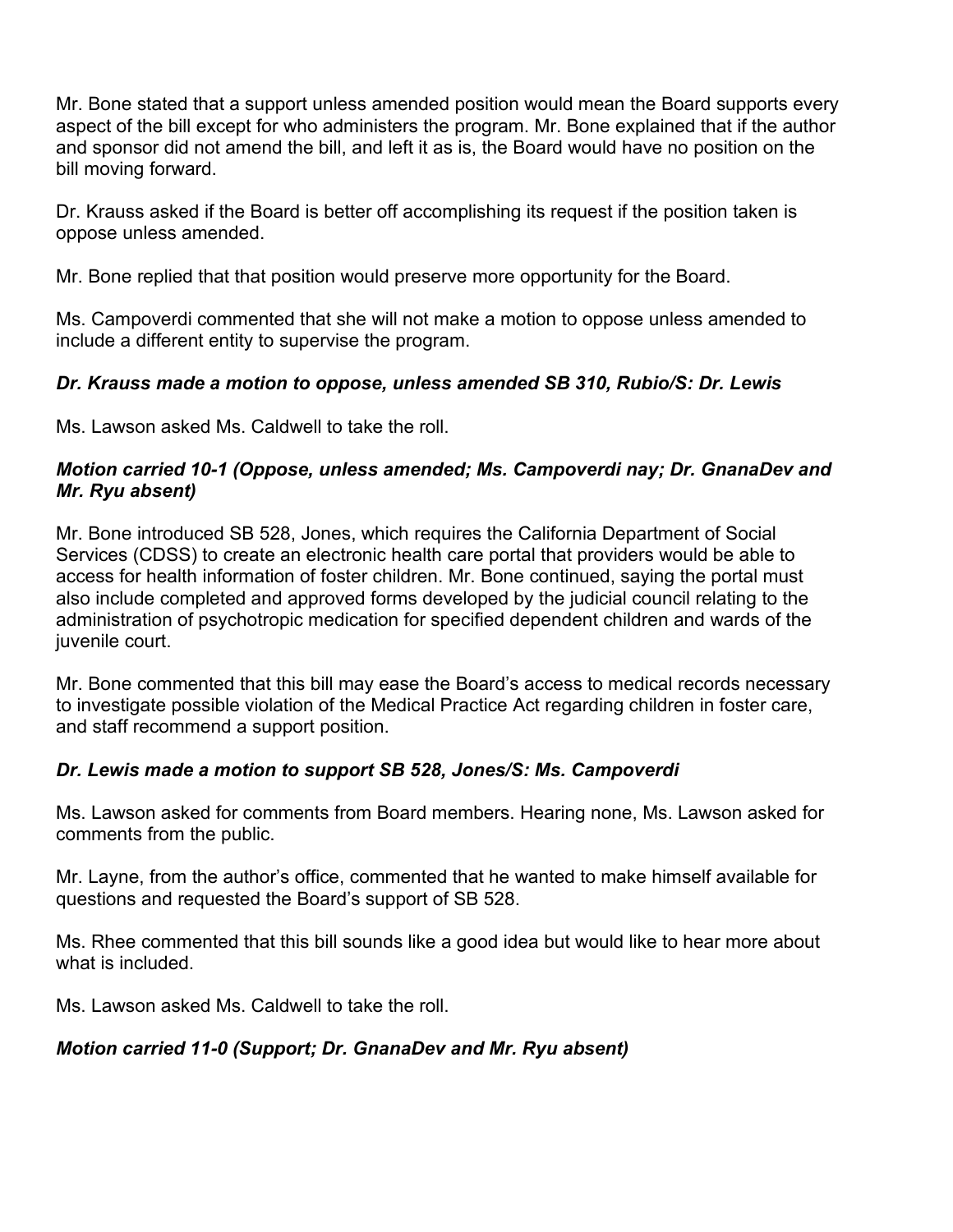**Ms. Lawson adjourned the meeting at 8:43 P.M.** 

**Friday, May 14, 2021** 

*Due to timing for invited guests to provide their presentations, the agenda items below are listed in the order they were presented.* 

#### **Members Present:**

Kristina D. Lawson, J.D, President Ryan Brooks Alejandra Campoverdi Dev GnanaDev, M.D. Randy W. Hawkins, M.D., Secretary Howard R. Krauss, M.D., Vice President Ronald H. Lewis, M.D., Laurie Rose Lubiano, J.D. Asif Mahmood, M.D. David Ryu Richard E. Thorp, M.D. Eserick "TJ" Watkins Felix C. Yip, M.D.

#### **Staff Present:**

Antonio Adea, Office Technician Aaron Bone, Chief of Legislation and Public Affairs Valerie Caldwell, Associate Governmental Program Analyst Charlotte Clark, Information Technology Supervisor I Arquelle Colson, Associate Governmental Program Analyst Sean Eichelkraut, Information Technology Manager I Frank Eslami, Information Technology Specialist II Jenna Jones, Chief of Enforcement Jacoby Jorgensen, Staff Services Manager, I Nicole Kraemer, Information Technology Associate Sheronnia Little, Information Technology Supervisor I Natalie Lowe, Information Technology Specialist I Danette, McReynolds, Staff Services Manager I Marina O'Connor, Chief of Licensing William Prasifka, Executive Director Regina Rao, Associate Governmental Program Analyst Letitia Robinson, Research Data Specialist II Elizabeth Rojas, Staff Services Analyst Emmalee Ross, Information Officer I Alexandria Schembra, Associate Governmental Program Analyst Kathryn Taylor, Staff Services Manager I Reii Varghese, Deputy Director Carlos Villatoro, Public Information Officer II Kerrie Webb, Staff Counsel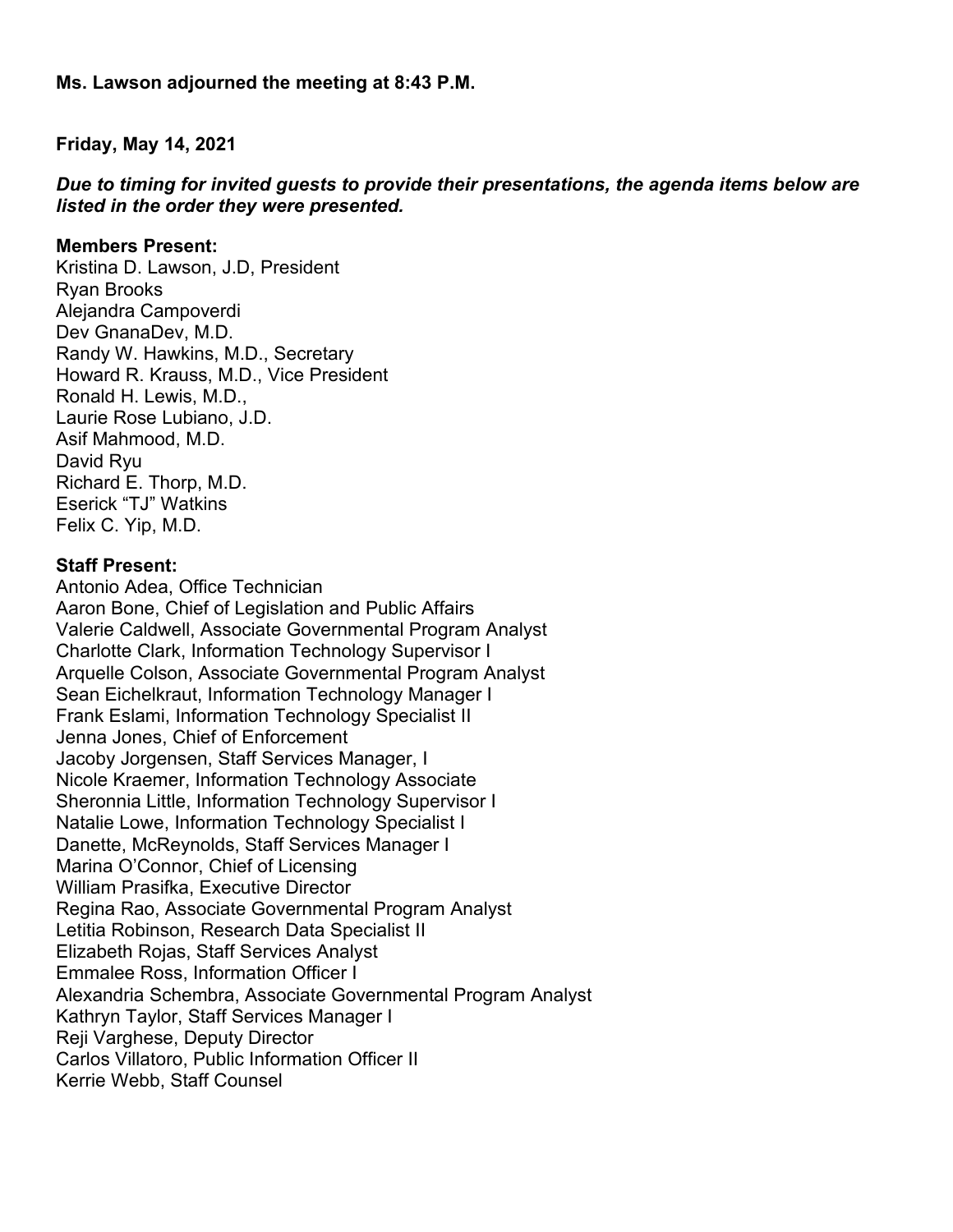#### **Members of the Audience:**

Eric Andrist, The Patient Safety League Michelle Angus, Department of Consumer Affairs JD Anthony Juan Armenta, English Lloyd & Armenta W Brannan Marcey Brightwell, Brightwell Strategies Tracy Candelaria Gloria Castro, Attorney General's Office Teresa Chien, California Academy of Physician Assistants Yvonne Choong, California Medical Association Kim Christensen Elizabeth Coronel, Department of Consumer Affairs Dennis Cuevas-Romero, Physicians for a Healthy California Matthew Davis, Attorney General's Office Phil Deters, Attorney General's Office John Dolan Kimberly Elkin John Ennis, Consumer Watchdog Virginia Farr Maggie Fasbender, Wipfli LLP Julianne Fellmeth, University of San Diego Anne Fuqua Bridget Gramme, University of San Diego Karen Halbo, Department of Consumer Affairs Nicole Hendrickson, LaFollette Johnson DeHaas Fesler & Ames Tessa Heunis, Attorney General's Office Monique Himes Marian Hollingsworth, The Patient Safety League Diane Holzer Adam Horn, Norwood Associates LLC Ed Howard Gail Jara, California Public Protection & Physician Health Rozana Khan, Department of Consumer Affairs Wendy Knecht Veronica Kramer Joseph Kramer Khadijah Lang, M.D. Susan Lauren Evon Lenerd-Tapps, Department of Consumer Affairs April Manatt, California State Senate Loretta Melby, California Board of Registered Nursing Bart Mendoza Michele Monserratt-Ramos, Consumer Watchdog Kathleen Nicholls, Health Quality Investigations Unit Erin Norwood, Norwood Associates LLC Kristen Ogden Helena Pappas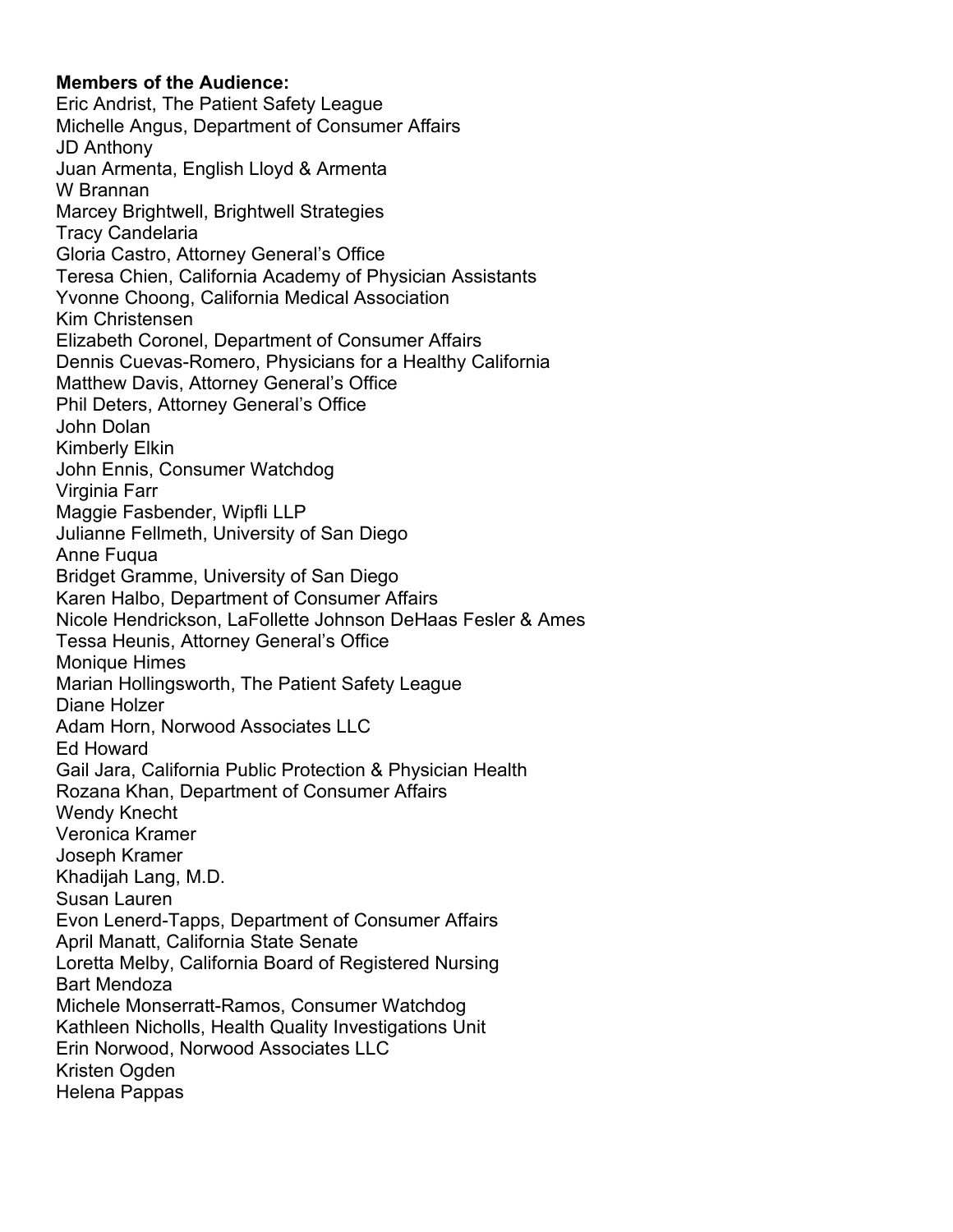Sandra Perez Ryan Perez, Department of Consumer Affairs Catrina Reyes, California Academy of Family Physicians Christine Rhee, Attorney General's Office Hanna Rhee Jeff Rizzo Gezel Saheli Alecia Sanchez, California Medical Association LeAnna Shields, Attorney General's Office Collin Ross, San Ysidro Health Center

# **Agenda Item 11 Call to Order/Roll Call/Establishment of a Quorum**

Ms. Lawson called the meeting of the Medical Board of California (Board) to order on May 14, 2021, at 9:00 A.M. A quorum was present and due notice was provided to all interested parties.

# **Agenda Item 12 Public Comments on Items not on the Agenda**

Mr. Andrist commented that Board staff sugar coat reports to the legislature, Board members, and to the public to make it look like they are doing a better job than they are, citing a report put out by Public Citizen. Mr. Andrist spoke of a case involving patient death and the Board giving the physician a public reprimand, Mr. Andrist played an audio clip of the physician.

Ms. Ogden commented on the Department of Justice restricting physicians from prescribing opioids. Ms. Ogden spoke of several prominent pain management physicians who were investigated but never charged. Ms. Ogden commented that she looks forward to being involved in an interactive advisory committee.

Ms. Farr agreed with Ms. Ogden's comments. Ms. Farr wondered if the Board members read about the legislation before the Board meetings, saying it seems like many Board members do not know much about the bills. Ms. Farr commented on AB 1278 and AB 562.

Ms. Knecht thanked the Board for supporting AB 1278, saying she was the impetus for the bill. Ms. Knecht commented that AB 1278 is about patient protection and transparency. Ms. Knecht spoke of the importance of disclosure and the influence that pharmaceutical and device manufacturers have over physicians.

Ms. Lauren spoke of the harmful outcomes from removing subcutaneous fat tissue. Ms. Lauren commented on her surgical assault and the articles that she has sent to the Board regarding bad outcomes from adipose removal. Ms. Lauren stated that it is time to look at plastic surgery in an updated, informed way.

Ms. Fuqua gave a brief description of her condition and commented on pain management, asking the Board to ensure physicians can treat patients with intractable pain without fear of losing their license.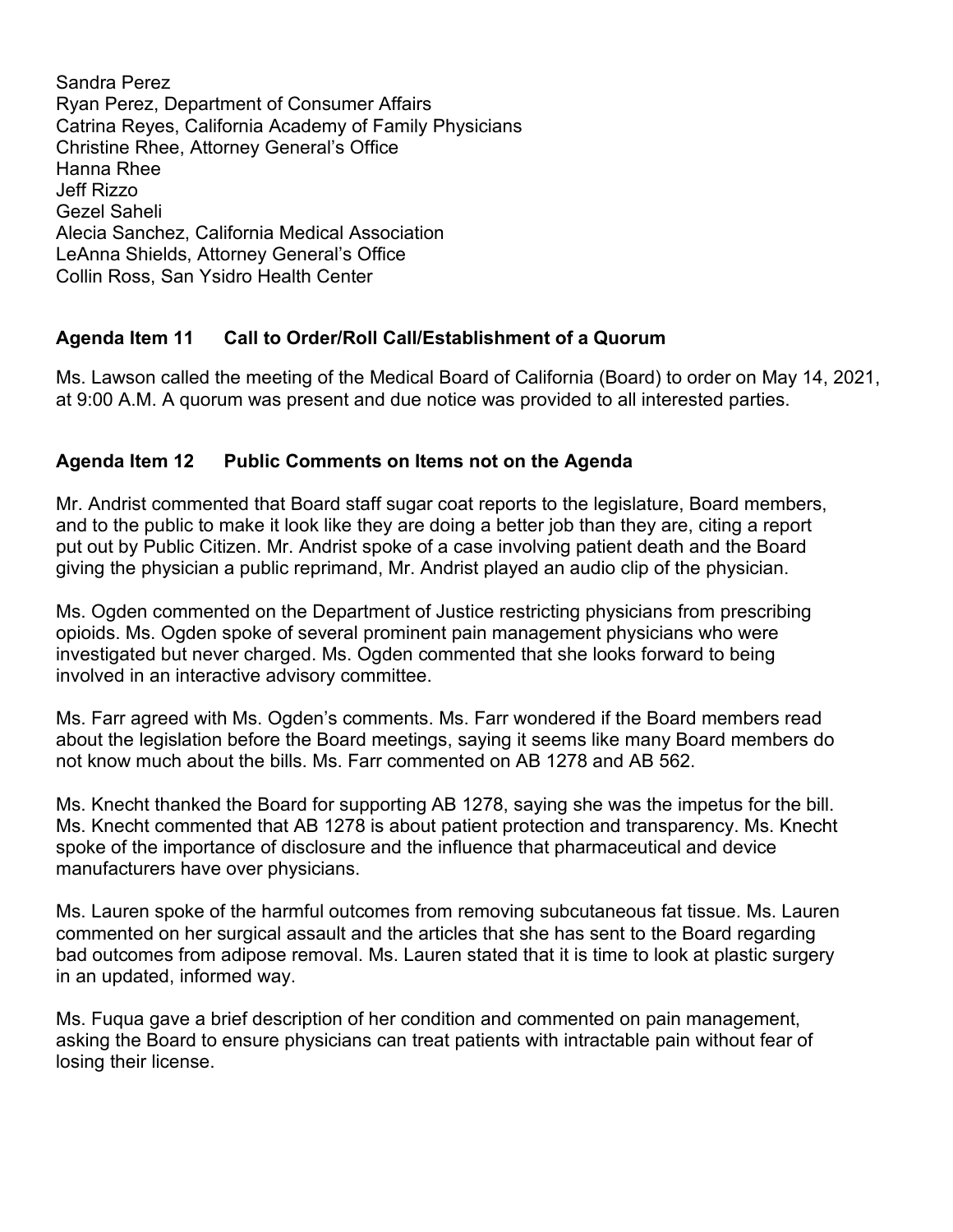Dr. Lang commented that the Board has taken some steps for bias training and asked if a difference or an impact has been made. Dr. Lang spoke of patients who are not happy with the care they are receiving from their physicians, saying the patients are unable to find new physicians due to demographics.

# **Agenda Item 10 Discussion and Possible Action on Legislation/Regulations**

Mr. Bone introduced SB 57, Wiener, which authorizes certain local governments to temporarily establish overdose prevention programs within their respective jurisdiction. Mr. Bone continued, saying these programs would provide a hygienic location where individuals may consume controlled substances under the supervision of staff who would intervene if the individual overdoses. Mr. Bone stated that individuals would be offered sterile consumption equipment, general medical advice, including referrals for medical care, substance use disorder treatment, housing options, and other social services.

Mr. Bone commented that the bill's language provides for criminal, civil, administrative, and professional disciplinary protection for the employees, volunteers, or others involved in the operation of these facilities, except for conduct performed in a grossly negligent manner or in bad faith. Mr. Bone noted that following the Board's last meeting, the bill was amended to specify that this liability protection does not limit the Board from taking administrative or disciplinary action against its licensees for any action, conduct, or omission at these facilities that violate the Medical Practice Act. Mr. Bone commented that Board staff recommend a neutral position.

Dr. Lewis commented that he would support this bill.

Mr. Bone explained that the reason why this bill was brought up, and staff recommend a neutral position, is not because of the broader public health objective. Mr. Bone continued, saying that the bill was brought forth during the last meeting because there was inappropriate liability protection, but has since been addressed, so staff now does not recommend a support position for the bill entirely, but rather a neutral position since the Board's concerns were addressed.

# *Dr. Lewis made a motion for a neutral position on SB 57, Wiener/S: Mr. Watkins*

Mr. Watkins asked why a neutral position was recommended, saying the liability concerns have been addressed and the Board agrees on the principle of the bill.

Mr. Bone replied that if it were not for the concerning liability protection language in the prior version of the bill, Board staff would not have brought it to the Board. Mr. Bone continued, saying the overall goal is a public health goal, beyond the Board's jurisdiction, and not pertaining to the Board's licensing and disciplinary programs.

Dr. Krauss commented that he is in favor of the neutral position, but he wanted to clarify that the Board is not precluded from taking positions on bills even if they are not in direct relation to the primary mission of the Board, saying the Board is responsible for consumer protection.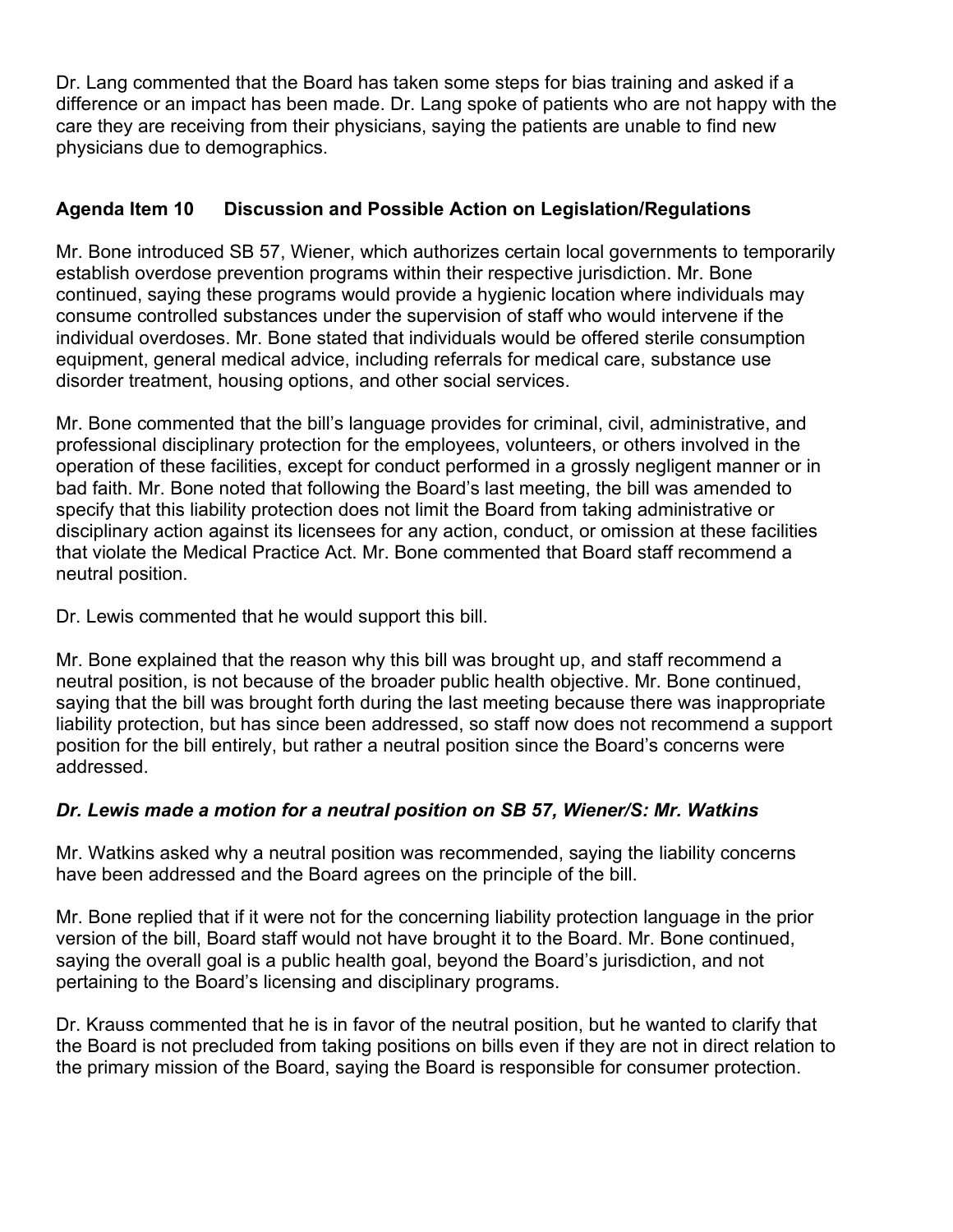Mr. Watkins thanked Dr. Krauss, saying that is an important point.

Ms. Lawson asked for comments from the public.

Ms. Farr commented on safety measured being put in place and proper staffing and equipment so as not to put the healthcare workers at risk.

Ms. Lawson asked Ms. Caldwell to take the roll.

# *Motion carried 13-0 (Support)*

Mr. Bone reviewed the status of pending regulations.

Ms. Webb informed the Board that the proposed regulations for the Physician and Surgeon Health and Wellness program have been submitted to DCA for review.

Ms. Lawson asked for comments from Board members. Hearing none, Ms. Lawson asked for comments from the public. There were none.

# **Agenda Item 13 Presentation on Disciplinary Guidelines**

Ms. Webb began by saying this has been a hot topic and that almost all the Board members have had training, or similar training, on how the Board uses disciplinary guidelines. Ms. Webb commented that she thinks this is the most important role for Board members.

Ms. Webb commented that the administrative section of the Medical Practice Act states that public protection shall be paramount and that should be on top of everyone's mind when imposing discipline, voting on proposed legislation, and determining Board policy. Ms. Webb also commented that BPC 2229 calls to rehabilitate the licensee so long as it is not inconsistent with public protection. Ms. Webb explained that discipline short of revocation is appropriate if someone can be rehabilitated and the public still be protected.

Ms. Webb stated that the Board does not have the authority to impose punishment and explained what happens if the Board oversteps, saying the licensee can file a petition for reconsideration with the Board or a writ in superior court, and the matter may be remanded back to the Board if the court determines the Board did not prove its case.

Ms. Webb explained that the purpose of the disciplinary guidelines is to assist the Board in evaluating cases and to help foster uniformity, consistency, and fairness while acting as a deterrence. Ms. Webb also explained that the guidelines must be flexible and account for the myriad of variables of each case.

Ms. Webb shared the structure of the guidelines, saying they contain model orders, organized by code section violation, show guidelines for levels of discipline, contain standard and optional conditions of probation, and are adopted and modified through regulation.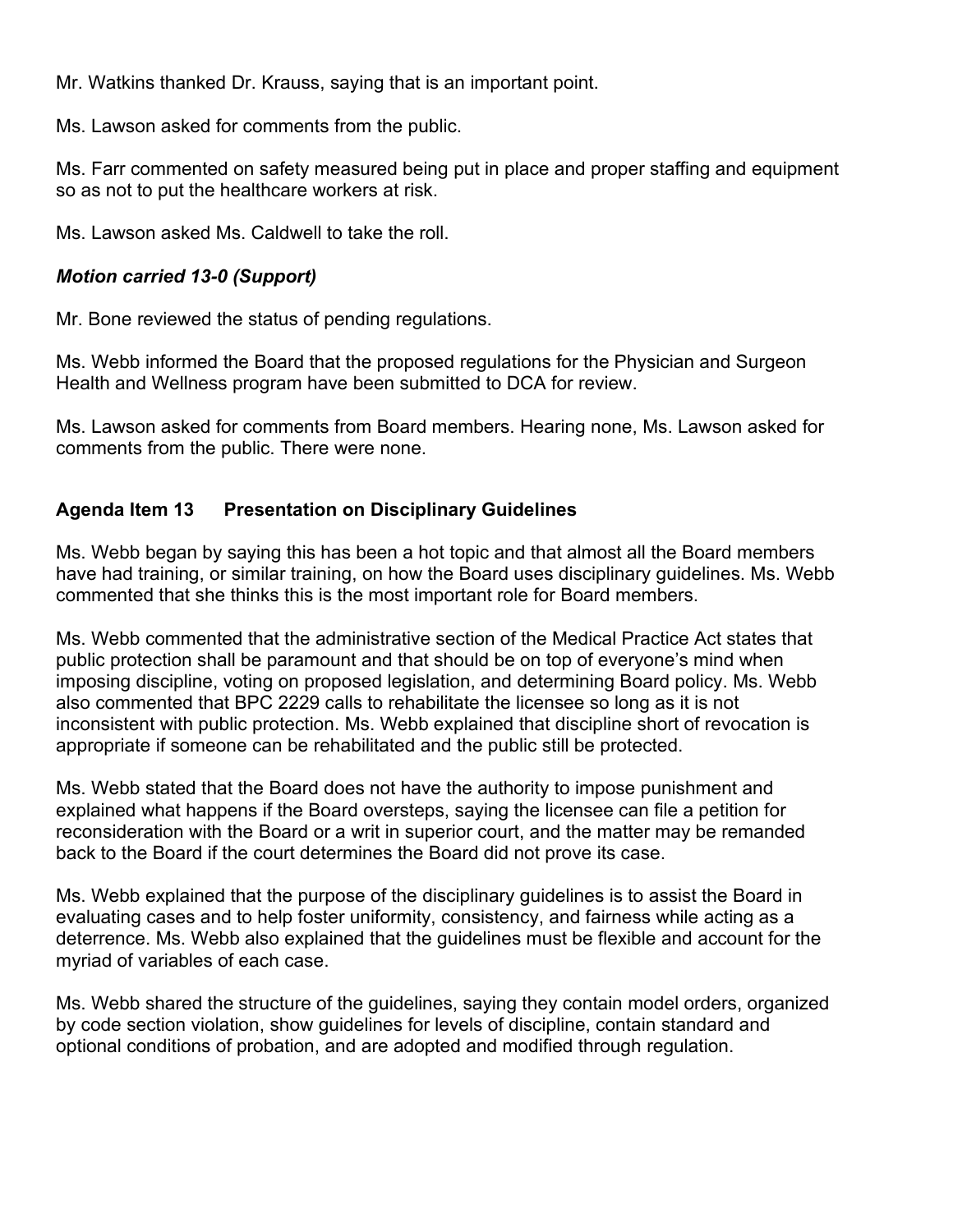Ms. Webb commented that the guidelines are applicable to both proposed decisions and proposed stipulations. Ms. Webb explained how proposed decisions and stipulations are different, saying a proposed decision is written by an ALJ after a full administrative evidentiary hearing, and a stipulation is an agreement reached between the respondent and the Board executive staff prior to a hearing.

Ms. Webb explained that a proposed decision must state the reasons for deviation from the guidelines, while a stipulation does not, since the proposed decision is a public document, while settlement negotiations are confidential because they are designed to promote a resolution without the need for a hearing, and the parties would not want to prejudice their case.

Ms. Webb outlined the process for reviewing cases for proposed decisions, noting that the accusation is written and filed before there is an exchange of discovery and before the deputy attorney general (DAG) receives the licensee's expert report, which means the charges have not yet been proven. Next would be to read the proposed decision and determine what allegations have been sustained by clear and convincing evidence. Ms. Webb noted that many other states require a lower burden of proof, preponderance of the evidence to prove their case. Ms. Webb commented that in California, if only the preponderance of evidence is reached, then the ALJ is obligated to dismiss the charge, and potentially the entire case. Ms. Webb also commented that the Board does not have jurisdiction to impose discipline on one simple negligent act.

Ms. Webb continued with the process, which is to review the disciplinary guidelines to determine the suggested discipline, determine whether the discipline ordered follows the guidelines for each violation, determine whether the proposed decision provides sufficient consumer protection and rehabilitation, and after review and consideration, the Board votes to adopt the proposed decision or hold the proposed decision for discussion.

Ms. Webb explained that the process for reviewing stipulations is similar, with one difference being the DAG memo, which describes the post-filing developments, such as what happened during the discovery exchange, the strength and credibility of the prosecution and defense witnesses, and the qualifications of the experts.

Ms. Webb spoke on what would warrant deviation from the guidelines, including the licensee taking corrective action before the matter comes to the Board's attention, witness unavailability or credibility, expert credibility, the age of the violation, the value of having discipline imposed sooner, and the level of certainty that discipline will be obtained at hearing.

Ms. Webb answered how deviating from the disciplinary guidelines can be consistent with the Board's mission to protect the public, saying that when, under the facts of the case, the stipulation provides sufficient patient protection, and imposes appropriate rehabilitation measures, in a timely manner. Ms. Webb commented that there are times when a stipulation includes conditions that the licensee agrees to that may not have been proposed by an ALJ.

Ms. Webb explained the role of stipulations, saying they provide certainty, the Board is assured that discipline imposed is appropriate and avoids the risk of going to hearing and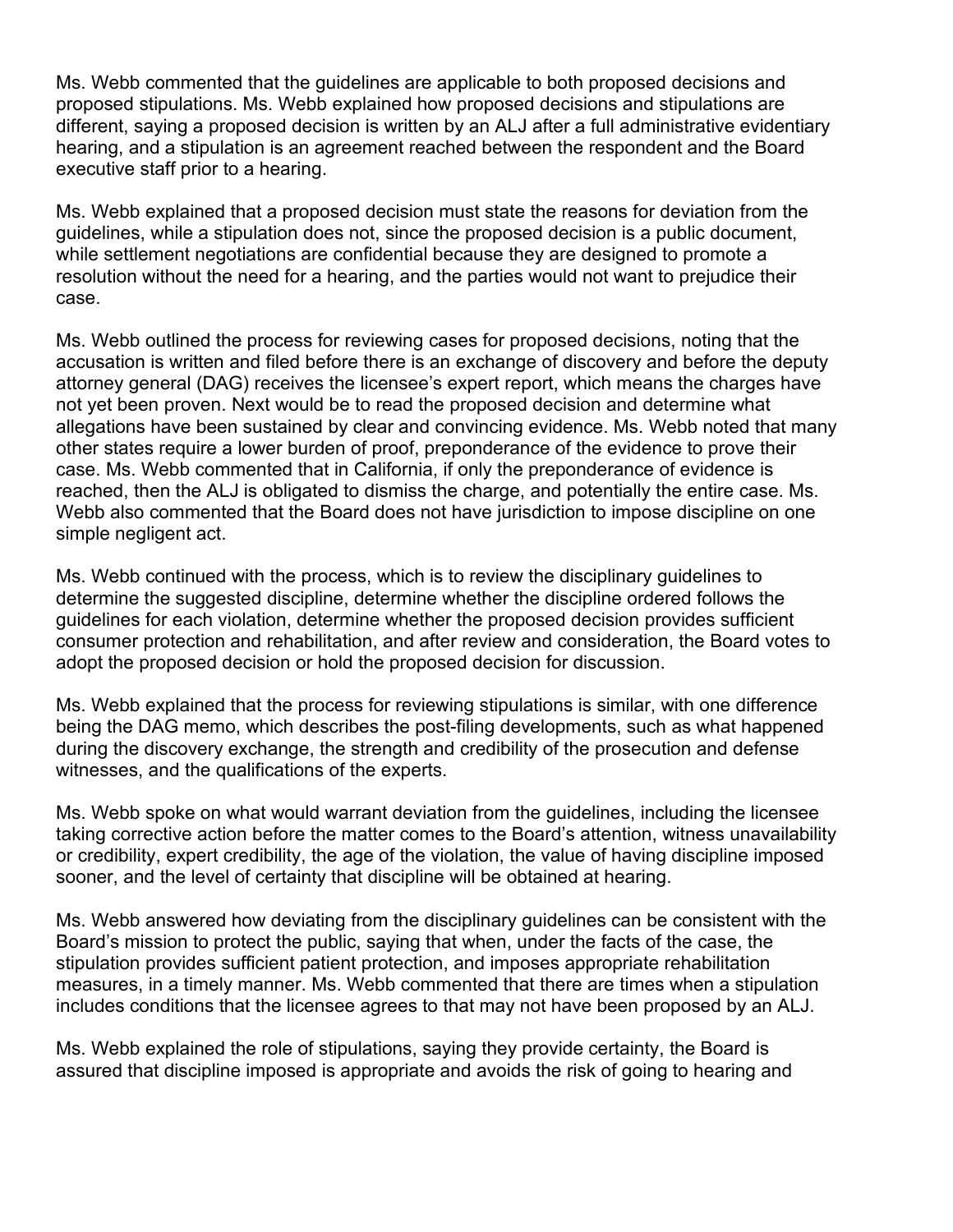receiving a less desirable outcome while the licensee waives their right to seek reconsideration or appeal, and it saves resources.

Ms. Webb gave a case example of a doctor who lied on his application and did not qualify for a full and unrestricted license due to concerns around honesty and alcohol use. Board staff offered a proposed stipulation for five years' probation, with terms requiring him to abstain from use of drugs and alcohol, submit to biological fluid testing, and take an ethics course among other terms and conditions. The applicant agreed to the terms and signed the proposed stipulation for Board review. Ms. Webb explained that the Board wanted to deny his application for licensure and rejected the proposed stipulation. The applicant requested a hearing, and the ALJ proposed a free and clear license. Ms. Webb explained that the Board is required to give the ALJ's findings great weight. While the Board did non-adopt the proposed decision, they were bound by the ALJ's factual findings, and only imposed three years' probation with no requirement that the applicant abstain from use and submit to biological fluid testing, which offered less consumer protection that the originally-proposed stipulation.

Dr. Krauss commented that there are gray zones that must be considered in each case, they are not black and white, and it is frustrating that the Board has not been adequate in communicating this to the public. Dr. Krauss stated that he fears this presentation will quickly be forgotten by the public, and suggested staff consider an update of the 2016 edition of the Board's disciplinary guidelines to include the information presented today.

Dr. Hawkins asked about the public process of adoption and modification of the guidelines through regulation.

Ms. Webb explained that proposed changes to the guidelines are tracked so that people can see what is being proposed, and it comes to the Board for consideration, which then goes through the full rulemaking process, which is subject to public comment and a hearing.

Mr. Brooks asked if DCA has ever conducted an outreach program with the public to go through closed cases so that members of the public get a sense of the challenges and nuances that Board members go through.

Ms. Webb replied that she is not aware of that occurring, but it sounds like a good idea.

Ms. Lawson commented that this suggestion may be something the Board can do at a future public stakeholder meeting.

Ms. Lubiano asked Ms. Webb to explain the difference between a simple departure and an extreme departure.

Ms. Webb replied that an extreme departure would be gross negligence, and that one act of gross negligence can be grounds for disciplinary action. Ms. Webb continued, saying repeated negligent acts fall below that level. Ms. Webb explained that experts decide whether something falls within an extreme departure or a simple departure, with the ALJ being the deciding factor when there are disagreements between the Board's expert and the respondent's expert if the matter goes to hearing.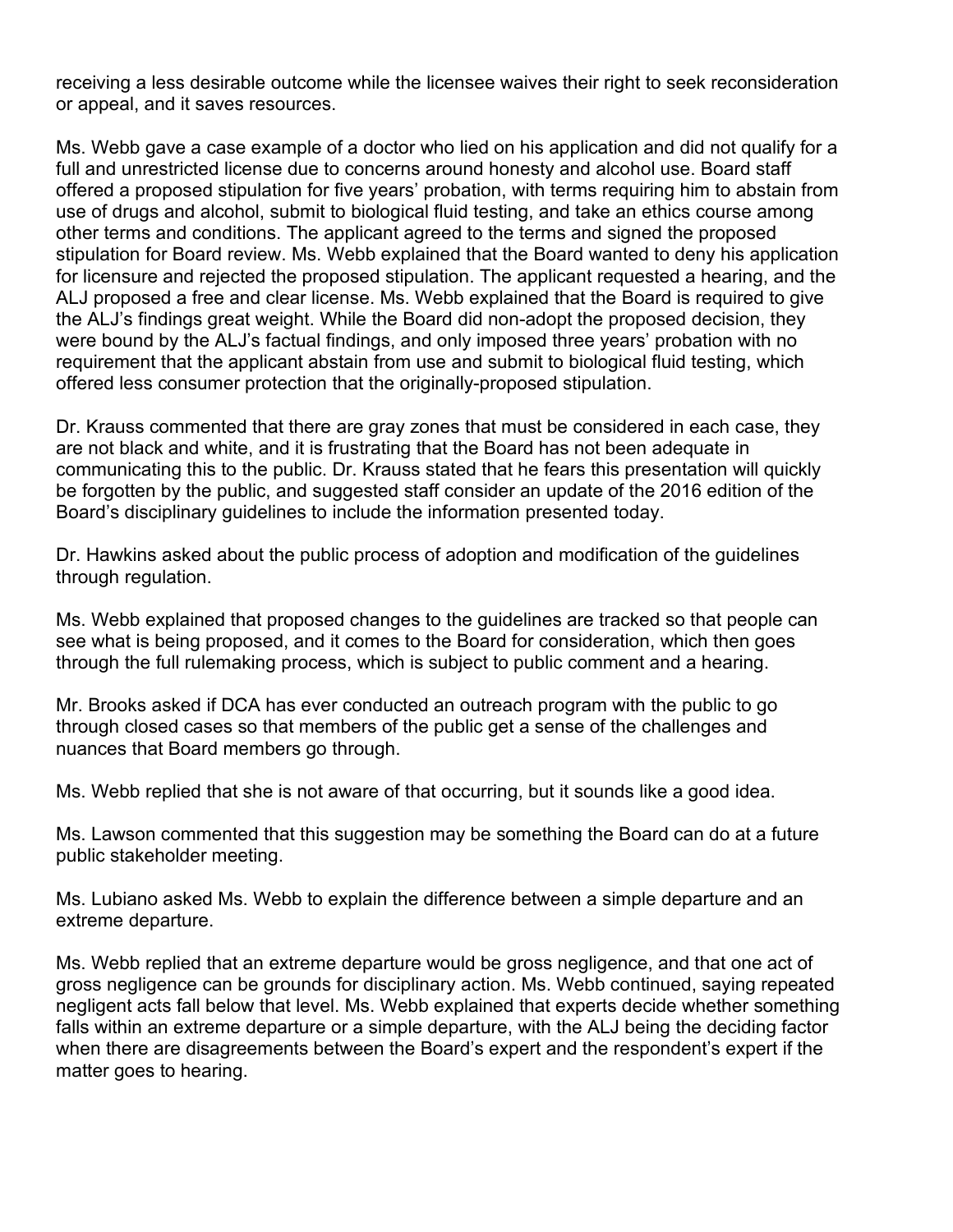Ms. Lubiano asked if there could be one simple departure if the patient experienced harm for the rest of their life where the negligent act does not rise to the level where the Board is able to take action.

Ms. Webb affirmed, adding that it is difficult to accept a public reprimand or a probationary term that is less than the disciplinary guidelines when there is death or serious bodily injury, but the Board cannot start with the fact that there was a death or patient harm and then decide what the discipline will be. Ms. Webb added that the Board does not require there to be harm to impose discipline.

Dr. Yip suggested this presentation be put on the Board's website. Dr. Yip also suggested having a meeting to update the disciplinary guidelines and include the ALJ's and DAG's so they can hear the public's concerns.

Dr. Lewis commented that this presentation was long overdue, saying it needs to be refreshed with Board members no matter their tenure.

Dr. GnanaDev commented that the proposed stipulations are prepared by the DAGs, who are experienced attorneys, and most of the time panel members approve them. Dr. GnanaDev continued, saying if members think there is another way, they hold them for discussion, where most of the time panel members end up agreeing. Dr. GnanaDev commented that it is a good process. Dr. GnanaDev spoke on medicine being part science and part art.

Dr. Mahmood commented on cases that require urgent attention, when delaying the process may be harmful to the public and causing a negative impact on the Board and asked if the AGO can get input from the Board before they make the stipulation.

Ms. Webb replied that that is not part of the process, but these urgent cases may warrant an interim suspension order, which go to an ALJ.

Mr. Watkins commented that deciding these cases are not that difficult and that applying the disciplinary guidelines is effectively entering the respondent into a rehabilitation program, saying a big part of rehabilitation is oversight. Mr. Watkins also commented that other boards that apply the full disciplinary guidelines do not have similar issues as the Board. Mr. Watkins asked Ms. Webb if she thought the Board applied the guidelines and established uniformity, consistency, and fairness for the last year. Mr. Watkins stated he did not think the Board did. Mr. Watkins spoke of public reprimands, the tone of DAG memos, his concerns about the Board, and building trust.

Ms. Webb commented that, during closed session, DAG's are obligated to let members know what is likely to be heard at hearing with the ALJ. Ms. Webb also commented that the legislature prohibits the Board from receiving complainants' statements pursuant to BPC 2330 while the case is still pending.

Ms. Lawson asked to hear comments from the public.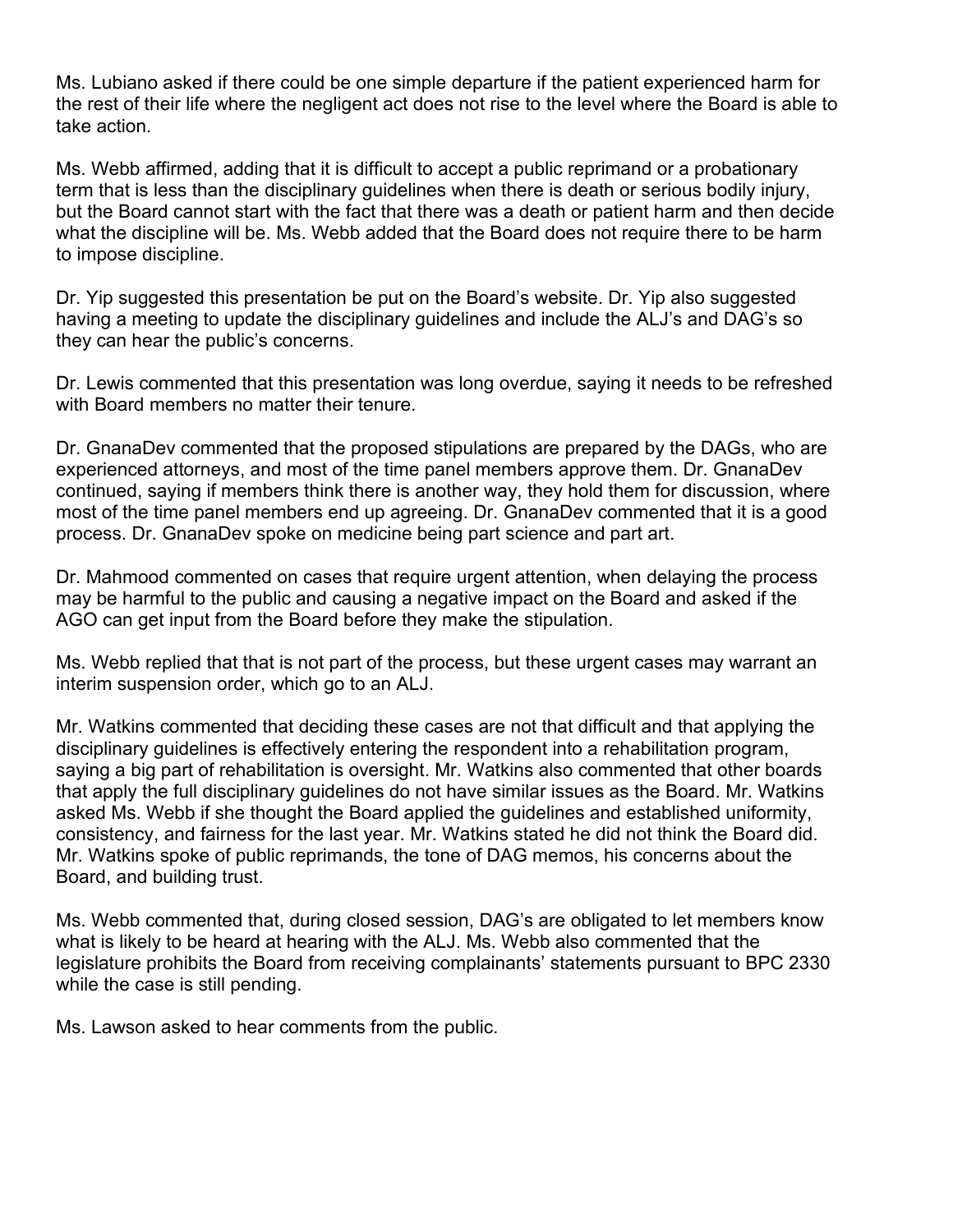Ms. Rhee agreed with Mr. Watkins' comments. Ms. Rhee also commented that there is corruption with the ALJ's and spoke of her own hearing and receiving altered copies of transcripts.

Mr. Andrist commented that Ms. Webb is biased and protects the Board, not the public. Mr. Andrist also commented that the law states certain cases including death or sexual assault should have higher consideration, saying that cases are being manipulated before they are even written. Mr. Andrist stated that the guidelines are not working when victims and families must suffer the consequences of the Board's actions and inactions. Mr. Andrist commented that the Board gives far too many lenient disciplines only to have the doctors reoffend.

Ms. Farr spoke of specific cases and stated that probation is not good enough for those doctors. Ms. Farr commented on her own case and medical history and stated she does not feel safe with doctors.

Ms. Lauren thanked Mr. Watkins for giving a voice to the public. Ms. Lauren commented on her case, saying it was minimized, and asked the Board to take cases more seriously.

Ms. Hollingsworth commented that the disciplinary guidelines are rarely followed, saying the Board is settling instead of doing a good job. Ms. Hollingsworth gave example of cases where the guidelines were not followed. Ms. Hollingsworth commented that public safety are only words on paper and not a serious consideration when a doctor's career is threatened.

Ms. Monserratt-Ramos commented on her husband's death due to a substance-abusing physician, saying her case was dismissed without an investigation. Ms. Monserratt-Ramos recommended the Board move to reveal the reasons for deviating from the guidelines in stipulated decisions, as is done in proposed decisions. Ms. Monserratt-Ramos also recommended not allowing physicians on a stipulated decision to be able to file for early termination of probation, saying that is true consumer protection.

Ms. Lawson asked for additional comments from Board members.

Dr. Mahmood commented that the Board's goal is not to take sides, but rather public protection, and that the decisions and reviews should be just, fair, and unbiased. Dr. Mahmood suggested auditing past cases to see what deviations occurred. Dr. Mahmood spoke of being on panel B and frequently holding cases for discussion to get more information.

Mr. Watkins commented that putting the steps up for review and establishing better practices by an independent party would help restore trust in the Board.

Ms. Lubiano commented that she feels the Board is objective and does their best when looking at cases, but the data speaks for itself in following the guidelines.

Mr. Brooks thanked the public commenters, saying that process is what drives the Board. Mr. Brooks spoke on the data from deviating from the guidelines, saying that the outcomes should be just as important to look at. Mr. Brooks suggested reviewing recidivism rates.

Dr. GnanaDev also suggested reviewing recidivism rates.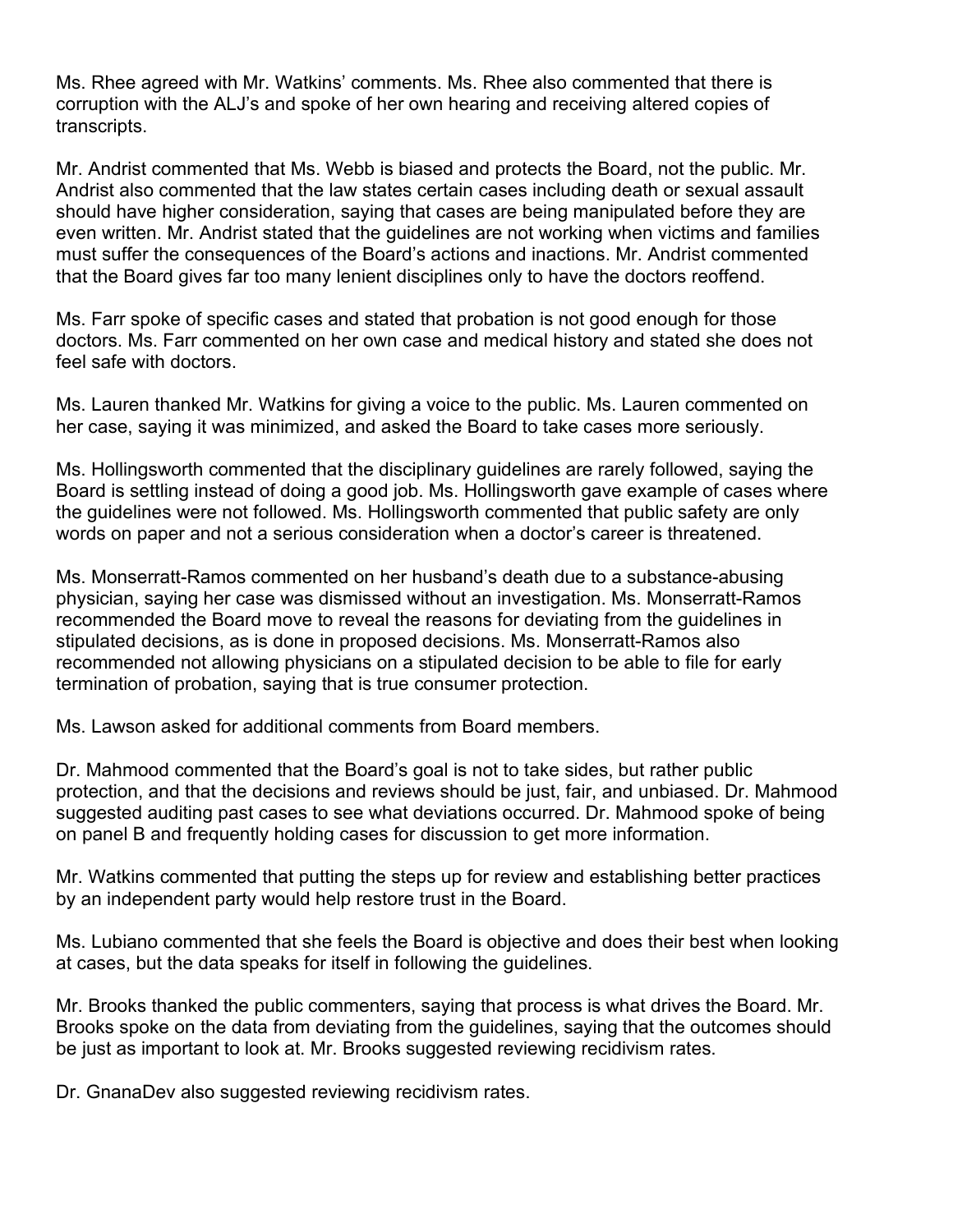Ms. Campoverdi commented that it is important for Board members to hold each other accountable behind closed doors.

# **Agenda Item 14 Update from the Health Quality Investigation Unit**

Ms. Nicholls began the update by saying there are seven investigator vacancies, which is a nine percent vacancy rate, and 18 candidates are in the background process. Ms. Nicholls explained that there are so many in background because they anticipate more retirements through the end of the year, and several supervisor vacancies could potentially be filled internally, creating new investigator vacancies.

Ms. Nicholls stated that HQIU continues to provide specialized training for their investigative staff in addition to the training they receive in the police academy, including specialized training on impairment investigations and a mini academy for newly hired investigators. Ms. Nicholls also commented on statewide supervisor training that was held in April.

Ms. Nicholls spoke of HQIU working with Board executive staff and the AGO to devise a strategy to enforce BPC section 2225.5 for requesting certified medical records. Ms. Nicholls stated that she looks forward to working with Board staff on examining processes, such as obtaining medical records, the types of cases handled by sworn and non-sworn staff, and finding further efficiencies to reduce timelines.

Ms. Nicholls stated that there was a net reduction of 39 cases in April, and a net reduction of 43 cases for cases over two years old, saying HQIU is still working on 179 cases over two years old. Ms. Nicholls also stated that 92 new investigations were received, and 158 completed, in April.

Ms. Nicholls spoke of transparency with HQIU's workload, with updates and reports being shared with Board staff. Lastly, Ms. Nicolls commented on the disciplinary guidelines presentation, urging the Board to pay attention to cases to determine if the case involves an intentional act, where revocation would be recommended, or if it involves a mistake or lack of medical skill.

Ms. Lawson asked for comments from Board members. Hearing none, Ms. Lawson asked for comments from the public.

Ms. Rhee commented on unaccounted funds at the HQIU, her civil rights lawsuits, and not seeing any person of color in a leadership position within HQIU.

Ms. Lauren commented that the data used is false and spoke of her experience with, and case against, Dr. Saul Berger.

Ms. Farr spoke of her experience and case, saying there is a difference between medical harm and an error. Ms. Farr commented that she believes her surgeon made an error, but the people after that harmed her by denying care and falsifying records. Ms. Farr stated that patients should be able to co-author their medical records for accuracy.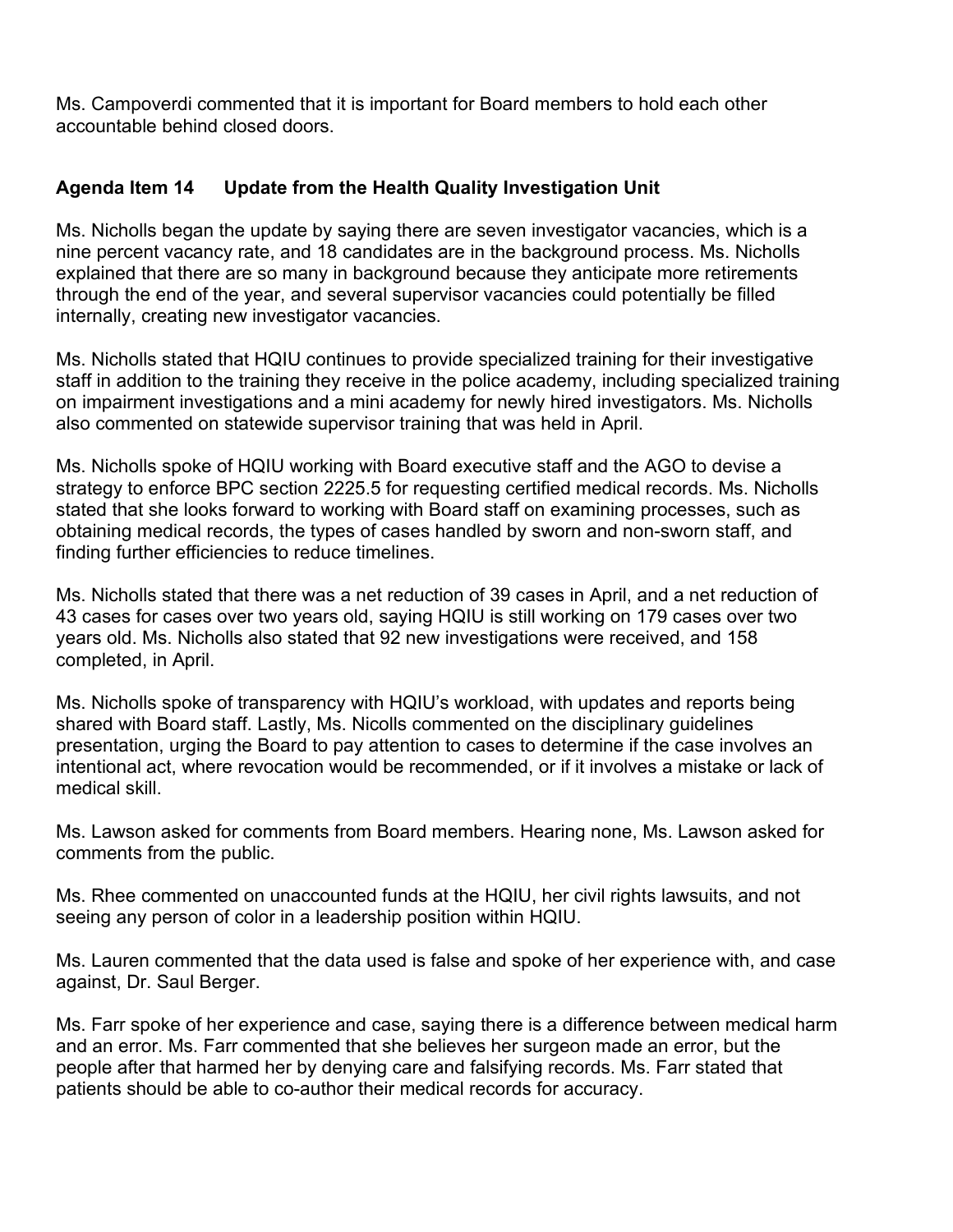# **Agenda Item 15 Update from the Department of Consumer Affairs**

Mr. Perez congratulated and welcomed Mr. Brooks and Mr. Ryu to the Board. Mr. Perez commented that DCA boards and bureaus are looking ahead to changes that can be made permanent for efficiency and employee well-being, such as telework and eliminating paper processes.

Mr. Perez commented that DCA has received many questions about when and how boards will meet in-person and that the ability to meet remotely is tied to the governor's executive orders and declared state of emergency, saying when these are lifted, the Board will be required to follow all aspects of the Open Meeting Act, but it is unknown when this will happen.

Mr. Perez stated that 2021 is a mandatory sexual harassment prevention training year and reminded staff and Board members to complete the training. Mr. Perez also reminded the Board that newly appointed and reappointed Board members are required to attend Board Member Orientation Training within one year of appointment of reappointment.

Mr. Perez commented that DCA will be conducting a budget and expenditure training for Board staff on May 19, 2021. Lastly, Mr. Perez commented on new initiatives launched by DCA in 2021 to enhance DCA services to its boards and bureaus, including an executive officer cabinet and the enlightened licensing project.

Ms. Lawson asked for comments from Board members. Hearing none, Ms. Lawson asked for comments from the public.

Ms. Rhee commented that Board members may be marginalizing Ms. Campoverdi when she attempts to speak. Ms. Rhee also commented on Ms. Kirchmeyer leaving the Board due to a federal civil rights lawsuit against her.

Ms. Lawson asked for any additional comments from Board members.

Dr. Thorp asked about a completion date for the Physician and Surgeon Health and Wellness Program.

Mr. Perez commented that he does not have this information but will get the information to Mr. Prasifka for distribution to the Board. Mr. Perez congratulated Mr. Brooks, Ms. Lubiano, Ms. Campoverdi, and Dr. Hawkins for progressing through the senate confirmation process.

#### **Agenda Item 16 Update on the Federation of State Medical Boards**

Ms. Lawson began the update by stating that she attended FSMB's House of Delegates meeting as the Board's voting delegate. Ms. Lawson commented that Ms. Pines, the Board's former president, is now a member of the Osteopathic Medical Board of California and has been elected to FSMB's Board of Directors. Ms. Lawson invited Dr. Krauss, who also attended the meeting, to give an update.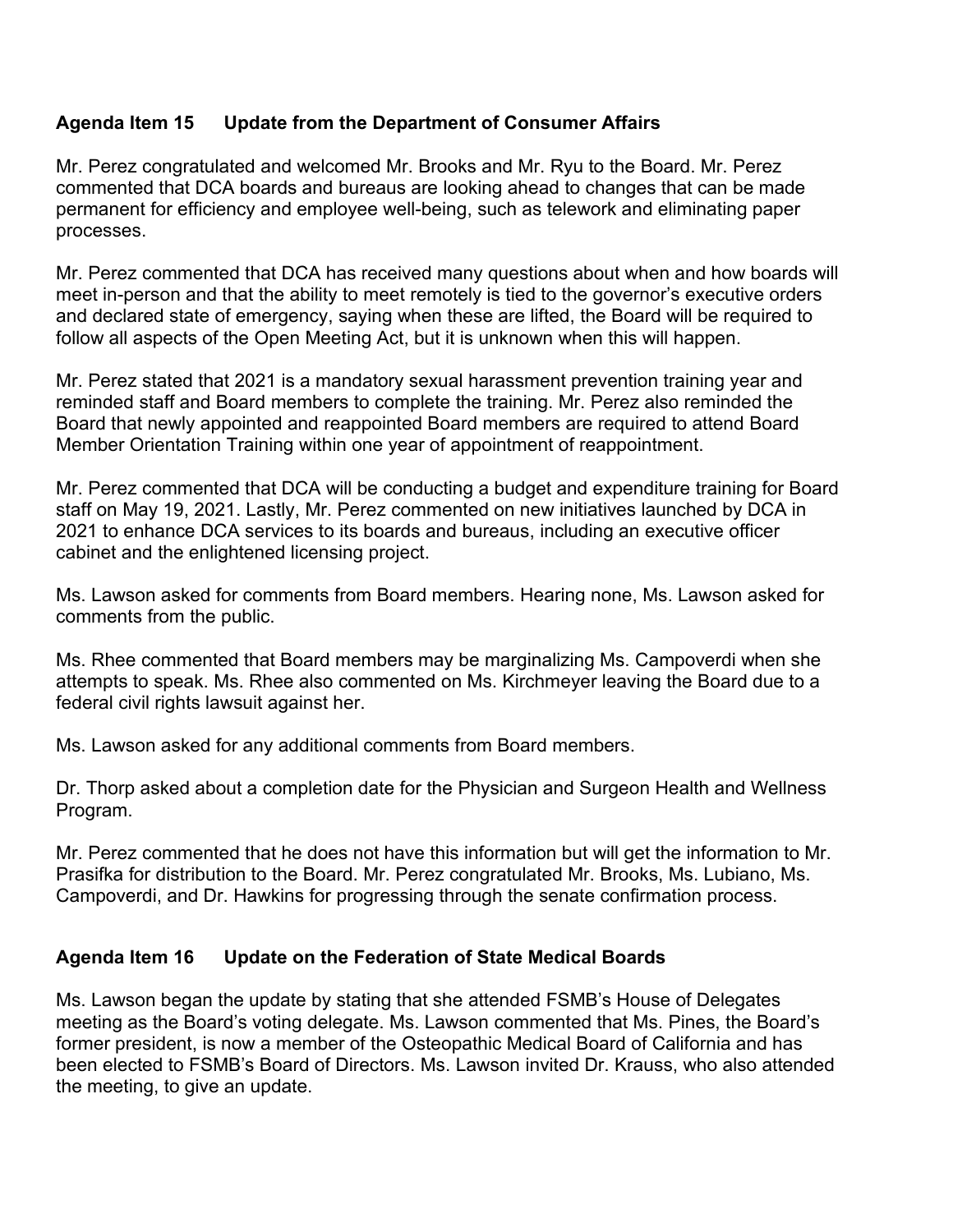Dr. Krauss recommended that all Board members be a member of the FSMB as an opportunity to learn and benefit from other states' approach to problems, and to share concepts and experiences to help the Board progress. Dr. Krauss shared that this year's meeting had highlights and discussions in relation to the pandemic, emergency preparedness, health care equity, telehealth, physician impairment, and health and wellness programs. Dr. Krauss noted that the virtual meeting is still available online.

Ms. Lawson asked for comments from Board members. Hearing none, Ms. Lawson asked for comments from the public.

Ms. Rhee commented that the FSMB is part of the problem of structural racism and healthcare disparities.

# **Agenda Item 17 Update on the Mexico Pilot Program**

Mr. Prasifka began the update by giving a brief background of the program, saying it became effective under AB 1045 in 2002 and was enacted on January 1, 2003. Mr. Prasifka continued, saying the interagency evaluation agreement was completed on January 26, 2021, which involved U.C. Davis conducting evaluations. Mr. Prasifka reminded the Board that at the February Board meeting, he indicated that the Board was prepared to issue 20 licenses out of the 25 applicants that had no deficiencies. Mr. Prasifka noted that there were applicants who had requested the Board delay issuing their licenses until they were further along in the visa application process to ensure they could practice for the full three years. Mr. Prasifka continued, saying the Board has not received any requests to issue the licenses, but is ready to do so.

Ms. Lawson asked for comments from Board members. Hearing none, Ms. Lawson asked for comments from the public.

Ms. Rhee commented that it is wonderful to see the Board moving forward with the Mexico Pilot Program but is concerned that these physicians are not aware of the health care disparity amongst African American patients.

# **Agenda Item 18 Update on the 2020 Activities of the 2018 – 2021 Strategic Plan**

Mr. Varghese reviewed the Board's 2020 accomplishments for licensing, enforcement, legislation, regulations, outreach, and administration from the 2018 – 2021 strategic plan.

Ms. Lawson asked for comments from Board members. Hearing none, Ms. Lawson asked for comments from the public.

Ms. Rhee commented that, if the Board hires or contracts with medical consultants, it would be relevant for them to show on their resume that they have worked in areas of racial diversity and religious tolerance.

Ms. Lawson asked for any additional comments from Board members.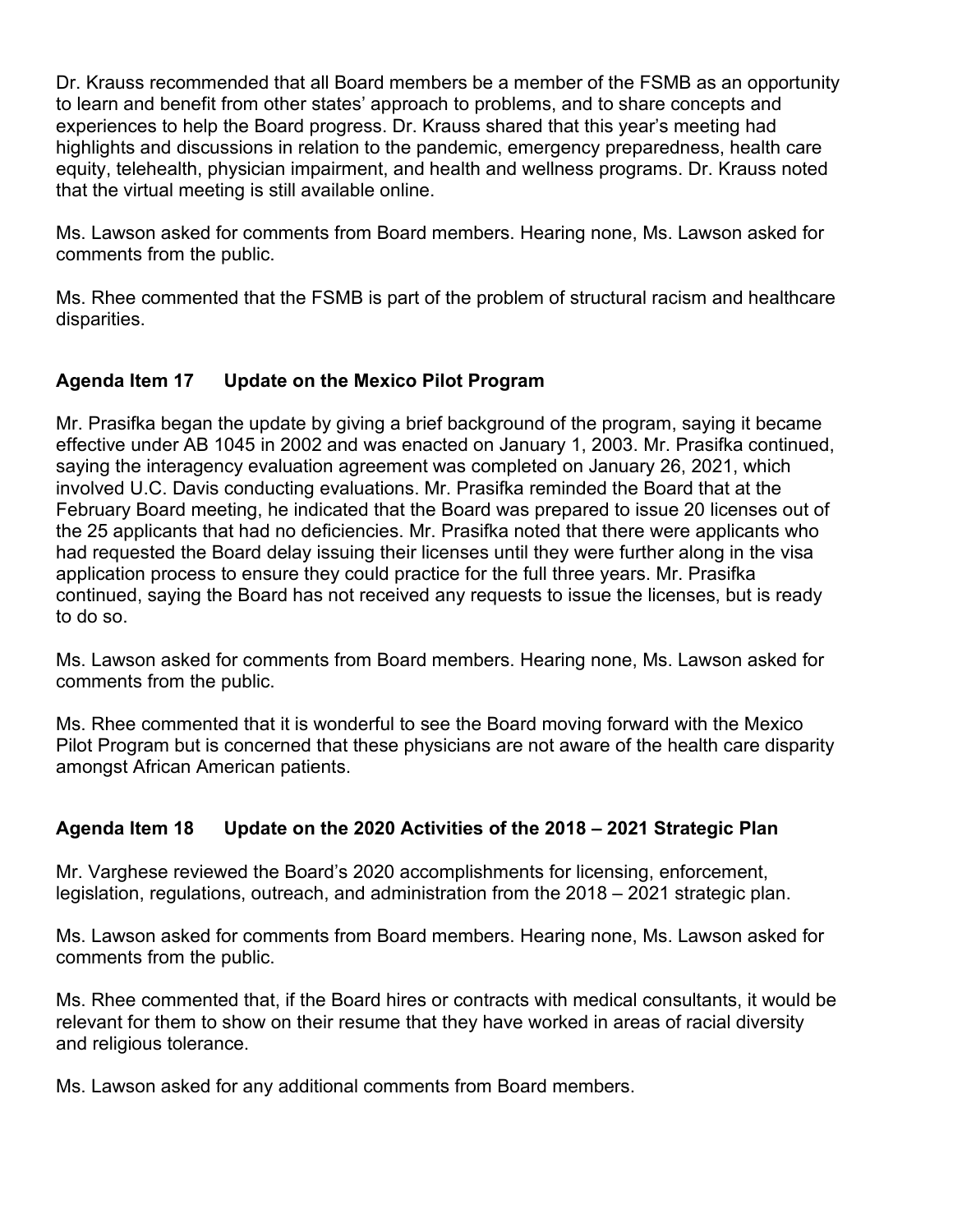Mr. Watkins asked when the process will begin for the new strategic plan.

Ms. Lawson replied that the information will be included in the next agenda item.

### **Agenda Item 19 Update on the 2022 – 2025 Strategic Plan**

Mr. Varghese invited Ms. Coronel to guide the Board through the strategic planning process. Ms. Coronel reviewed the five main parts of the strategic planning roadmap, saying the first part, preliminary meeting and set up, has been completed.

Ms. Lawson asked for comments from the Board members.

Mr. Watkins asked if the Board went through the same process in 2018.

Ms. Coronel replied that DCA and the Board are following the same roadmap.

Dr. Hawkins asked if there is a start date.

Mr. Coronel responded that she has tentative dates for starting in August, and the planning session in November, but would like the Board's executive staff to confirm the dates.

Mr. Varghese commented that the Board's goal is to finalize the plan by the November Board meeting.

Ms. Lawson asked for comments from the public.

Ms. Rhee questioned if the Board should use the same process used in 2018, saying she is unsure how successful that was. Ms. Rhee also commented about having more public stakeholder meetings for the strategic planning process.

Ms. Lawson asked for any additional comments from Board members.

Mr. Watkins asked about a matrix or line-item breakdown to see what the outcomes were from the last strategic plan.

Ms. Coronel clarified Mr. Watkins question, saying he would like an update on the previous strategic plan to see if those objectives were accomplished, and referred to the Board's executive staff. Ms. Coronel commented that DCA assists the Board in developing the strategic plan, and the Board would track the completed objectives.

Ms. Lawson commented that the Board has tracked its progress on the 2018 – 2021 strategic plan and that it is a matter of formatting the information. Ms. Lawson suggested having that information reported at the next Board meeting.

Mr. Varghese commented that at a previous Board meeting, an update was given on measurable goals from the strategic plan. Mr. Varghese also commented that it was identified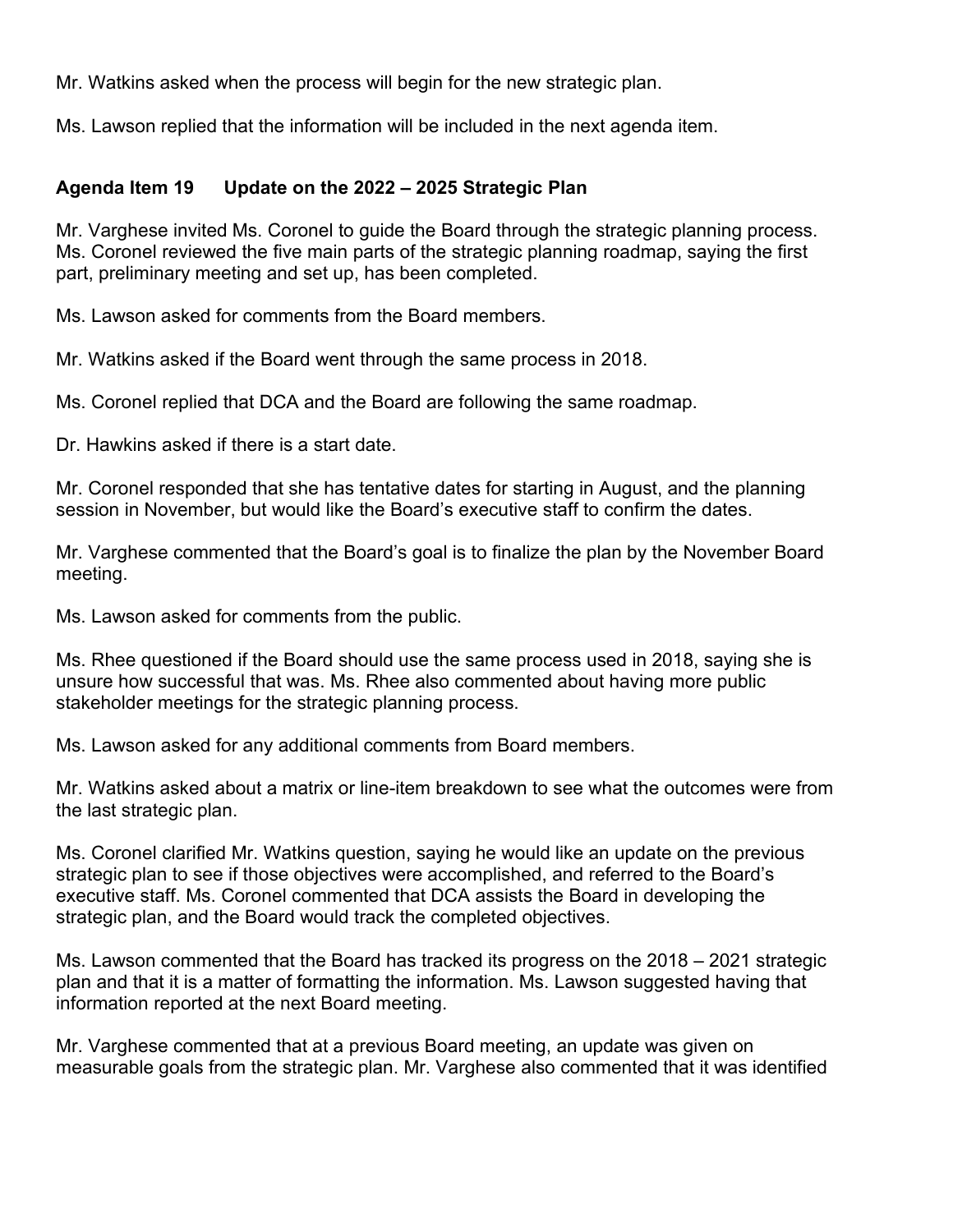that a statute change would be necessary to reach some of the goals, which was incorporated into the sunset process.

### **Agenda Item 20 Update on the Budgetary Position**

Mr. Varghese reviewed each line item from the budget report, including past fiscal years and projections to year end. Mr. Varghese concluded that the Board is doing what it can for costcutting, but a 1.33% surplus is not sustainable.

Ms. Lawson asked for comments from the Board members.

Mr. Brooks asked about rent and the square footage utilized.

Mr. Varghese replied that there are multiple locations across the state and the square footage is not readily available.

Mr. Brooks commented on purchasing a building versus renting space.

Mr. Varghese replied that would be something the Board would have to work with DCA with, but the Board is currently looking at various options.

Dr. GnanaDev commented that the two biggest expenses are external consultants and the AGO and asked to explain why the biggest drop is with HQIU.

Mr. Varghese replied that the expenses vary each month, depending on the caseload.

Dr. GnanaDev asked for additional clarification.

Mr. Varghese replied that the HQIU cost was estimated by the Department of Investigations. Mr. Varghese commented that Board staff could drill down on these items to analyze and bring back to Board members.

Dr. GnanaDev stated he was not satisfied with the numbers nor the response.

Mr. Varghese commented that most of the external consultation costs are credit card fees. Mr. Varghese explained that the labels of the categories are confusing.

Mr. Ryu asked about the discrepancy in the budgets for HQIU and the AGO.

Mr. Varghese clarified the current year expenditures and current year revised budget.

Mr. Ryu asked Mr. Varghese to explain the credit card fees.

Mr. Varghese explained that the credit card fees are what the Board pays for accepting credit card payments from licensees.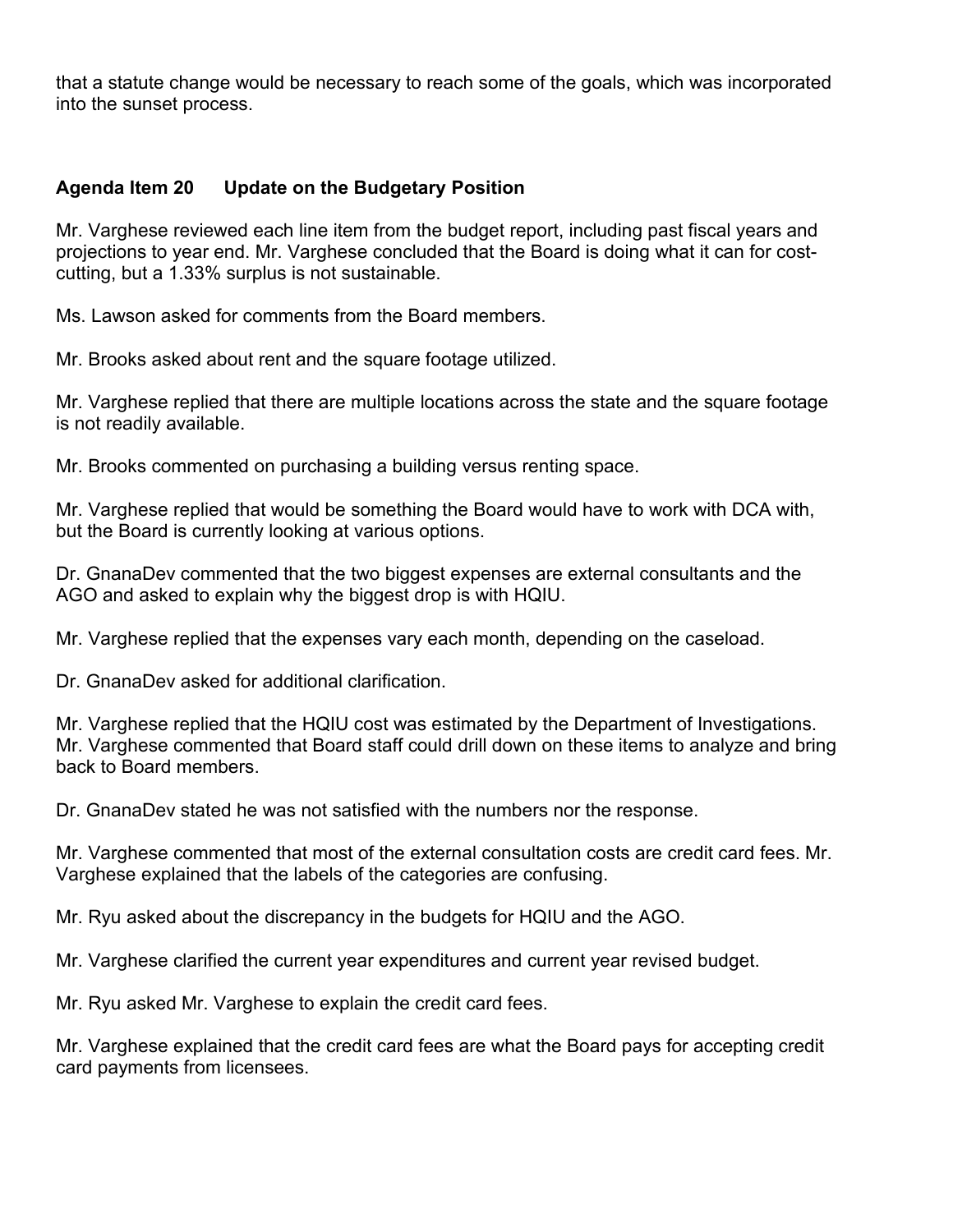Ms. Lawson asked for comments from the public.

Ms. Rhee commented that the AGO is making money off of the Board and that HQIU has money that is unaccounted for. Ms. Rhee also commented that there is no study to show that the Board is getting its money's worth from the AGO. Ms. Rhee stated that the Board is paying a lot of money for experts and consultants when we should pay them less.

Ms. Brannan commented on the reduction for training, saying that training is essential for employees and investigators to do their jobs. Ms. Brannan also commented on investigators in the field not having proper technology and tools to conduct business to the best of their ability.

# **Agenda Item 21 Update on the Health Professions Education Foundation**

Dr. Hawkins reviewed the May 12, 2021, Health Professions Education Foundation (HPEF) meeting and the special meeting held with the Office of Statewide Health Planning and Development (OSHPD) on May 6, 2021. Dr. Hawkins explained what the (HPEF) is and what they do.

Dr. Hawkins commented that OSHPD has been elevated to the Department of Health Care Access and Information and noted that OSHPD has proposed legislation that will affect HPEF. Dr. Hawkins referred to the fact sheet on OSHPD's website for highlights. Dr. Hawkins noted that, due to the 501(c)(3) status, accounting, and audit requirements of HPEF, which are costly and burdensome, the existing funding streams will continue to support the scholarships and loan repayment program, and if legislation is approved, would result in the dissolution of HPEF by the end of the year.

Dr. GnanaDev commented that he does not think the dissolution is a bad idea since it is difficult to have a 501(c)(3) in a government agency. Dr. GnanaDev spoke of the possibility of HPEF becoming a committee and still having the Board involved.

Dr. Hawkins agreed with Dr. GnanaDev.

Ms. Lawson shared Dr. GnanaDev's sentiment. Ms. Lawson asked for comments from the public.

Ms. Rhee commented that physicians who are in a teaching role should encourage residents and medical students to include work in underserved areas on their resume.

Ms. Lawson asked for any additional comments from Board members.

Dr. GnanaDev shared how the scholarships are given out, saying there is a priority for socioeconomic disadvantaged people.

# **Agenda Item 22 Update on the Physician Assistant Board**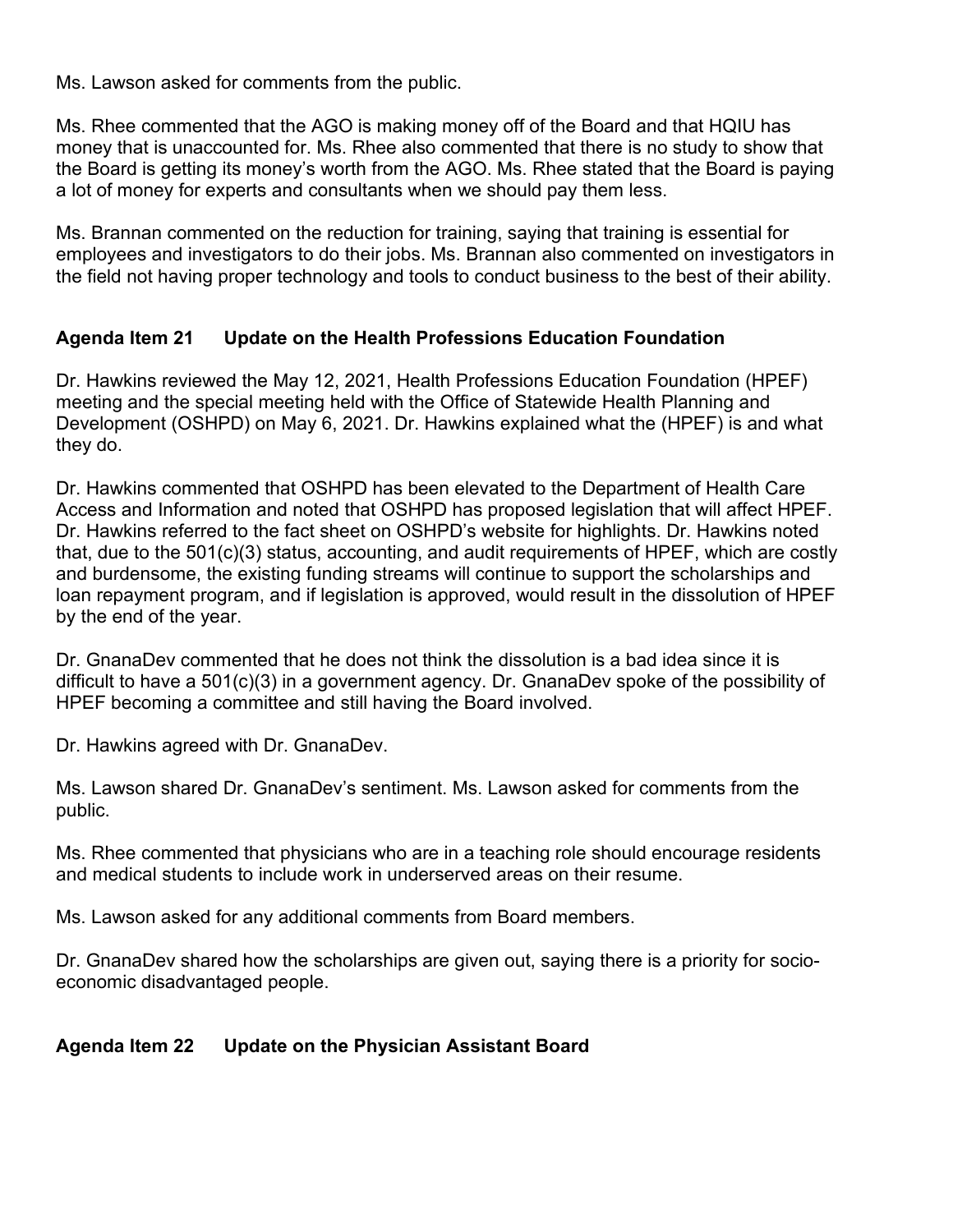Dr. Hawkins commented that the Physician Assistant Board (PAB) met on May 10, 2021, an explained what the PAB is and what they do. Dr. Hawkins commented that there will be a member from the PAB to comment during agenda item 26 of this meeting.

Ms. Lawson asked for comments from the Board members. Hearing none, Ms. Lawson asked for comments from the public.

Ms. Rhee commented that it would be relevant and important for physician assistants to be able to gain their independence from the Board, as there are a larger number of underrepresented minorities working as physician assistants.

Dr. Hawkins commented that the PAB is independent of the Board.

# **Agenda Item 23 Update on Revising Guidelines for Prescribing Controlled Substances for Pain**

Mr. Prasifka commented that the task force met with Board staff on May 3, 2021. Mr. Prasifka noted that a subject matter expert needs to be secured to oversee the project, and that the task force will develop a timeline. Mr. Prasifka stated that one of the first things to do is identify the parts of the guidelines that need to be updated, and that once the initial stage is completed, the Board will have a comprehensive consultation process, which will include patient and public interest advocates, government agency stakeholders, academic centers, and the FSMB. Mr. Prasifka commented that the task force has set a target to deliver the project within one year.

Ms. Lawson asked for questions or comments from Board members.

Mr. Watkins asked if weaknesses have been identified in the current guidelines.

Mr. Prasifka replied that that is what the task force and Board staff are currently doing and will be working with the subject matter experts to develop suggestions. Mr. Prasifka noted that regular updates will be given at Board meetings.

Ms. Lawson asked for comments from the public.

Ms. Ogden commented that stakeholder involvement will be critical to develop a successful set of guidelines. Ms. Ogden also commented that Families for Intractable Pain Relief wants to participate. Ms. Ogden spoke of Dr. Forrest Tennant and intractable pain patients.

Ms. Farr spoke of her experience with being labeled as a chronic pain patient when she actually had treatable pain.

Ms. Hendrickson commented on revising the guidelines for controlled substances rather than for pain.

Ms. Lawson asked for additional comments from Board members.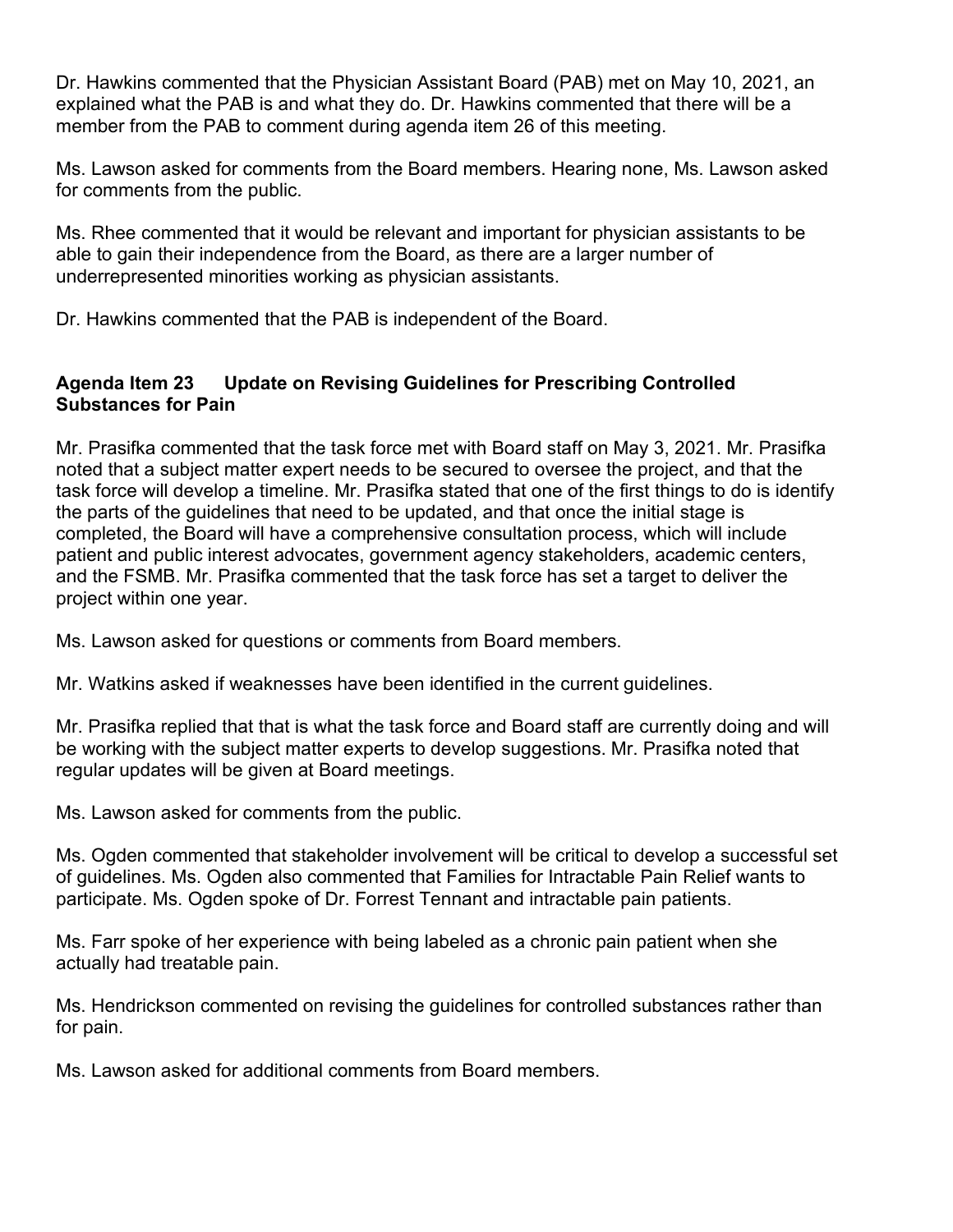Dr. Thorp thanked Board members and Board staff for the opportunity to work on the task force. Dr. Thorp spoke of intractable pain and the suggestion of reviewing controlled substance prescribing policies overall.

# **Agenda Item 24 Update from the Board of Registered Nursing on AB 890**

Ms. Melby stated that the Board of Registered Nursing has established its nurse practitioner advisory committee, which includes four nurse practitioners, two medical doctors, and one public member. Ms. Melby noted that the committee has met twice, once to vote on a charter and establish a chair and vice chair, and the second meeting was to begin work relating to BPC 2837. Ms. Melby commented that the Board will be notified of their stakeholder meetings.

Ms. Lawson asked for comments from the Board members. Hearing none, Ms. Lawson asked for comments from the public.

Ms. Rhee commented that she is concerned that the Board of Registered Nursing is not doing enough to advocate for underrepresented minority patients

### **Agenda Item 25 Discussion and Possible Action on Modifications to Previously Approved Text for Rulemaking on Postgraduate Training Requirements, 16 CCR Sections 1320 and 1321**

Ms. Webb began by saying the proposed regulations were brought to the Board to reconcile previously approved language with the language that was formally noticed by the Office of Administrative Law (OAL). Ms. Webb explained that language that had been stricken, which required an applicant to be formally admitted, should not have been stricken because there are people who are not formally admitted who try to seek credit for postgraduate training. Board staff recognized this issue before the language was noticed by OAL, so is bringing back to the Board for approval.

Ms. Webb commented that we are nearing the end of the rulemaking process, and this is with the OAL, who is prepared to approve it pending the Board's approval. Ms. Webb commented that there were also non-substantive changes requested by the OAL for consistency with statute.

Ms. Webb asked for a motion to approve the noticed language and authorize staff to make any additional non-substantive changes required to complete the rulemaking process without having to return to the Board.

#### **Dr. Krauss moved to approve the language and authorize staff to make non-substantive changes plan/S: Dr. Lewis**

Ms. Lawson asked for comments from Board members. Hearing none, Ms. Lawson asked for comments from the public.

Ms. Rhee commented that training institutions should document hours that students have worked in racially and religiously diversified patient populations.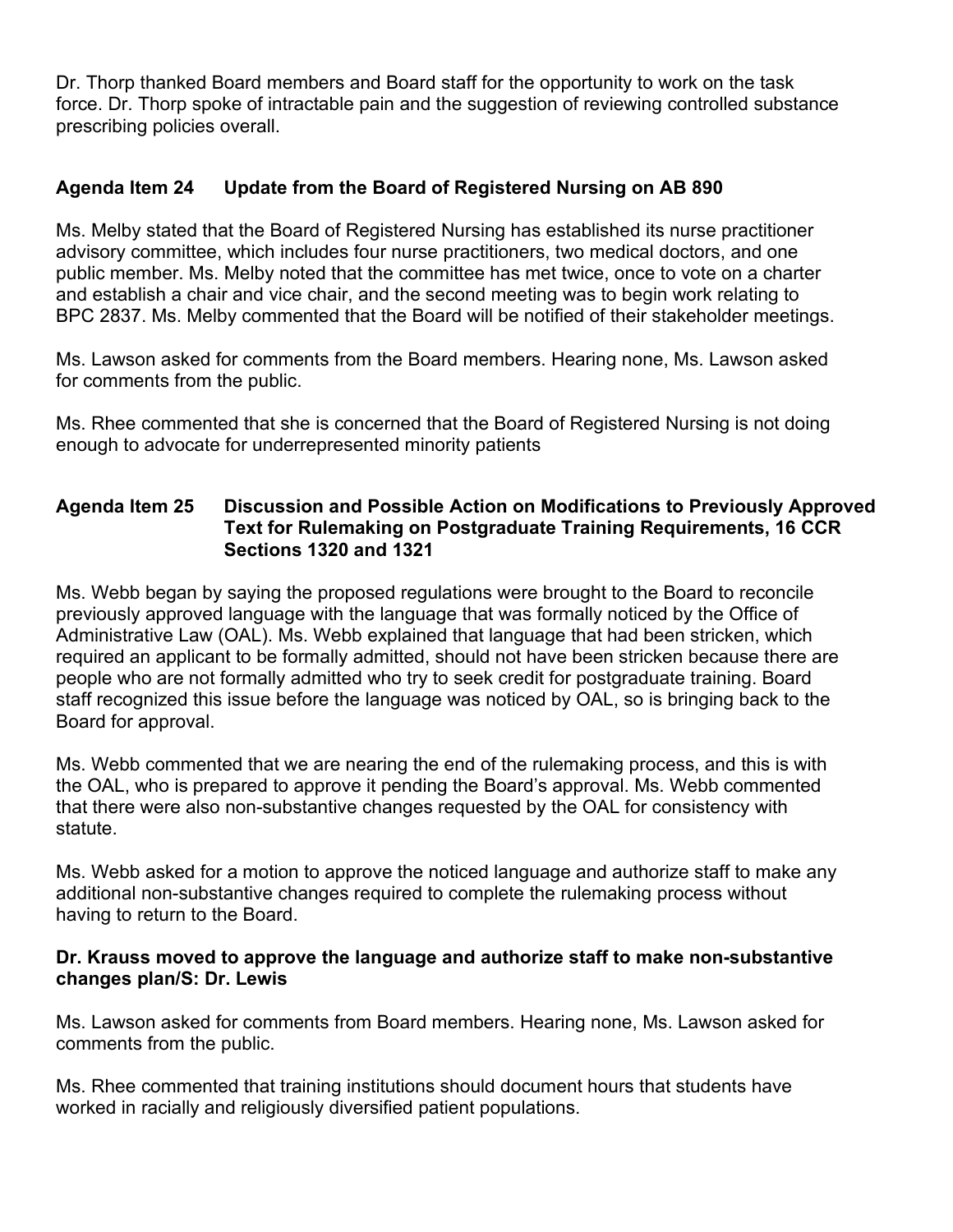Ms. Lawson asked Ms. Caldwell to take the roll.

#### **Motion carried 13-0**

#### **Agenda Item 26 Discussion and Possible Action on Proposed Regulatory Language Implementing SB 697 Relating to Physician Assistants, 16 CCR Sections 1399.502, 1399.540, 1399.541, and 1399.545**

Ms. Webb began by saying that proposed regulations by the PAB that deal with the scope of practice and physician supervision must go through the Board for review and approval. Ms. Webb continued, saying the PAB has proposed amending regulations to be consistent with SB 697. Ms. Webb commented that Mr. Armenta, president of the PAB, is online to comment about the proposed regulations.

Mr. Armenta commented that the PAB had a meeting with California Assistant Physicians Association (CAPA) and have a pathway to cooperating with them and producing regulatory packages. Mr. Armenta also commented that the PAB and CAPA are in agreement that if any further changes of the regulatory language is to be done, it belongs before the PAB before being presented to the Board.

Ms. Lawson asked for comments from Board members.

#### **Dr. Lewis moved to approve the language and authorize staff to work with the PAB to proceed with the proposed rulemaking/S: Mr. Watkins**

Dr. Thorp asked if the limitation of four physician assistants (PA) for any given physician to supervise was still part of the regulatory language. Dr. Thorp also asked for clarification on the language that states PA's do not have to be in the same facility as the supervising physician.

Ms. Webb replied that the number of PA's that can be supervised is not addressed in these regulations. Ms. Webb also replied that the supervising physician does not have to be in the same facility as the PA, except when a procedure is being done under general anesthesia, saying a supervising physician needs to be immediately available. Ms. Webb explained that immediately available is defined as physically accessible and able to return without any delay upon the request of the PA.

Mr. Armenta agreed with Ms. Webb's analysis.

Dr. Thorp asked if there was any movement among the PA, family medicine, or internal medicine communities to come up with a template for supervision practice agreements, or if that is something the Board should consider doing.

Mr. Armenta replied that he is not aware of a template nor of any positions taken.

Ms. Lawson asked for comments from the public.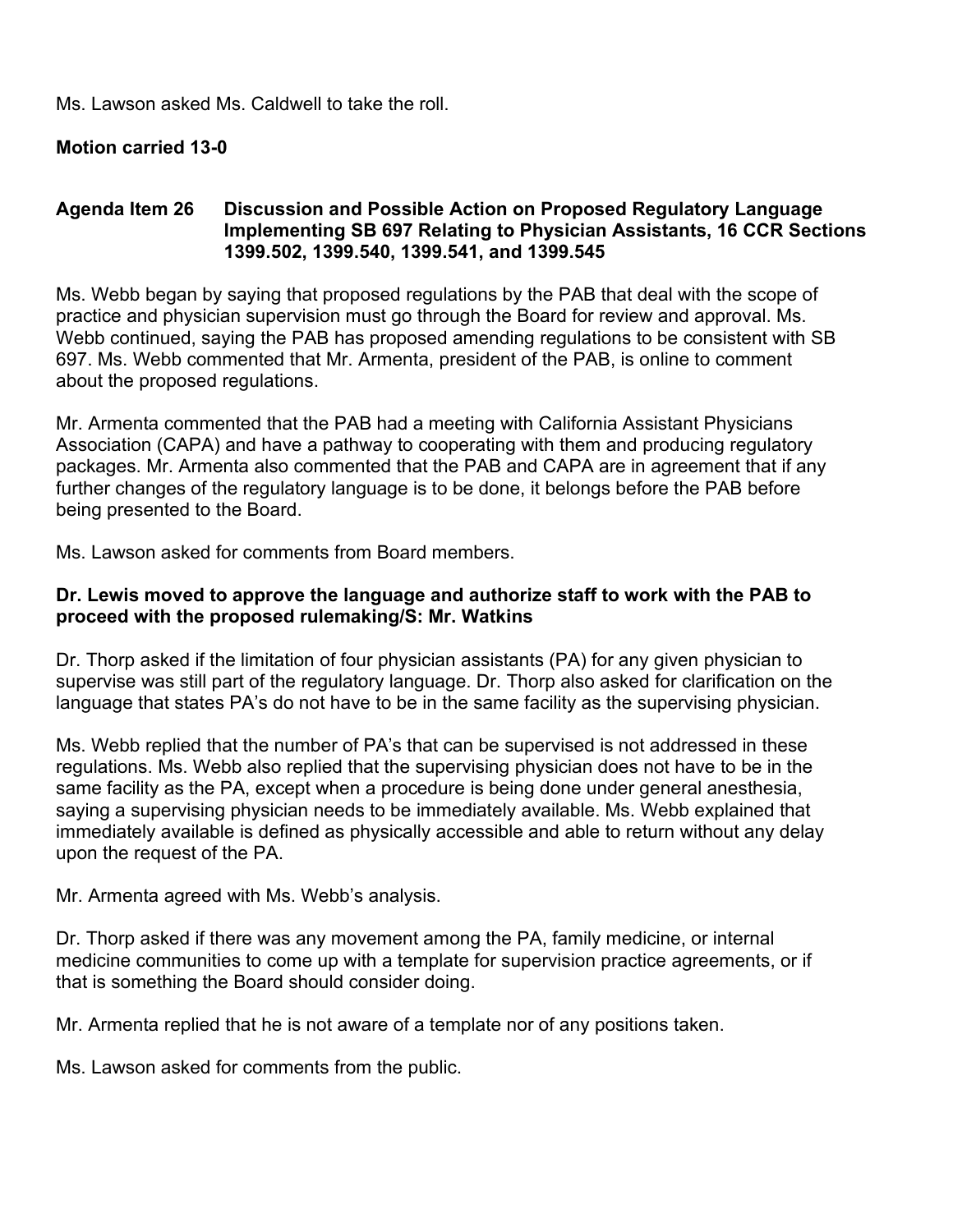Ms. Rhee commented that she hopes PA's will be able to work independently and not have to be supervised by a physician.

Mr. Howard commented that on behalf of PA's, CAPA thanks the PAB and its staff, and they look forward to working together to conform regulation and practice with SB 697.

Ms. Lawson asked Ms. Caldwell to take the roll.

# **Motion carried 13-0**

#### **Agenda Item 27 Discussion and Possible Action on Proposed Regulatory Language to Amend the Licensed Midwife Annual Report**

Ms. Webb began by saying the Midwifery Advisory Council (MAC) has approved proposed language to add a requirement for licensed midwives (LM) to include in their annual report their client's race and ethnicity as identified by the client. Ms. Webb commented that there currently is no such data collected on LM clients, and that the MAC determined this is an important piece of information.

#### **Dr. Thorp moved to authorize staff to prepare the necessary rulemaking documents for submission and to make non-substantive changes to the language without returning to the Board/S: Dr. Lewis**

Dr. GnanaDev asked if there would be a non-disclosure option for clients.

Ms. Webb replied that the clients would have to the option to not respond.

Ms. Lawson asked for comments from the public.

Ms. Rhee commented on the difference between race and ethnicity and stated that she hopes they will be listed separately on the report.

Ms. Lawson asked Ms. Caldwell to take the roll

# **Motion carried 13-0**

# **Agenda Item 28 Update, Discussion, and Possible Action on Proposed Agenda from the Midwifery Advisory Council**

Ms. Holzer reviewed the agenda items for the upcoming MAC meeting and requested approval, including establishing goals for the MAC, update on midwifery-related legislation and sunset review, report from the MAC chair, update on the midwifery program, update on proposed regulatory language for the Licensed Midwife Annual Report, discussion on training for MAC members, approval of March 11, 2021 MAC meeting minutes, selection of one new MAC public member, and report from the task force and discussion regarding Medi-Cal related issues.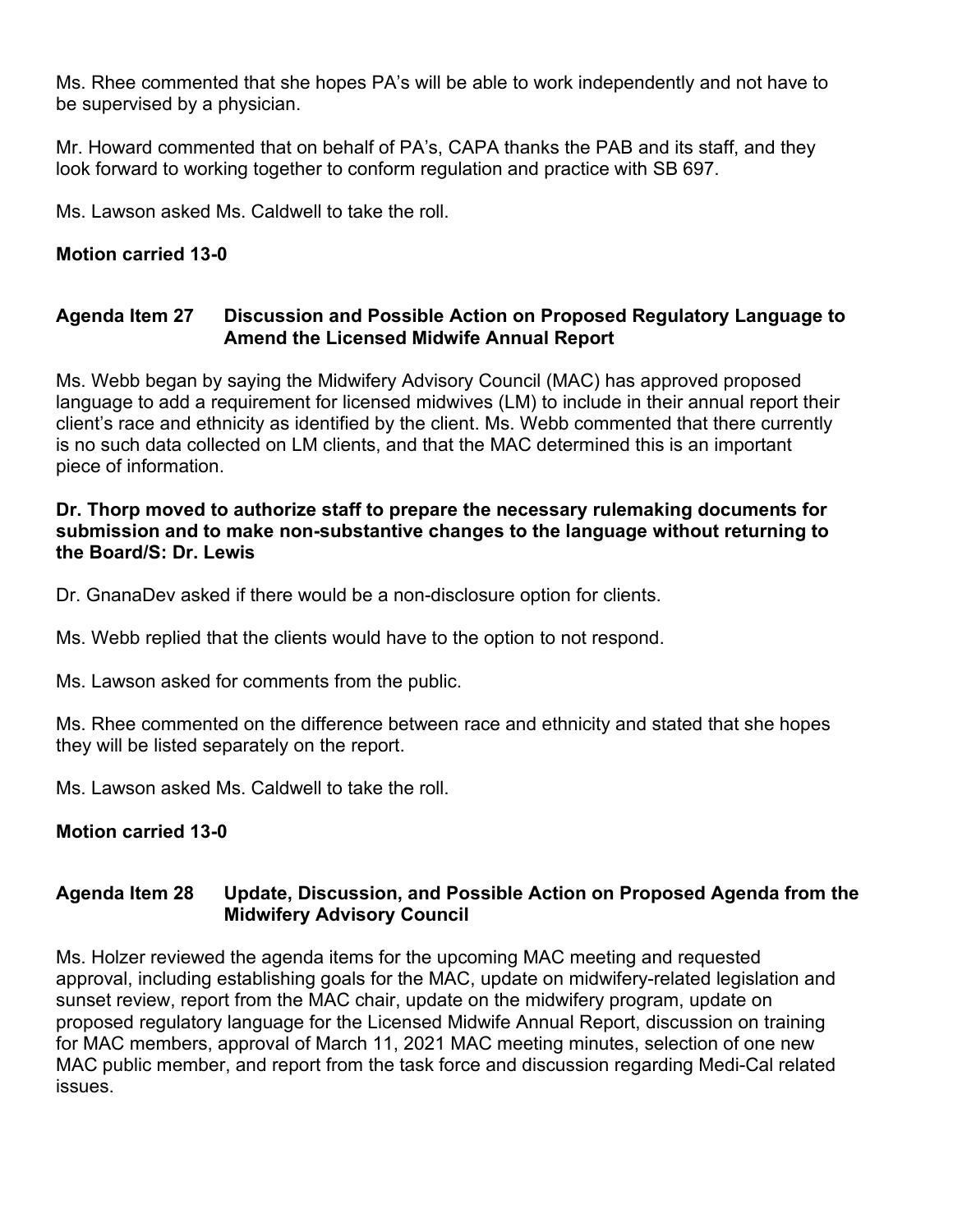Ms. Lawson asked for comments from the Board members.

### *Mr. Watkins moved to approve the proposed agenda/S: Ms. Campoverdi*

- Ms. Lawson asked for comments from the public.
- Ms. Rhee commented that it was difficult to hear Ms. Holzer's update.
- Ms. Lawson asked Ms. Caldwell to take the roll.

### *Motion carried 13-0*

### **Agenda Item 29 Discussion and Possible Action on Recommended Appointment Claudia Breglia to the Midwifery Advisory Council**

Ms. Holzer recommended the Board approve appointee Claudia Breglia to the MAC.

### *Dr. Lewis moved to approve the recommended appointee/S: Dr. Mahmood*

Ms. Lawson asked for comments from the Board members. Hearing none, Ms. Lawson asked for comments from the public.

Ms. Rhee commented on the audio quality.

Ms. Lawson asked Ms. Caldwell to take the roll.

#### *Motion carried 13-0*

# **Agenda Item 30 Discussion and Possible Action on 2022 Proposed Board Meeting Dates**

Mr. Prasifka shared the material presenting two sets of dates for the 2022 Board meetings.

Ms. Lawson asked for comments from the Board members.

#### *Dr. Thorp moved to approve the first set of dates/S: Dr. Mahmood*

Ms. Lawson asked if there were any objections to these dates. There were none.

Ms. Lawson asked for comments from the public.

Ms. Rhee commented on meetings being held at nonprofit organizations to save money.

Ms. Lawson asked Ms. Caldwell to take the roll.

#### *Motion carried 13-0*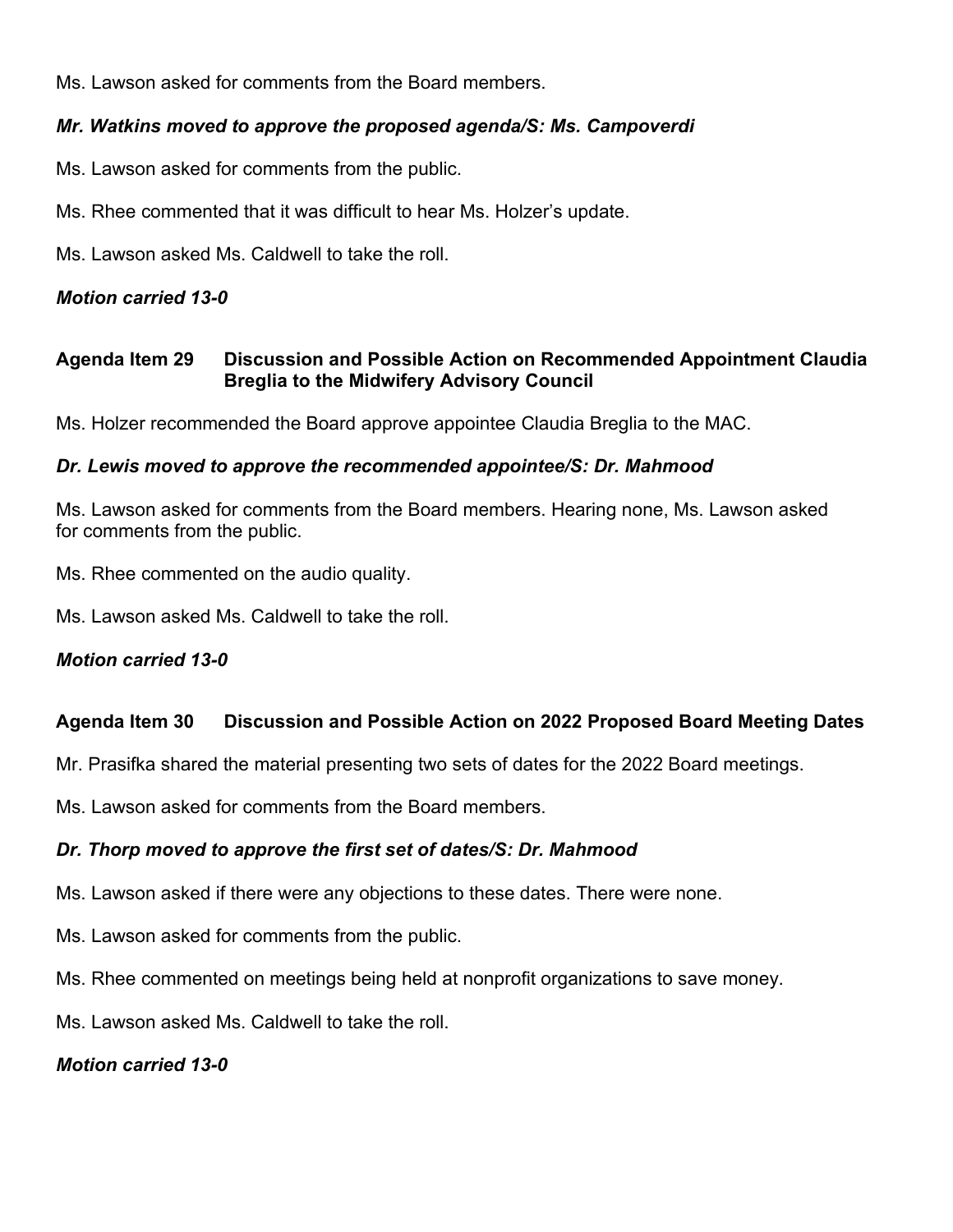# **Agenda Item 31 Election of Officers**

Ms. Lawson asked for nominations for Vice President.

### *Dr. Krauss nominated Dr. Hawkins/S: Ms. Campoverdi*

Ms. Lawson asked for public comments.

Ms. Rhee commented that she had the pleasure of meeting Dr. Krauss, he is a wonderful physician, and it was a pleasure working with him as an advocate.

Dr. Hawkins accepted the nomination.

Ms. Lawson asked Ms. Caldwell to take the roll.

### *Nomination supported 13-0*

Ms. Lawson asked for nominations for Secretary.

# *Dr. Krauss nominated Ms. Lubiano/S: Ms. Lawson*

Ms. Lawson asked for public comments.

Ms. Rhee commented that she is excited to see Ms. Lubiano being nominated.

Ms. Lubiano accepted the nomination.

Ms. Lawson asked Ms. Caldwell to take the roll.

# *Nomination supported 13-0*

Dr. Krauss paraphrased a quote, saying he regrets that he has but two terms to give for the Board, as his term concludes on June 1, 2021. Dr. Krauss continued, saying his parting gift is for each Board member, Board executive, Board staff, Board partner and consultant to know that they have his respect, admiration, and love. Dr. Krauss commented that, even with differing opinions, each person has demonstrated a commitment to public protection. Dr. Krauss thanked the Board for sharing and carrying forward its mission.

Ms. Lawson thanked Dr. Krauss for his service to the Board and to the public.

Dr. GnanaDev commented that he will miss Dr. Krauss on the Board, but now he will not hesitate to call him.

Dr. Thorp expressed his respect and commented that he appreciates Dr. Krauss' humor and wisdom.

Dr. Hawkins commented that he and Dr. Krauss have become close friends and he appreciates his humor and sarcasm.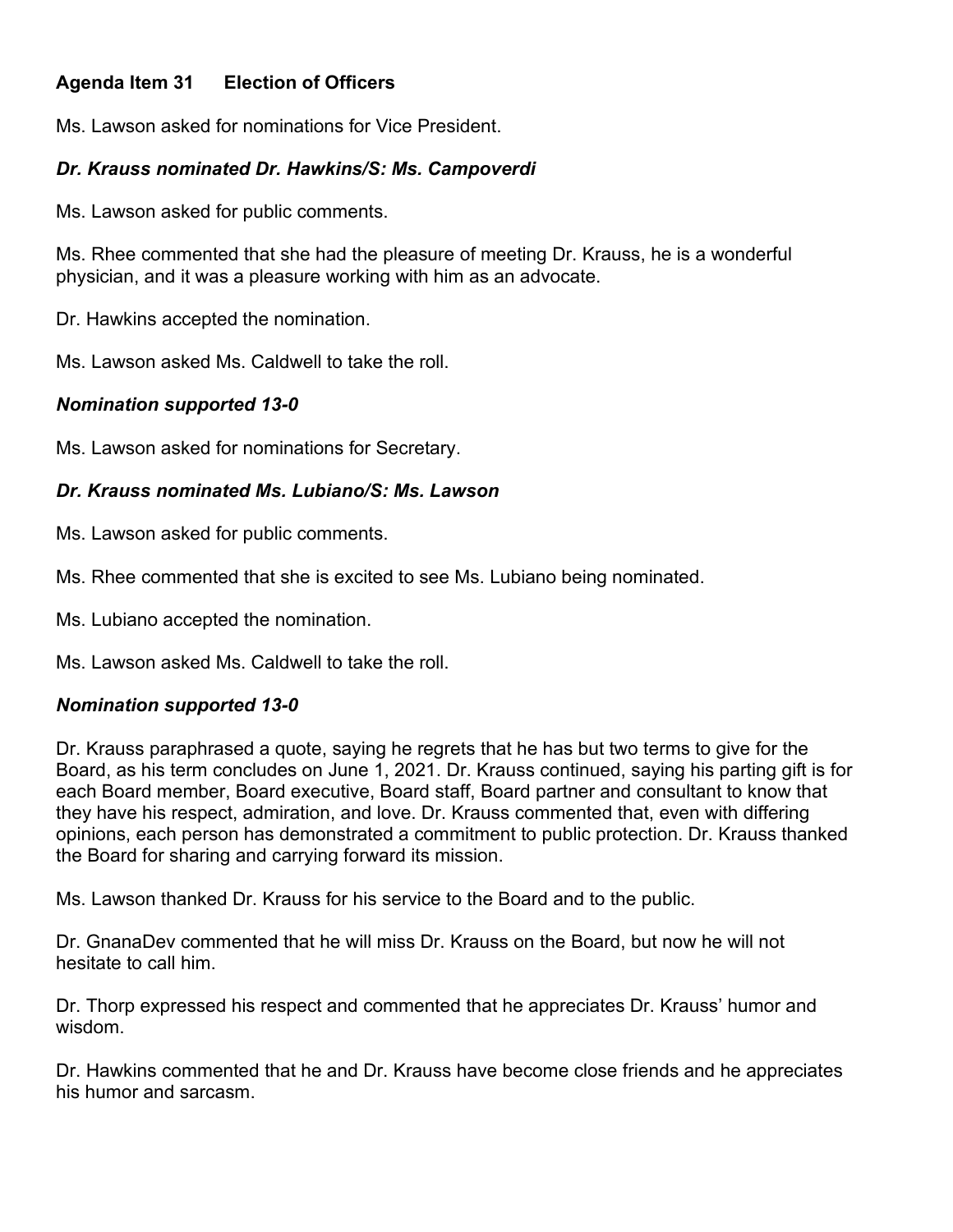Mr. Watkins shared his gratitude, saying Dr. Krauss has been an inspiration.

Dr. Yip commented that Dr. Krauss has been an inspiration to him.

Ms. Lubiano thanked Dr. Krauss.

# **Agenda Item 32 Future Agenda Items**

Dr. GnanaDev commented that the PTL has some issues that can be cleaned up and he will send his ideas to Board staff.

Ms. Campoverdi requested an update on the timeline for the web complaint tracking system.

Dr. Yip asked if panel meetings could be held monthly instead of quarterly.

Dr. Hawkins commented that Dr. Lang requested the Board revisit the demographic study.

Dr. Mahmood requested meeting locations that are more affordable.

Ms. Lubiano requested a discussion on cultural competency and making it a requirement.

Mr. Brooks requested a report on recidivism rates for the past ten years.

Mr. Watkins requested a presentation from an expert on alcohol use disorders.

Dr. GnanaDev commented that there are enough students in Sacramento and U.C. Davis to gather the information that Mr. Brooks requested.

Ms. Lawson asked for comments from the public.

Ms. Rhee commented that the AGO should be audited to find out why they are so expensive. Ms. Rhee also commented that the Board should conduct a study to see if the Board's enforcement processes are decreasing the recidivism rate. Ms. Rhee stated that there is corruption in the Office of Administrative Hearings (OAH), and that the OAH and AGO should be brought in to answer questions.

Ms. Lauren requested a presentation on adipose tissue removal. Ms. Lauren commented on women having breast reduction surgery and being upsold for liposuction. Ms. Lauren also commented on her experience with Dr. Saul Berger.

Ms. Monserratt-Ramos requested Mr. Brooks' recidivism rate study go back 25 years instead of 20 years, and to also include the number of complaints that did not reach an accusation level or were dismissed. Ms. Monserratt-Ramos also requested a follow up on the probation violation issues from Bakersfield, which were brought up at the February Board meeting.